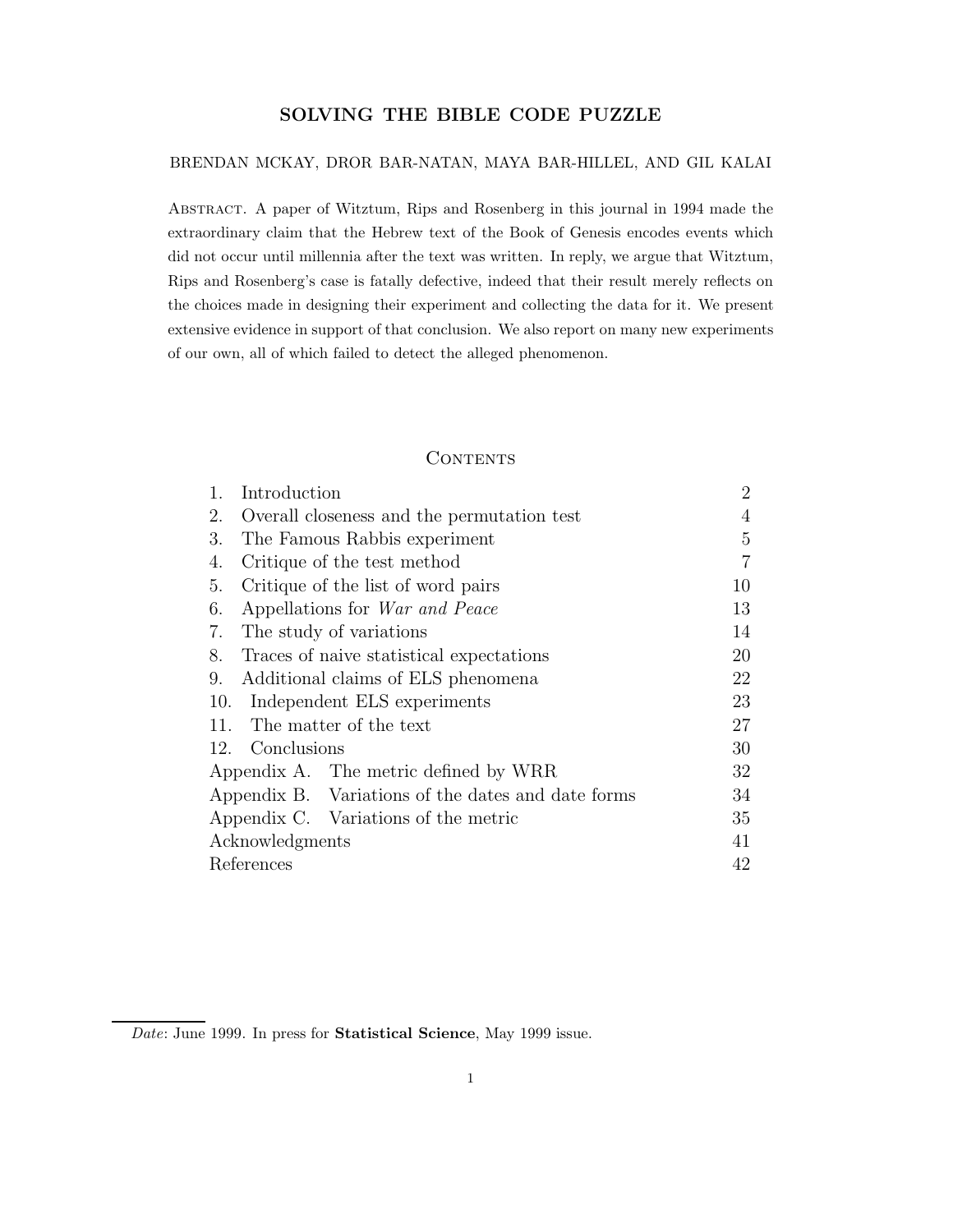### 1. INTRODUCTION

Whilst history records a great many claims of sacred texts hiding messages or meanings beyond their manifest content, it seems that only in the past century have serious efforts been made to prove the existence of such messages by scientific means. Examples include the Christian scriptures (Panin, 1908; McCormack, 1923) and the Islamic scriptures (Khalifa, 1992). However, although those "discoveries" might appear astonishing at first glance, a modest amount of effort is sufficient to expose the invalid statistics (and, all too often, sleight of hand) beneath the thin façade of "science" (McKay, 1999a).

A recent paper of Witztum, Rips and Rosenberg (1994), whom we will refer to as WRR, is not obviously in the same category. Instead, it has the form of a carefully designed and executed experiment. Our purpose here is to see whether this apparent solidity holds up under thorough scrutiny. WRR's paper (1994) is the main focus of this paper; we will refer to it as WRR94.

WRR claim to have discovered a subtext of the Hebrew text of the Book of Genesis, formed by letters taken with uniform spacing. Their paper was reprinted in full in a book of Drosnin (1997) that has been a best-seller in many languages, so it is possibly the most printed scientific paper of all time. It has spawned a large "Bible codes" industry, with at least eight books and three television documentaries so far and a movie in production. People wishing to find "codes" for themselves have the choice of many commercially available programs. Several large religious organizations (Jewish and Christian) have adopted the "codes" as part of their repertoire. Thus, even though WRR94 did not attract much previous scientific attention, it is clearly in the public interest to examine the evidence in detail.

Consider a text, consisting of a string of letters  $G = g_1 g_2 \cdots g_L$  of length L, without any spaces or punctuation marks. An *equidistant letter sequence (ELS)* of length  $k$  is a subsequence  $g_n g_{n+d} \cdots g_{n+(k-1)d}$ , where  $1 \leq n, n+(k-1)d \leq L$ . The quantity d, called the skip, can be positive or negative.

As one would expect, an ELS will sometimes spell out a meaningful word. WRR's work was motivated by their informal observation that when the Hebrew text of Genesis is written as a string around a cylinder with a fixed circumference, they often found ELSs for two thematically or contextually related words in physical proximity. To illustrate the concept, we give an English example. In Figure 1 we show an  $8 \times 18$  rectangle cut from the Manifesto (Kaczynski, 1995) written by the "Unabomber," Ted Kaczynski, when its text is written around a cylinder with circumference of 158 letters. ELSs for the words "mail" and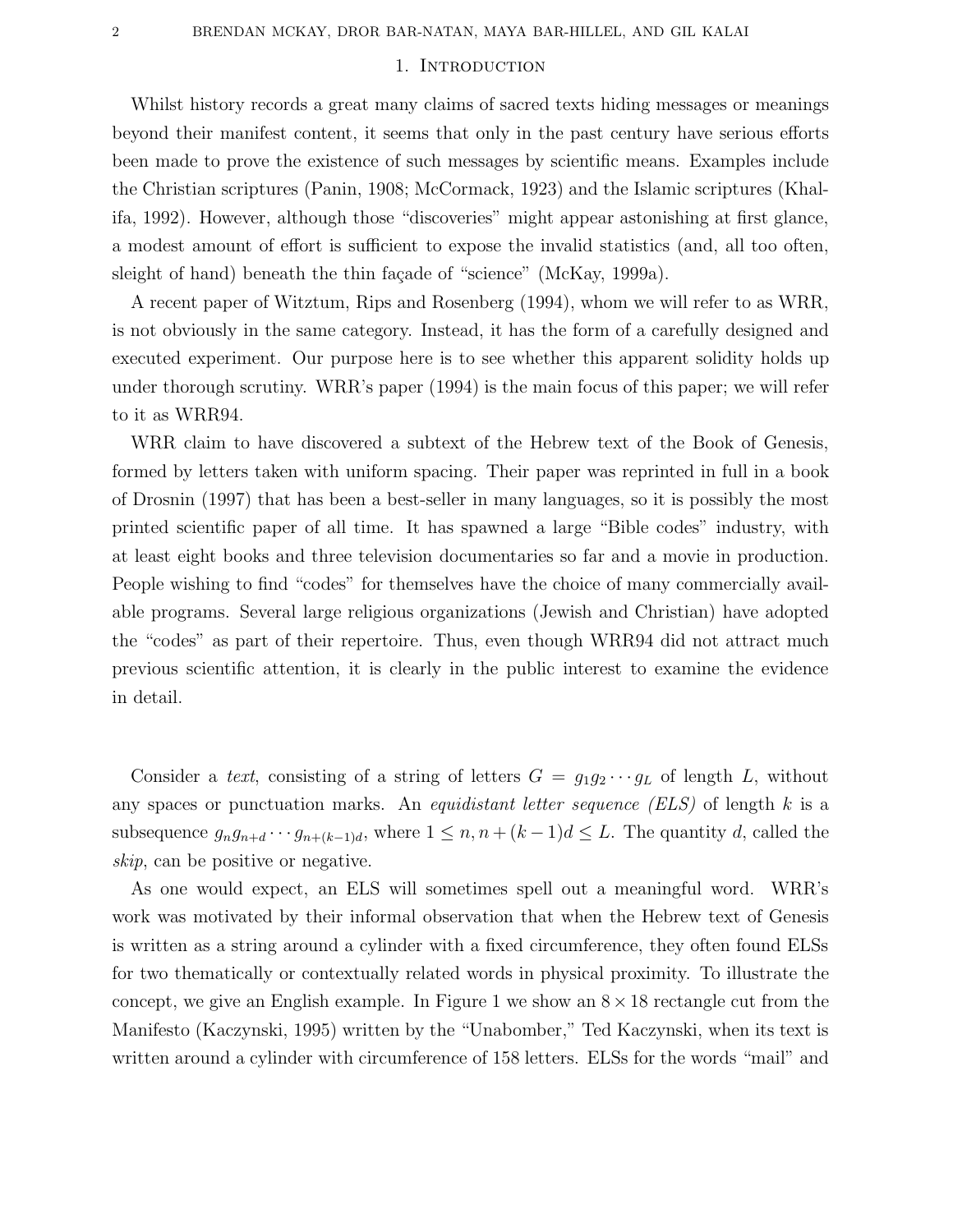"bombs" are seen to appear close together. Readers are invited to find the slogan "Free Ted!" also hidden in the picture.

|  |  |  | N D W I L L D I S C U S S I T L A T |  |  |  |  |  |  |
|--|--|--|-------------------------------------|--|--|--|--|--|--|
|  |  |  | P R O B L E M S A T F I R S T H E W |  |  |  |  |  |  |
|  |  |  | S T E N D T O B E C O M E D E C A D |  |  |  |  |  |  |
|  |  |  | U A L L Y B E C O M E B O R E D H E |  |  |  |  |  |  |
|  |  |  | THINGELSETOOBTAINT                  |  |  |  |  |  |  |
|  |  |  | UTEFFORTHENCEHISBO                  |  |  |  |  |  |  |
|  |  |  | COMPATTBLEWITHSURV                  |  |  |  |  |  |  |
|  |  |  | M A N B E I N G N E E D S G O A L S |  |  |  |  |  |  |

Figure 1. Messages in the Unabomber Manifesto

Many more examples of such letter arrays have been presented by Drosnin (1997), Satinover (1997), Witztum (1989) and Young (1997), for the Bible, or by McKay (1999b) and Thomas (1997), for other texts. It is acknowledged by WRR that they can be found in any sufficiently long text. The question is whether, as WRR claim, the Bible contains them in compact formations more often than expected by chance.

In WRR94, WRR presented what they called a "uniform and objective" list of word pairs—names and dates of birth or death of famous rabbis from Jewish history—and analyzed their proximity as ELSs in a formal sense inspired by the informal observations described above. The result, they claimed, is that the proximities are on the whole much better than expected by chance, at a significance level of 1 in 60,000. Since the word pairs refer to people who lived millennia after the book of Genesis was written, one can only describe the conclusion as astonishing.

This paper scrutinizes almost every aspect of the alleged result. After a brief exposition of WRR's work in Sections 2 and 3, we demonstrate in Section 4 that WRR's method for calculating significance has serious flaws. In Section 5 we question the quality of WRR's data. Most importantly, we show that the data was very far from tightly defined by the rules of their experiment. Rather, there was enormous "wiggle room" available, especially in the choice of names for the famous rabbis. The literature contains a considerable number of variations in names and their spellings, as well as other appellations such as nicknames and acronyms, but WRR used only a fraction of them. WRR also had substantial choice in other aspects of the experiment, including the method of analysis.

It is valid to raise the question of whether this lack of tightness in the design of the experiment is at the heart of the result. In precise terms, we ask two questions: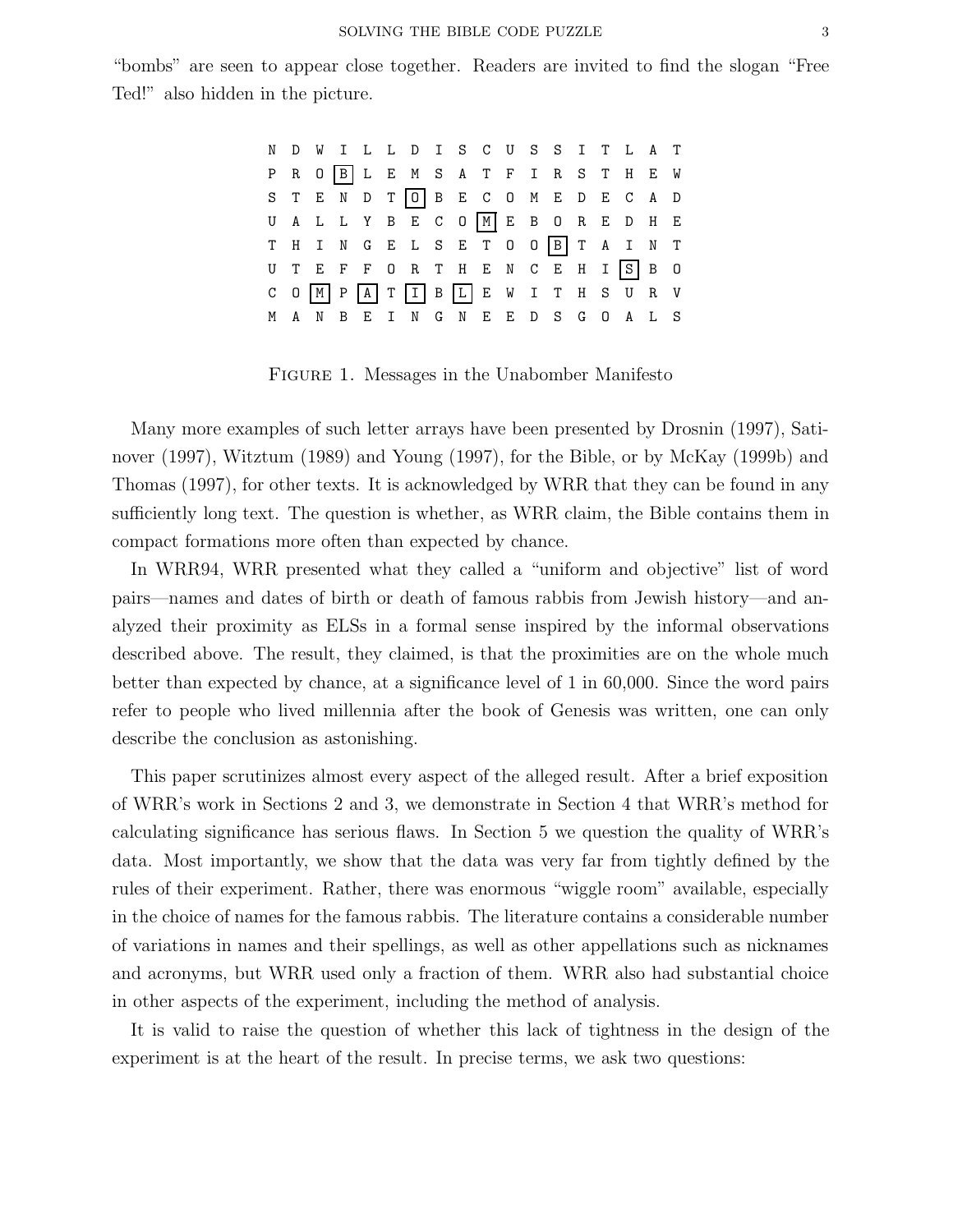4 BRENDAN MCKAY, DROR BAR-NATAN, MAYA BAR-HILLEL, AND GIL KALAI

- Was there enough freedom available in the conduct of the experiment that a small significance level could have been obtained merely by exploiting it?
- Is there any evidence for that exploitation?

The first question is answered affirmatively in Section 6, where we employ a small part of the same freedom to construct an alternative data set that appears to produce an equally small significance level using the text of *War and Peace* instead of the text of Genesis. To answer the second question, in Section 7 we examine a very large number of minor variations on WRR's experiment and find that the result becomes weaker in the great majority of cases. This appears very unlikely to have occurred by chance, suggesting that WRR's data suffers from systematic bias. This theory is supported in Section 8, which shows that WRR's data also matches common naive statistical expectations to an extent unlikely to be accidental.

In Sections 9 and 10, we discuss other ELS experiments. We report that the other experiments claimed to have detected "codes" suffer from the same problems as beset the experiment in WRR94. In contrast, all of our own experiments failed to find any trace of a non-chance ELS phenomenon. Finally, in Section 11 we describe what is known about the history of the text of Genesis, and conclude that no "codes" in the original text could have survived the long process of textual transmission from the original edition to what we have today.

Nontechnical popular expositions of some of this work have previously been published by Bar-Hillel, Bar-Natan and McKay (1997, 1998). Even in the present paper, the reader may safely skip over the more technical sections and still gain a fair appreciation of our study.

Over the course of our long investigation, we have studied many more aspects of the subject than we are able to present here. Nothing we have chosen to omit tells a story contrary to the story here.

Much further information on this subject, including coverage of the argument engendered by this paper, can be found on McKay's web site (1999b). Other informed articles were authored by Perakh (1998), Simon (1998) and Tigay (1998).

### 2. Overall closeness and the permutation test

The work of WRR is based on a very complicated function  $c(w, w')$  that measures some sort of proximity between two words  $w$  and  $w'$ , according to the placement of their ELSs in the text. A precise definition is given in Appendix A, but the details are only needed for the more technical aspects of Section 7. Here we will describe how WRR used  $c(w, w')$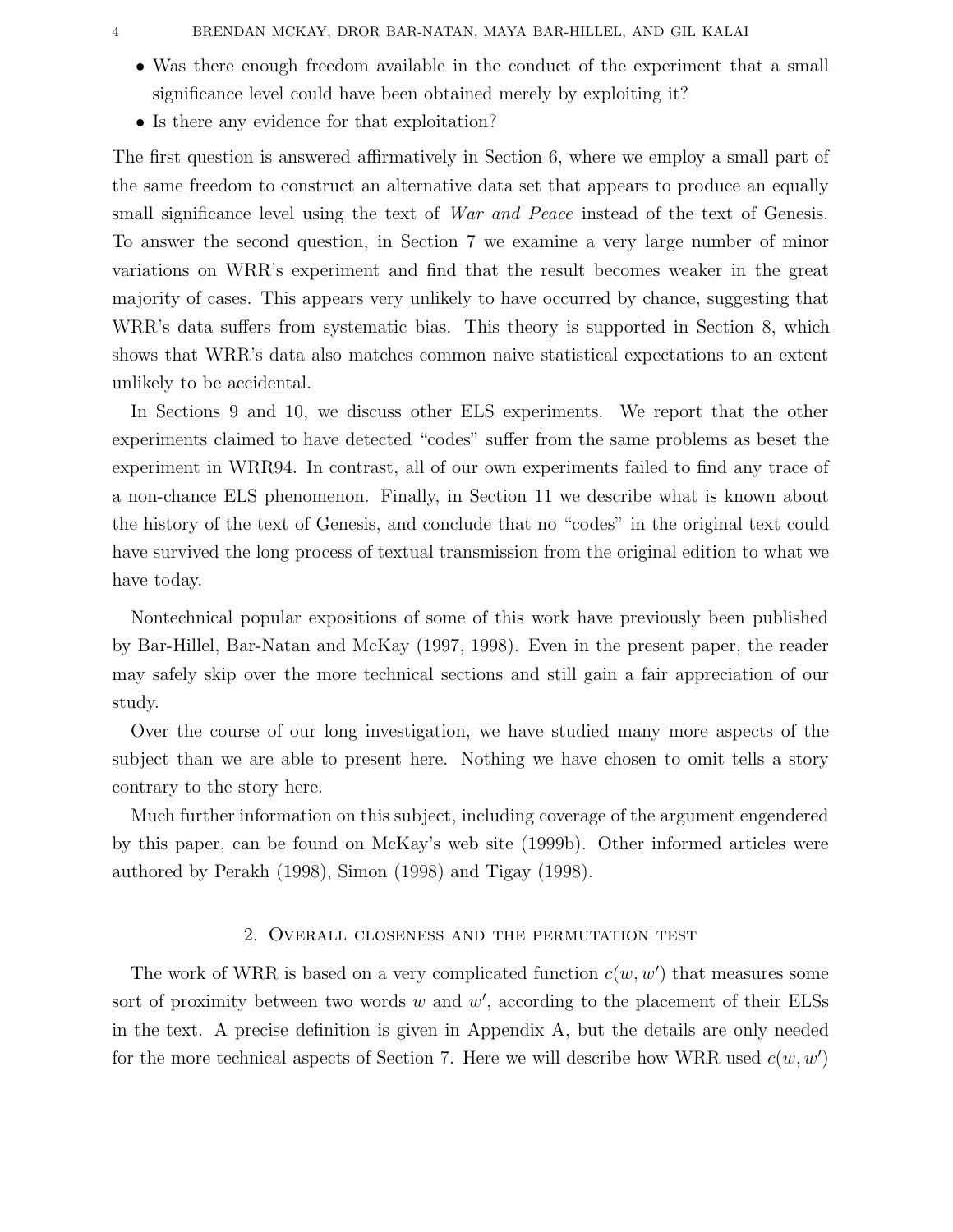to define an aggregate measure of closeness for a set of word pairs and how that aggregate measure was in turn used to compute a "significance level".

As the details in Appendix A explain,  $c(w, w')$  is sometimes undefined for a word pair  $(w, w')$ , and is otherwise a nonzero number in [0, 1]. Ignoring undefined values altogether, suppose  $c_1, c_2, \ldots, c_N$  is the sequence of  $c(w, w')$  values for some sequence of N word pairs. WRR use two methods of turning this sequence of values into a single value. Let X be the product of the  $c_i$ 's, and m be the number of them which are less than or equal to 0.2. Define

$$
P_1 = \sum_{i=m}^{N} {N \choose i} \left(\frac{1}{5}\right)^i \left(\frac{4}{5}\right)^{N-i},
$$
  

$$
P_2 = X \sum_{i=0}^{N-1} (-1)^i (\log X)^i / i!.
$$

The rationale for  $P_1$  and  $P_2$ , as stated by WRR (1994), is that they would have simple meanings if the  $c_i$ 's were independent uniform variates in [0, 1]. Namely,  $P_1$  would be the probability that the number of values at most 0.2 is  $m$  or greater, and  $P_2$  would be the probability that the product is X or less. Neither independence nor uniformity hold in this case, but WRR claim that they are not assuming those properties. They merely regard  $P_1$ and  $P_2$  as arbitrary indicators of aggregate closeness.

The paper WRR94 considers a data set consisting of two sequences  $W_i$  and  $W'_i$  (1  $\leq$  $i \leq n$ , where each  $W_i$  and each  $W'_i$  are possibly-empty sets of words. The *permutation* test defined there is intended to measure if, according to the distance measures  $P_1$  and  $P_2$ , the words in  $W_i$  tend to be closer to the words in  $W_i'$  than expected by chance, for all i considered together. It does this by pitting distances between  $W_i$  and  $W'_i$  against distances between  $W_i$  and  $W'_i$ , where j is not necessarily equal to i.

Let  $\pi$  be any permutation of  $\{1, 2, \ldots, n\}$ , and let  $\pi_0$  be the identity permutation. Define  $P_1(\pi)$  to be the value of  $P_1$  calculated from all the defined distances  $c(w, w')$  where  $w \in W_i$ and  $w' \in W'_{\pi(i)}$  for some *i*. Then the *permutation rank of*  $P_1$  is the fraction of all *n*! permutations  $\pi$  such that  $P_1(\pi)$  is less than or equal to  $P_1(\pi_0)$ . Similarly for  $P_2$ . We can estimate permutation ranks by sampling with a large number of random permutations.

## 3. The Famous Rabbis experiment

The experiment in WRR94 involves various appellations (names, nicknames, acronyms, etc.) of famous rabbis from Jewish history paired with their dates of death and, where available, birth. (Dates in Hebrew are written using letters only, without numerals.)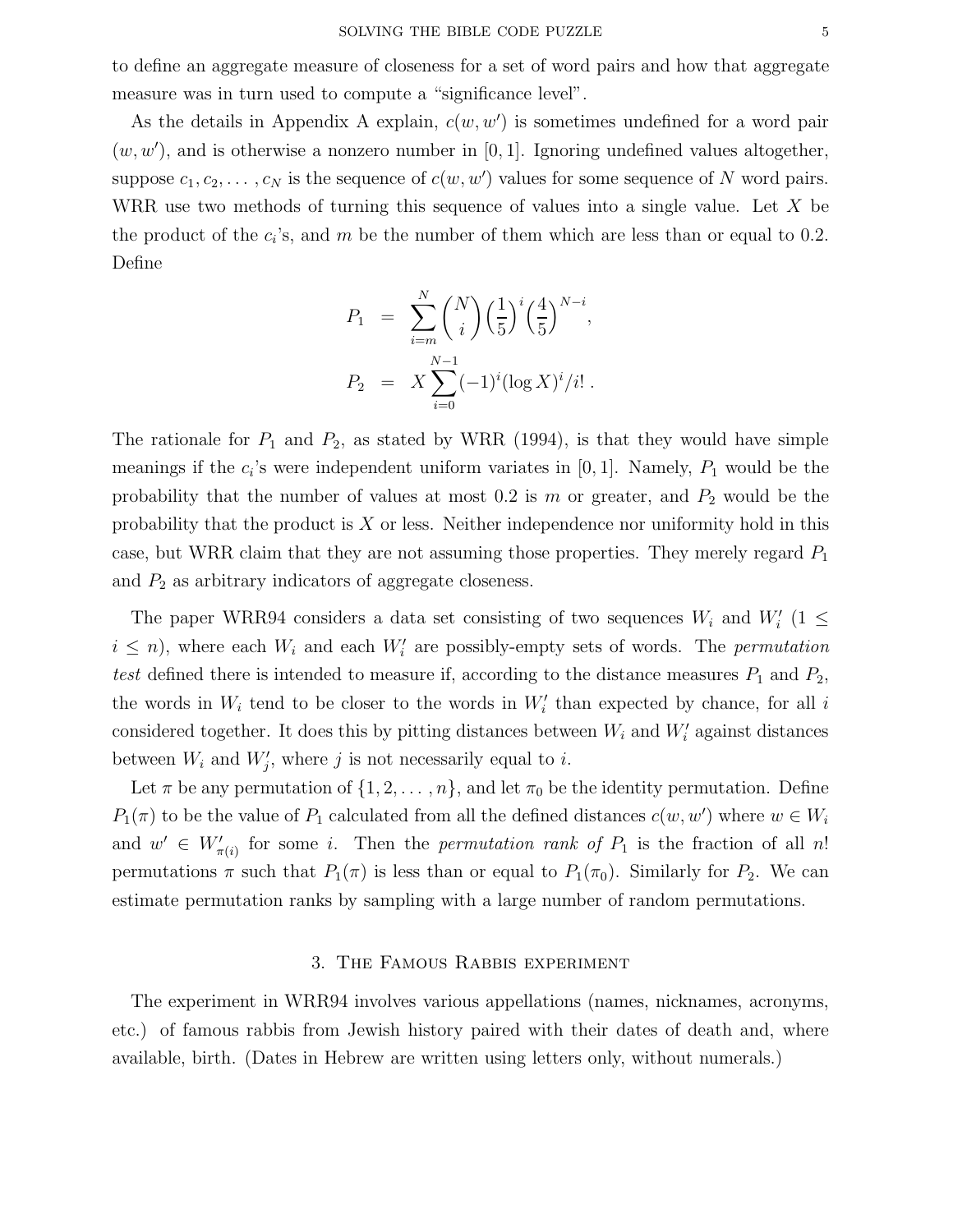Interpretation of some of our observations reported below depends on the details of the chronology of the experiment. Since much of it is contentious and of considerable public interest, we provide what we believe to be an accurate account of as much of the history as can be established from the documentary evidence.

- 1. The idea of using the names and dates of famous rabbis was conceived about 1985. WRR claim that the first-ever experiment performed was on a set of 34 rabbis, together with appellations and dates, identical in every way to Table 1 of WRR94, and that they had no prior knowledge of rabbis having their names appear close to their dates as ELSs. However, an early lecture of Rips (1985) described an experiment with a particular subset of "19 or 20" rabbis. Be that as it may, the list of appellations and dates of the 34 rabbis, and a definition of  $c(w, w')$  apparently consistent with that later defined in WRR94, appeared in a preprint of WRR (1986). The definition of  $P_2$  also appeared there, together with what we will call the  $P_1$ -precursor: the number of  $c(w, w')$  values less than or equal to 0.2, expressed as a number of standard deviations above the expected value, assuming a binomial distribution. The value of  $P_2$  and, implicitly, the value of  $P_1$ , were presented as probabilities, in disregard of the requirements of independence and uniformity of the  $c(w, w')$  values that are essential for such an interpretation.
- 2. At some point the work was brought to the attention of Persi Diaconis, then Professor of Statistics at Harvard University, who requested that a standard statistical test be used to compare the distances against those obtained after permuting the dates by a "randomly chosen cyclic shift" (Diaconis, 1986). He also requested "a fresh experiment on fresh famous people". In 1987 a second preprint (WRR, 1987) appeared, containing the list of 32 rabbis which appear in Table 2 of WRR94, which WRR had produced as a second sample. That preprint contained the distances for the new sample, and also for a cyclic shift of the dates (not random as Diaconis had requested, but matching rabbi i to date  $i + 1$ ) after certain appellations (those of the form "Rabbi X") were removed. The requested significance test was not reported; instead, the statistics  $P_2$ and, again implicitly,  $P_1$  were once again incorrectly presented as probabilities. There was still no permutation test at this stage, except for the use of a single permutation.
- 3. About 1988, a shortened version of WRR's preprint (1987) was submitted to a journal (Proceedings of the National Academy of Sciences of the USA) for possible publication. To correct the error in treating  $P_{1-4}$  (that is,  $P_1$ ,  $P_2$ ,  $P_3$  and  $P_4$ ) as probabilities, Diaconis proposed a method that involved permuting the columns of a  $32 \times 32$  matrix, whose  $(i, j)$ th entry was a single value representing some sort of aggregate distance between all the appellations of rabbi i and all the dates of rabbi j. This proposal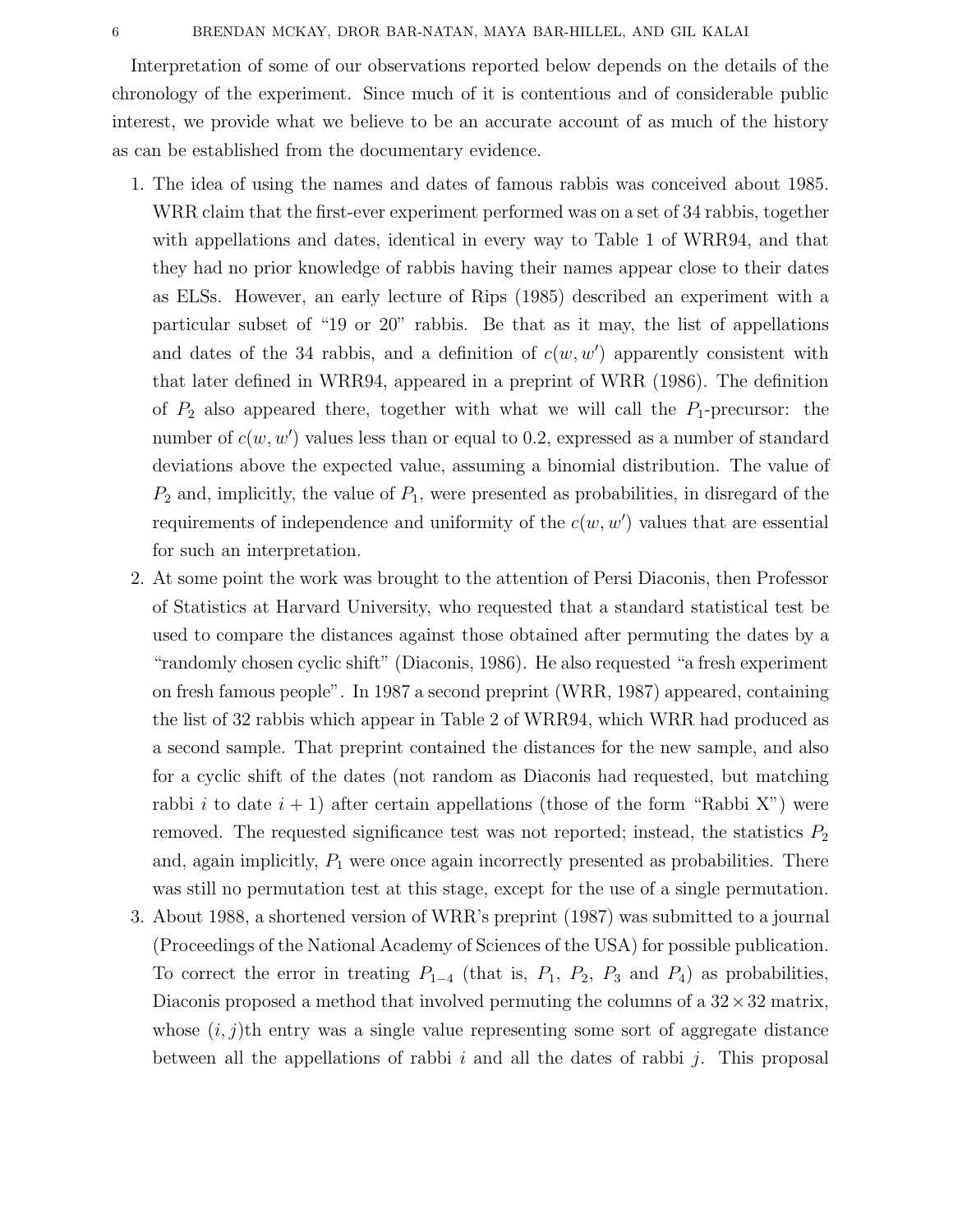was apparently first made in a letter of May 1990 to the Academy member handling the paper, Robert Aumann, though a related proposal had been made by Diaconis in 1988. The same design was again described by Diaconis in September (Diaconis, 1990), and there appeared to be an agreement on the matter. However, unnoticed by Diaconis, WRR performed the different permutation test described in Section 2. A request for a third sample, made by Diaconis at the same time, was refused.

4. After some considerable argument, the paper was rejected by the Proceedings of the National Academy of Sciences and sent instead to Statistical Science in a revised form that only presented the results from the second list of rabbis. It appeared there in 1994, without commentary except for the introduction from editor Robert Kass: "Our referees were baffled ... The paper is thus offered ... as a challenging puzzle." (Kass, 1994; cf. Kass, 1998).

In the experiment presented in WRR94, the word set  $W_i$  consists of several (from 1 to 11) appellations of rabbi i, and the word set  $W_i'$  consists of several ways of writing his date of birth or death (from 0 to 6 ways per date), for each i. As mentioned in (2) above, WRR also used data modified by deleting the appellations of the form "Rabbi X". We will follow WRR in referring to the  $P_1$  and  $P_2$  values of this reduced list as  $P_3$  and  $P_4$ , respectively. The unreduced list produces about 300 word pairs, of which somewhat more than half give defined  $c(w, w')$  values.

The permutation ranks estimated for  $P_2$  and  $P_4$  were  $5 \times 10^{-6}$  and  $4 \times 10^{-6}$ , respectively, and about 100 times larger (i.e., weaker) for  $P_1$  and  $P_3$ . The oft-quoted figure of 1 in 60,000 comes from multiplying the smallest permutation rank of  $P_{1-4}$  by 4, in accordance with the Bonferroni inequality. These permutation ranks estimates are in fact too large, perhaps due to the sampling error caused by using only one million random permutations. Both WRR (1995) and ourselves obtain even more impressive values if we compute them more accurately. Using 200 million random permutations, we estimate the permutation ranks for  $P_2$  and  $P_4$  to be about  $1.9 \times 10^{-6}$  and  $6.8 \times 10^{-7}$ , respectively.

WRR's first list of rabbis and their appellations and dates appeared in WRR94 too, but no results are given except some histograms of  $c(w, w')$  values. Since WRR have consistently maintained that their experiment with the first list was performed just as properly as their experiment with the second list, we will investigate both.

### 4. Critique of the test method

A critique of WRR's test method from several points of view is given by Hasofer (1998). We will not repeat those points here, except to note that Hasofer demonstrates their test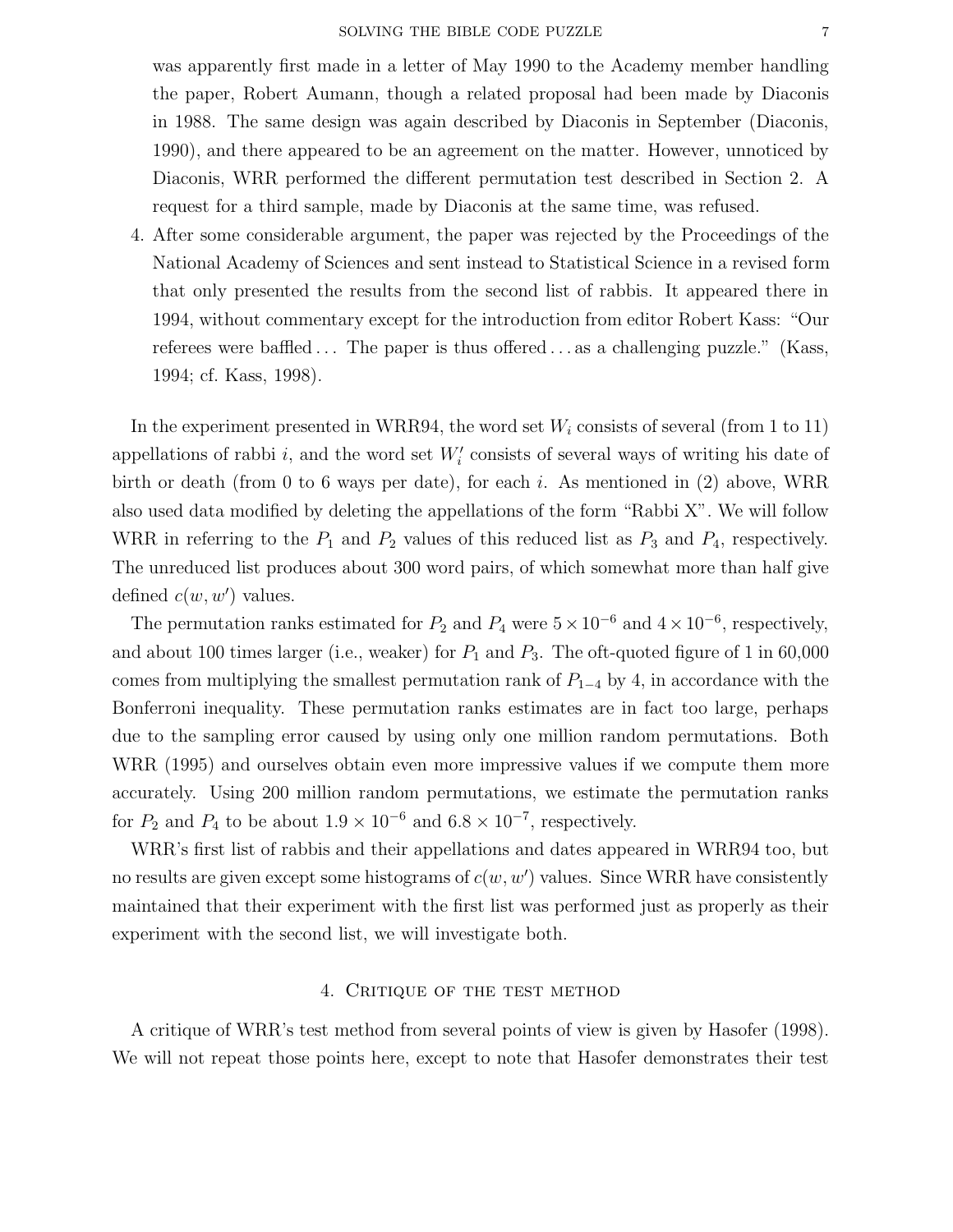statistic to be fraught with anomalies, such as sometimes being small when we expect it to be large. He also criticizes WRR's failure to present an explicit alternative hypothesis. Readers should consult his paper for the details.

WRR's null hypothesis  $H_0$  has some difficulties. As defined in WRR94,  $H_0$  says that the permutation rank of each of the statistics  $P_{1-4}$  has a discrete uniform distribution in [0, 1]. It is worth considering whether that null hypothesis makes sense and whether its rejection has the implications that are commonly claimed.

If there is no prior expectation of a statistical relationship between the names and the dates, we can say that all permutations of the dates are on equal initial footing and therefore that the null hypothesis holds on the assumption of "no codes". However, the test is unsatisfactory for the following reason: even though WRR claim to be detecting a property of the text of Genesis, the distribution of the permutation rank conditioned on the list of word pairs, is not uniform at all. We show this below. Because of this property, rejection of the null hypothesis may say more about the word list than about the text.

To see that WRR's null hypothesis does not hold conditional on the list of word pairs, we need to look at the mathematics of the distance function  $c(w, w')$ . The distribution of  $c(w, w')$  for random words w and w', and fixed text, is approximately uniform. However, any two such distances are dependent as random variables. The most obvious example of dependence (of many that are present) is between  $c(w, w')$  and  $c(w, w'')$ , where there is an argument  $w$  in common, because both depend on the number and placement of the ELSs of w. Because presence of such dependencies amongst the distances from which  $P_2$ is calculated changes the *a priori* distribution of  $P_2$ , and because this effect varies for different permutations, the a priori rank order of the identity permutation is not uniformly distributed.

An analogy might make the difficulty clearer. The performance of athletes in the long jump can be greatly affected by the strength of the wind, especially on a windy day. If we think of the competition as based on the premise "we are giving the athletes the same chance of winning", the test is fair because each athlete has the same chance of being hindered or assisted by the wind. However, the winner might be determined by the wind, rather than by the athletes' skills. We consider this unsatisfactory because the premise we really want to base the competition on is "the chance of winning depends only on skill". However, the unpredictable nature of the wind invalidates this premise. In the same way, the result of WRR's permutation test may reflect (at least to some extent) uninteresting properties of the word list rather than an extraordinary property of Genesis.

The result of the dependence between  $c(w, w')$  values is that the *a priori* distribution of  $P_2(\pi)$ , given the word pairs, rests on such mundane matters as the number of word pairs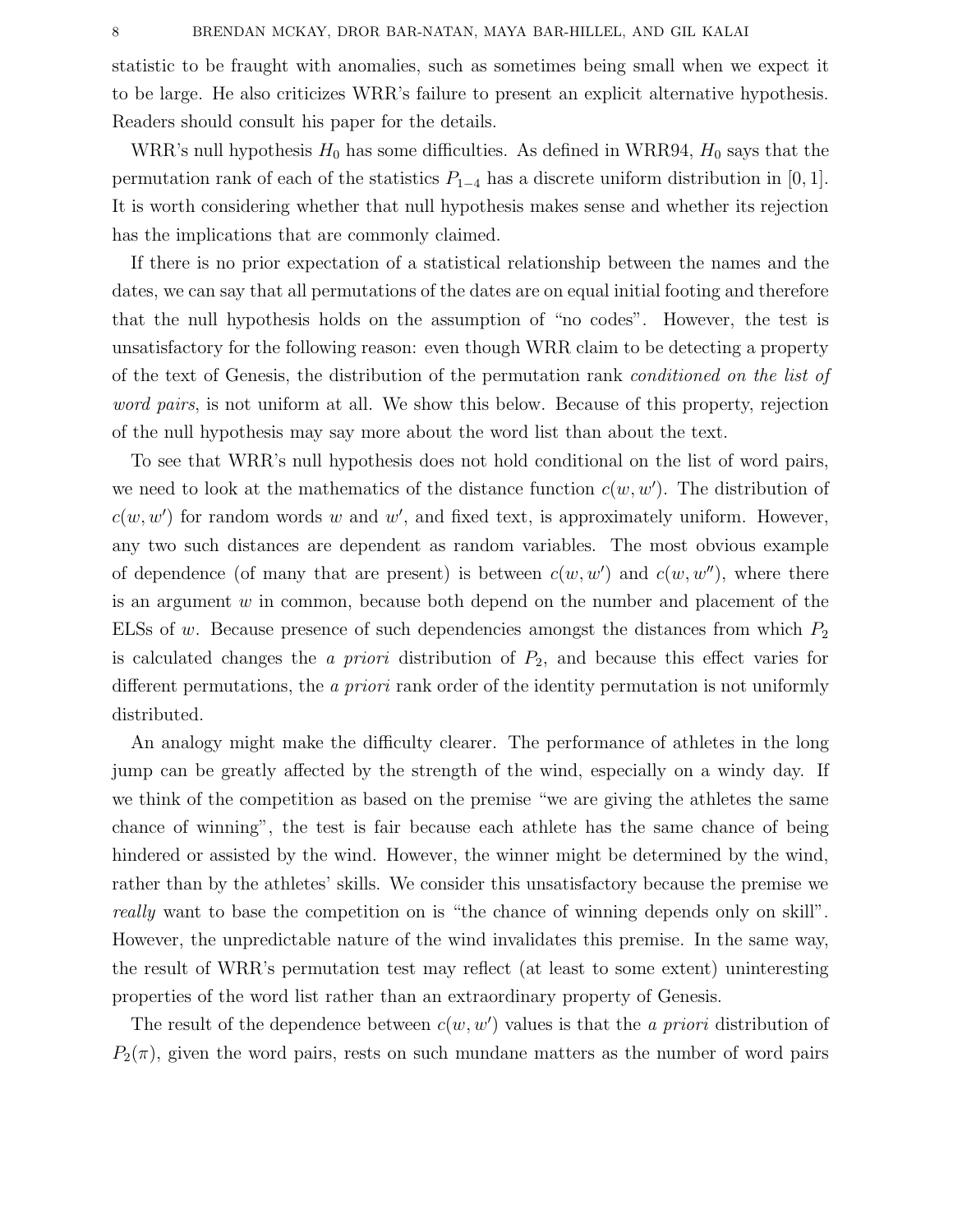that  $\pi$  provides (just as, in our analogy, the chance of each person winning depends on the wind strength). Since different permutations provide different numbers of word pairs (due to the differing sizes of the sets  $W_i$  and  $W'_i$ , they do not have an equal chance of producing the best  $P_2$  score. It turns out that, for the experiment in WRR94 (second list), the identity permutation  $\pi_0$  produces more pairs  $(w, w')$  than about 98% of all permutations. The effect of this extremeness on the result is hard to pin down but, whatever it is, we certainly cannot attribute it to the text for the simple reason that it is completely independent of the text. In fact, the number of word pairs is only one example of text-independent asymmetry between different permutations. Other examples include differences with regard to word length and letter frequency.

These concerns do not apply, or are greatly reduced, for the method proposed by Diaconis (1990). For the record, the most obvious definition of his  $32 \times 32$  matrix (using the average distance), and the definition he informally used himself (using the minimum distance), both produce results hundreds of times weaker than WRR obtained using their own method.

Serious as these problems might be, we cannot establish that they constitute an adequate "explanation" of WRR's result. For the sake of the argument, we are prepared to join them in rejecting their null hypothesis and concluding "something interesting is going on". Where we differ is in what we believe that "something" is.

### **Sensitivity to a small part of the data.**

A worrisome aspect of WRR's method is its reliance on multiplication of small numbers. The values of  $P_2$  and  $P_4$  are highly sensitive to the values of the few smallest distances, and this problem is exacerbated by the positive correlation between  $c(w, w')$  values.

Due in part to this property, WRR's result relies heavily on only a small part of their data. We will illustrate this with two observations about the experiment in WRR94, using the method of analysis employed there.

- If the 4 rabbis (out of 32) who contribute the most strongly to the result are removed, the overall "significance level" jumps from 1 in 60,000 to an uninteresting 1 in 30. Historically speaking, these rabbis are not particularly important compared to the others.
- One appellation (out of 102) is so influential that it contributes a factor of 10 to the result by itself. Removing the five most influential appellations hurts the result by a factor of 860. Again, these appellations are not more common or more important than others in the list in any previously recognized sense.

It should be obvious from these facts that a small change in the data definition (or in the judgement or diligence of the data collector) might have a dramatic effect. More generally,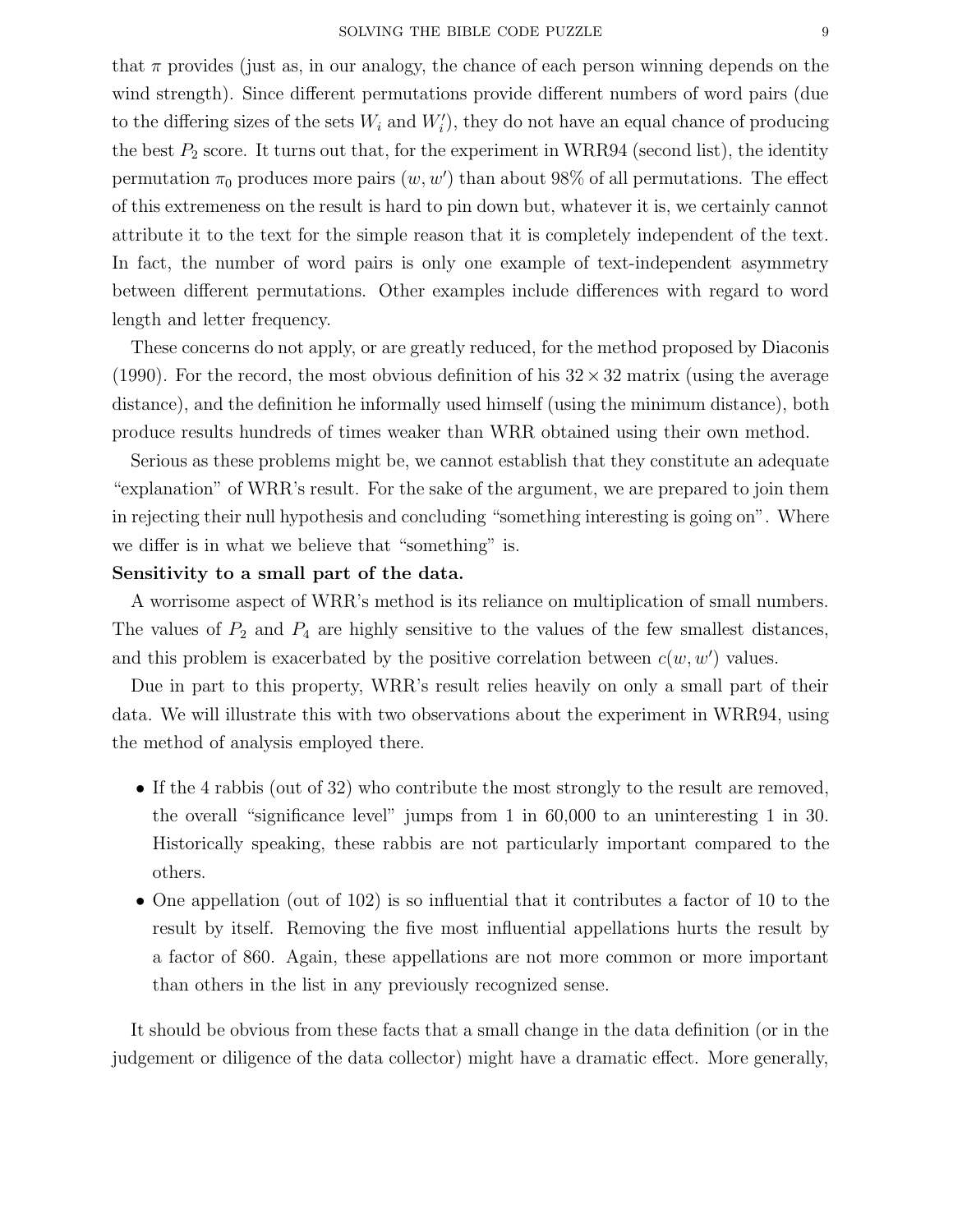the result of the experiment is extraordinarily sensitive to many apparently minor aspects of the experiment design, as we will amply demonstrate.

These properties of the experiment make it exceptionally susceptible to systematic bias. As we shall see, there appears to be good reason for this concern.

### 5. Critique of the list of word pairs

The image presented by WRR of an experiment whose design was tight and whose implementation was objective falls apart upon close examination. We will consider each aspect of the data in turn.

## **The choice of rabbis.**

The criteria for inclusion of a rabbi in WRR's lists were quite mechanical. They were taken from Margaliot's Encyclopedia of Great Men of Israel (1962). For the first list, the rabbi's entry had to be at least 3 columns long and mention a date of birth or death. For the second list, the entry had to be from 1.5 columns to 3 columns long. However, these mechanical rules were carried out in a careless manner. At least seven errors of selection were made: in each list there are rabbis missing and rabbis who are present but should not be. However, these errors have a comparatively minor effect on the results.

### **The choice of dates.**

Each rabbi has potentially two dates, one of birth and one of death, though in most cases Margaliot (1962) only lists the death date. In WRR94 we read "our sample was built from a list of personalities ... and the dates ... of their death or birth. The personalities were taken from [Margaliot]", and readers can be forgiven for inferring that the dates came from there also. However, from WRR's preprints (1986, 1987), we know that they came from a wide variety of sources. Some dates given by Margaliot were omitted on the grounds that they are subject to dispute, but at least two disputed dates were kept. Other dates were changed in favour of sources claimed to be more authoritative than Margaliot, but at least two probably wrong dates were not corrected. One date which was neither a date given by Margaliot nor a correction of one was introduced from another source. However, several other dates readily available in the literature were not introduced. The details appear in Appendix B.

### **The choice of date forms.**

In addition to choosing which dates to use, there was a choice of how to write the dates. Only the day and month were used, not the year. Particular names (or spellings) for the months of the Hebrew calendar were used in preference to others, and the standard practice of specifying dates by special days such as religious holidays (used in WRR's main source Margaliot (1962), for example) was avoided.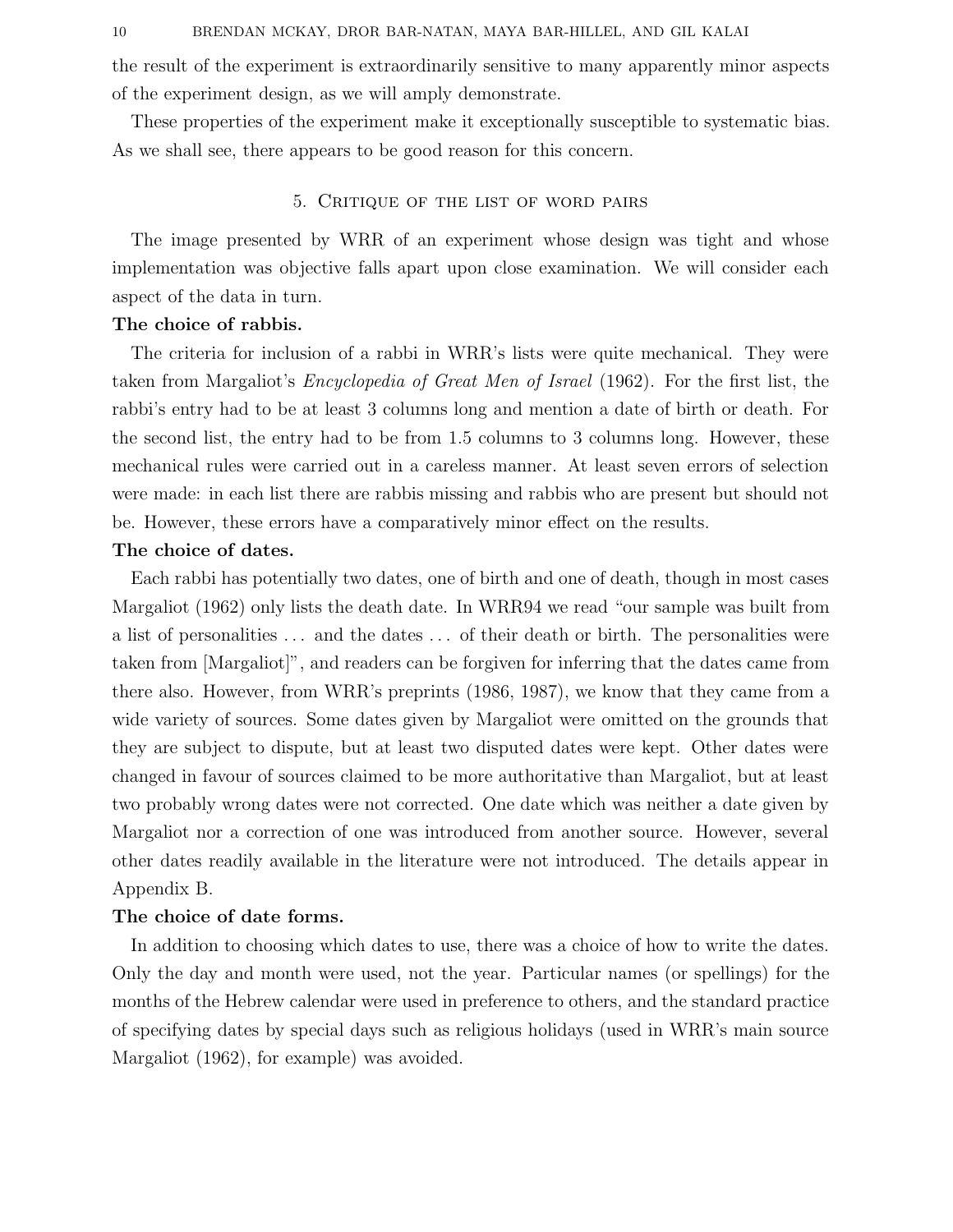To write the day and the month, WRR used three forms, approximately corresponding to the English forms "May 1st," "1st of May" and "on May 1st". They did not use the obvious "on 1st of May," which is frequently used by Margaliot, nor any of a number of other reasonable ways of writing dates (details below). Most surprising is how they wrote the fifteenth and sixteenth of each month. These are customarily written using the letters representing  $9+6$  (or  $9+7$ ), avoiding the letter pairs representing  $10+5$  (or  $10+6$ ) for religious reasons. The nonstandard forms were in occasional use centuries ago, but are now so obscure that few except scholars have seen them used. Despite this, WRR chose to use both—a choice greatly in their favour, as we shall see in Section 7.

At least five additional date forms are used in Hebrew in addition to the three WRR used, so it is interesting so see how they perform. In Table 1 we show what happens if each date form is used by itself, using this key:  $D$  is the day of the month,  $M$  is the month,  $b$ is the prefix "in,"  $\ell$  is the prefix "of" and shel is the word "of". We also give, in the last row of the table, what happens if the dates are written in precisely the form in which they appear in WRR's source encyclopedia (Margaliot, 1962). The values given are permutation ranks.

| Date form         | Used by WRR? | List 1   | List 2   |
|-------------------|--------------|----------|----------|
| D M               | yes          | 0.165751 | 0.000017 |
| bD M              | yes          | 0.000008 | 0.008844 |
| $D\;bM$           | yes          | 0.006070 | 0.008804 |
| $bD \; bM$        | no           | 0.068478 | 0.429256 |
| $D \ell M$        | no           | 0.581777 | 0.274167 |
| $bD \ell M$       | no           | 0.281509 | 0.618128 |
| $D \, shell \, M$ | no           | 0.711538 | 0.046468 |
| $bD$ shel M       | no           | 0.467761 | 0.135884 |
| Margaliot         | partly       | 0.070780 | 0.277658 |

TABLE 1. Different date forms used alone. (Least of  $P_{1-4}$  permutation ranks)

The lesson to take from Table 1 is that each of the three forms used by WRR perform very well in one or both lists, but the other forms are failures. More information on this subject appears in Appendix B.

## **The choice of appellations.**

We now come to the most serious problem with the data: the choice of appellations to use for the famous rabbis. The rabbinical literature abounds with such appellations, often with multiple variations in spelling and use of articles. An example in English will illustrate what an "appellation" is in this context. A certain celebrated person can be referred to as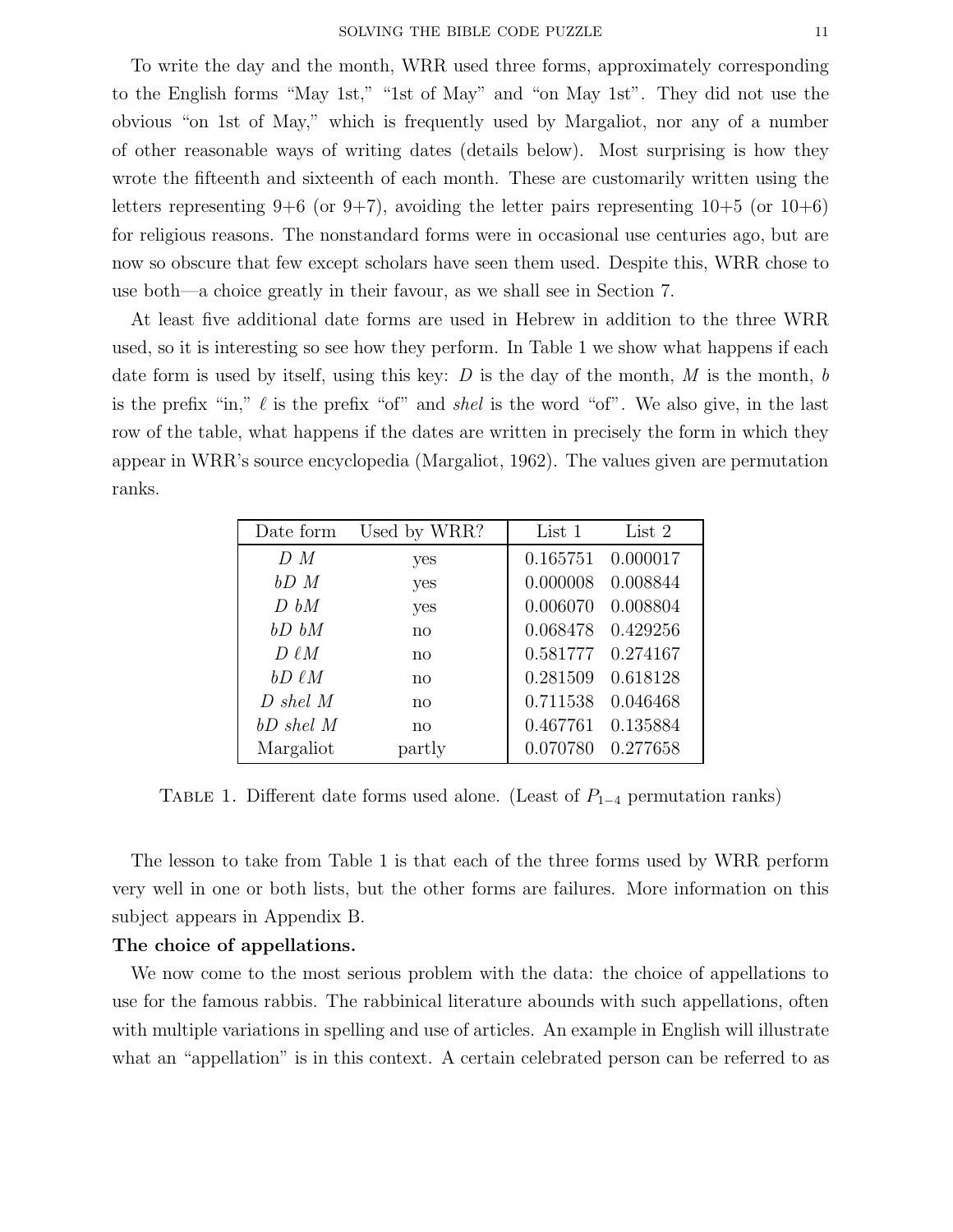John F. Kennedy, Jack Kennedy, JFK, Mr. President, Mr. J. Kennedy, Kennedy, or "the man who accompanied Jackie to Paris," to list but a few. Similarly, many famous rabbis of history can be, and are, referred to in a considerable number of ways. Acronyms and other abbreviations are especially common. (For example, "Rambam" is an acronym for Rabbenu Moshe ben Maimon, also known as Maimonides.)

Since WRR used far less than half of all the appellations by which their rabbis were known, the issue of how the selection was made is central to the interpretation of their experiment. Their paper WRR94 has only this to say on the issue: "The list of appellations for each personality was prepared by Professor S. Z. Havlin, of the Department of Bibliography and Librarianship at Bar-Ilan University, on the basis of a computer search of the 'Responsa' database at that university." This has led to a widely held misconception that the list was comprehensive or that the selection was rigorous and mechanical. Not so. Many of the appellations in Responsa do not appear in WRR94 and vice versa. Moreover, Menachem Cohen of the Department of Bible at Bar-Ilan University, after studying WRR's lists, reported that they have "no scientific basis, and [are] entirely the result of inconsistent and arbitrary choice" (Cohen, 1997a).

The earliest available documents on the experiment (Rips, 1985; Witztum, 1989; WRR, 1986; WRR, 1987) do not state that the lists of appellations were prepared by an independent source. Rips did not mention Havlin at all in his early lecture (1985), but described appellation selection differently:

There may be various ways of writing a name. We took every possible variation we could think of. For instance, Ha'Gaon ... or Eliyahu ... or, say, Rabbi Eliyahu. If any additional variation comes to mind, we must include it. We simply took every possible variant that we considered reasonable. [Ellipses in original.]

Havlin is acknowledged in WRR's first two preprints (1986, 1987), but only for providing "valuable advices" [sic]. The earliest clear claim we could uncover that the appellations were Havlin's work was in preprints of WRR94 from about 1992. Details were provided years later by Havlin himself (1996), who certified explicitly that he had prepared the lists on his own, and gave explanations for many of his decisions. He acknowledged making several mistakes, not always remembering his reasoning, and exercising discretionary judgement based on his scholarly intuition. He also admitted that if he were to prepare the lists again, he might decide differently here and there.

The question has to be asked whether the strong result in WRR94 might be largely attributable to a biasing of the appellation selection, fortuitously or otherwise, towards those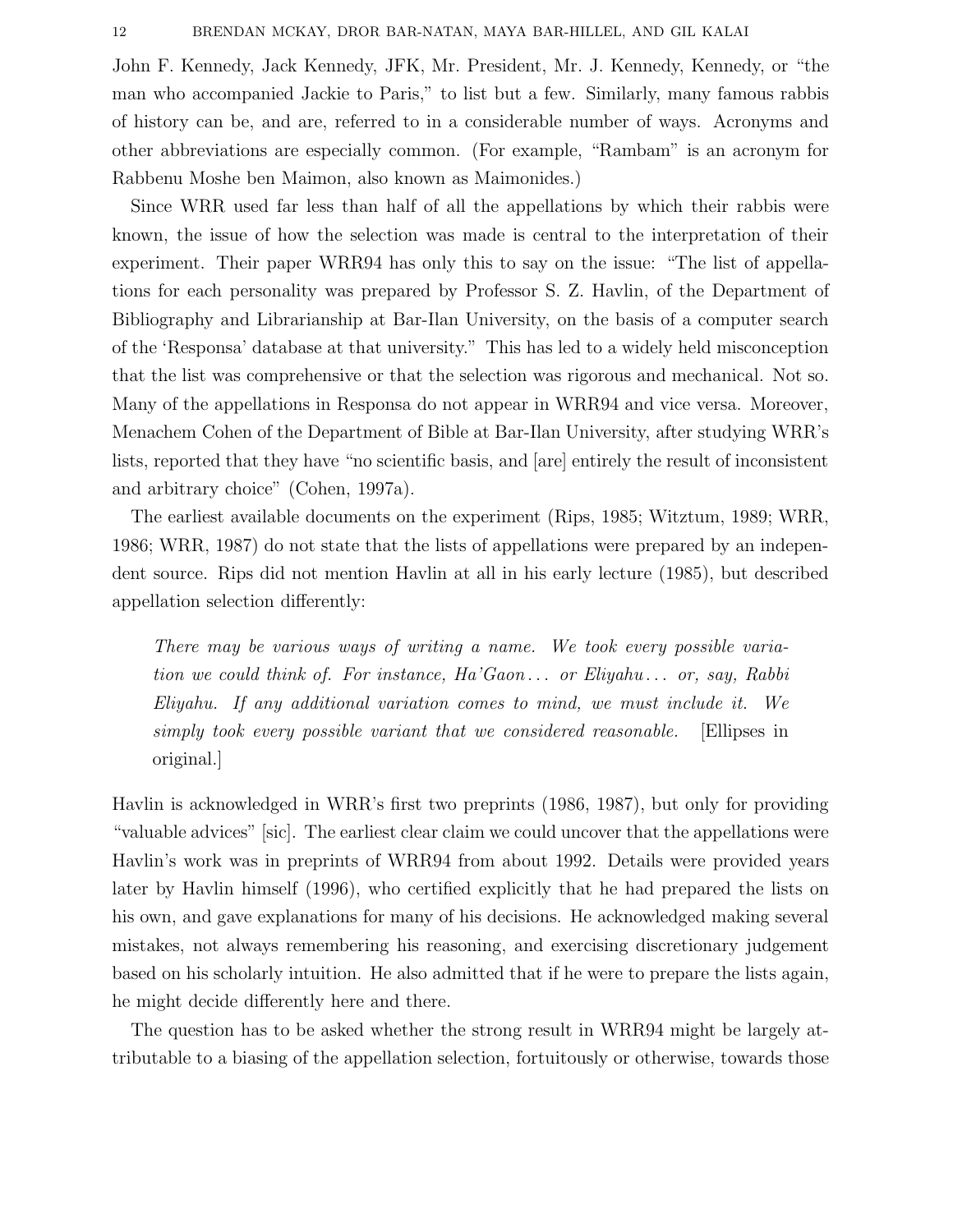performing well in WRR's experiment. The most immediate issue is whether such biasing is technically feasible. Was the flexibility available in the selection of appellations at the time the lists were prepared sufficient that biased selection could produce a strong result? The great sensitivity of WRR's result to the data that we demonstrated in Section 4 suggests that the "wiggle room" is more than enough. In the next section, we will demonstrate that this intuition is correct.

### 6. Appellations for War and Peace

An Internet publication by two ofthe present authors (Bar-Natan and McKay, 1998), presented a new list of appellations for the 32 rabbis of WRR's second list. The appellations are not greatly different from WRR's: 83 were kept, 20 were deleted and 29 additional appellations were added. Many of the changes were simply replacements of one valid spelling by another. The punch line is that the new set of appellations produces a "significance level" of one in a million when tested in the initial 78,064 letters (the length of Genesis) of a Hebrew translation of Tolstoy's War and Peace, and produces an uninteresting result in Genesis. Exactly the same text of *War and Peace* is used for control tests in WRR94.

All of our changes were justified either by merely being correct, or by virtue of being no more doubtful than some analogous choice made in WRR's list. For example, whereas WRR used one common Hebrew spelling of the name "Horowitz," we used a different common spelling. When they omitted one common appellation, we inserted it and deleted another. And so on. Our list of appellations does not aspire to be perfect, merely to be of quality commensurate with that of WRR's list. As verified by Menachem Cohen, there is "no essential difference" between WRR's list and ours (Cohen, 1997a). (Amusingly, one knowledgable rabbi who inspected both lists pronounced them "equally appalling".)

This demonstration demolishes the common perception and oft-repeated claim that the freedom of movement left by the rules established for WRR's first list was insufficient by itself to explain an astounding result for the second list.

The appellation list of Bar-Natan and McKay (1998) has been the subject of concerted attack (Witztum 1998a). The essence of his thesis is that WRR's lists were governed by rules, and that the changes made in the second list to tune it to War and Peace violate these rules. However, most of these "rules" were only laid out nine to ten years after WRR's two lists were composed, in a lengthy letter written by Havlin (1996) in response to some questions we raised, and had never been publicly mentioned before. While the letter offers many explanations and examples of Havlin's considerations when selecting among possible appellations, they are far from being rules, and are fraught with inconsistency. Moreover, when rules for a list are laid out a decade after the lists, it is not clear whether the rules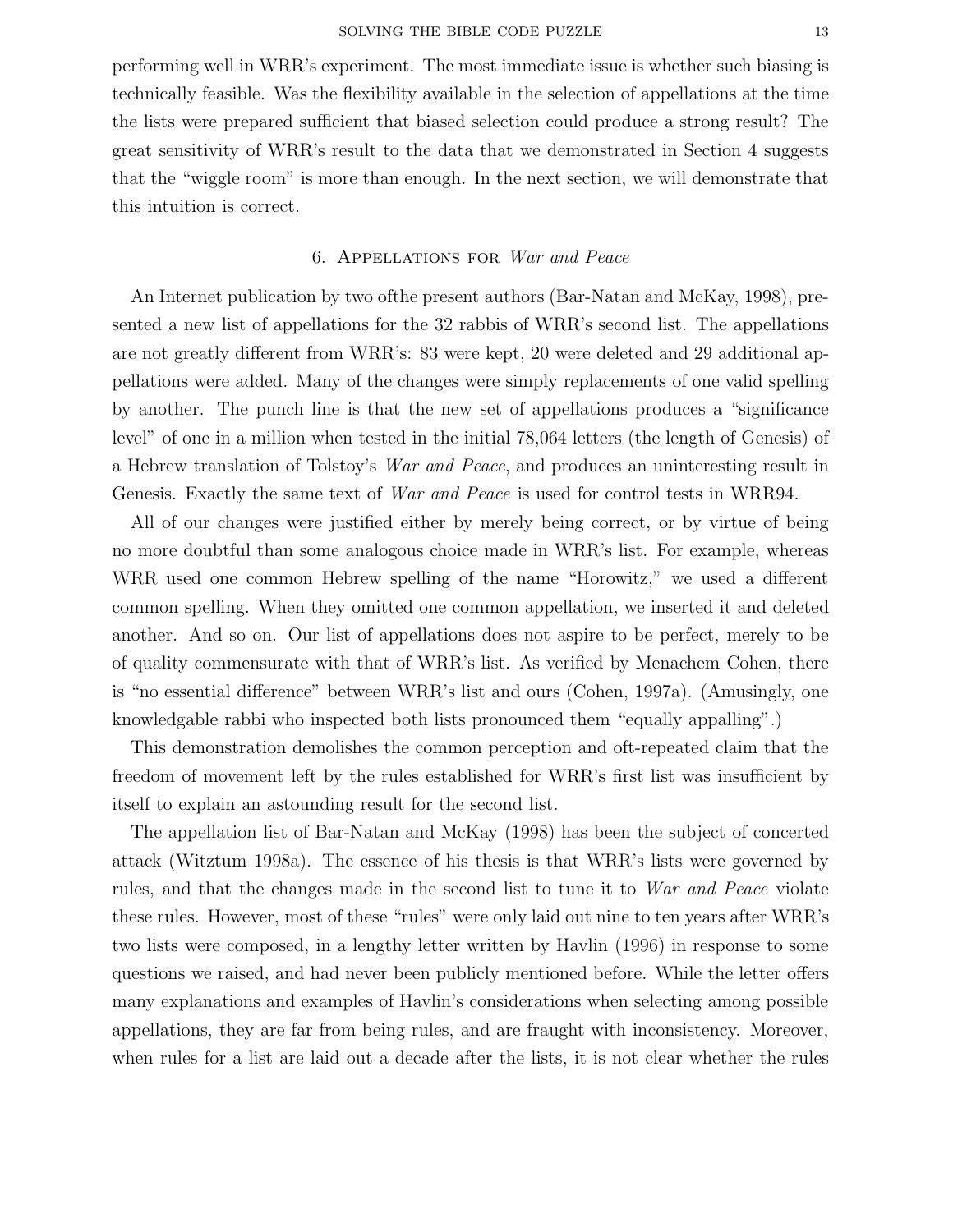dictated the list selections, or just rationalize them. Besides, as Bar-Natan and McKay amply demonstrate (1999), these "rules" were inconsistently obeyed by WRR.

Most of Witztum's criticisms are inaccurate or mutually inconsistent, as the following two examples illustrate:

- 1. Witztum argues against our inclusion of some appellations on the grounds that they are unusual, yet defends the use in WRR94 of a signature appearing in only one edition of one book and, it seems, never used as an appellation.
- 2. Similarly, Witztum defends an appellation used in WRR94 even though it was rejected by its own bearer, on the grounds that it is nonetheless widely used, but criticizes our use of another widely used appellation on the grounds that the bearer's son once mentioned a numerical coincidence related to a different spelling.

These are but two of many examples. Clearly, the issue of the comparative quality of the two lists, which involve historical and linguistic considerations inappropriate to this journal, cannot be broached further here. But Cohen's cited remarks, as well as work to be discussed in Section 10, support our claim to have produced a list no less rule-bound or error-free than WRR's.

Prompted by Witztum's criticisms, we adjusted our appellation list for War and Peace to that presented in Table 2. Compared to our original list, it is more historically accurate, performs better, and is closer to WRR's list. Note that we have removed two rabbis who have no dates in WRR's list, and one rabbi whose right to inclusion was marginal. We also added one rabbi whom WRR incorrectly excluded and imported the birth date of Rabbi Ricchi in the same way that they imported the birth date of the Besht for their first list. As in WRR94, our appellations are restricted to 5–8 letters. Detailed justifications, including responses to Witztum's critique, can be found in our updated paper (Bar-Natan and McKay, 1999) and an associated paper (Anonymous, 1999).

Several more examples of "experiments" performing well in War and Peace are mentioned in Section 9.

#### 7. The study of variations

In the previous sections we discussed some of the choices that were available to WRR when they did their experiment, and showed that the freedom provided just in the selection of appellations is sufficient to explain the strong result in WRR94. Since WRR are claiming what can only be described as statistical proof of a miracle, the presence of so much "wiggle" room" in the design, together with our failure to obtain any support for their claims from our own experiments (detailed in Section 10), should be sufficient reason in itself to disregard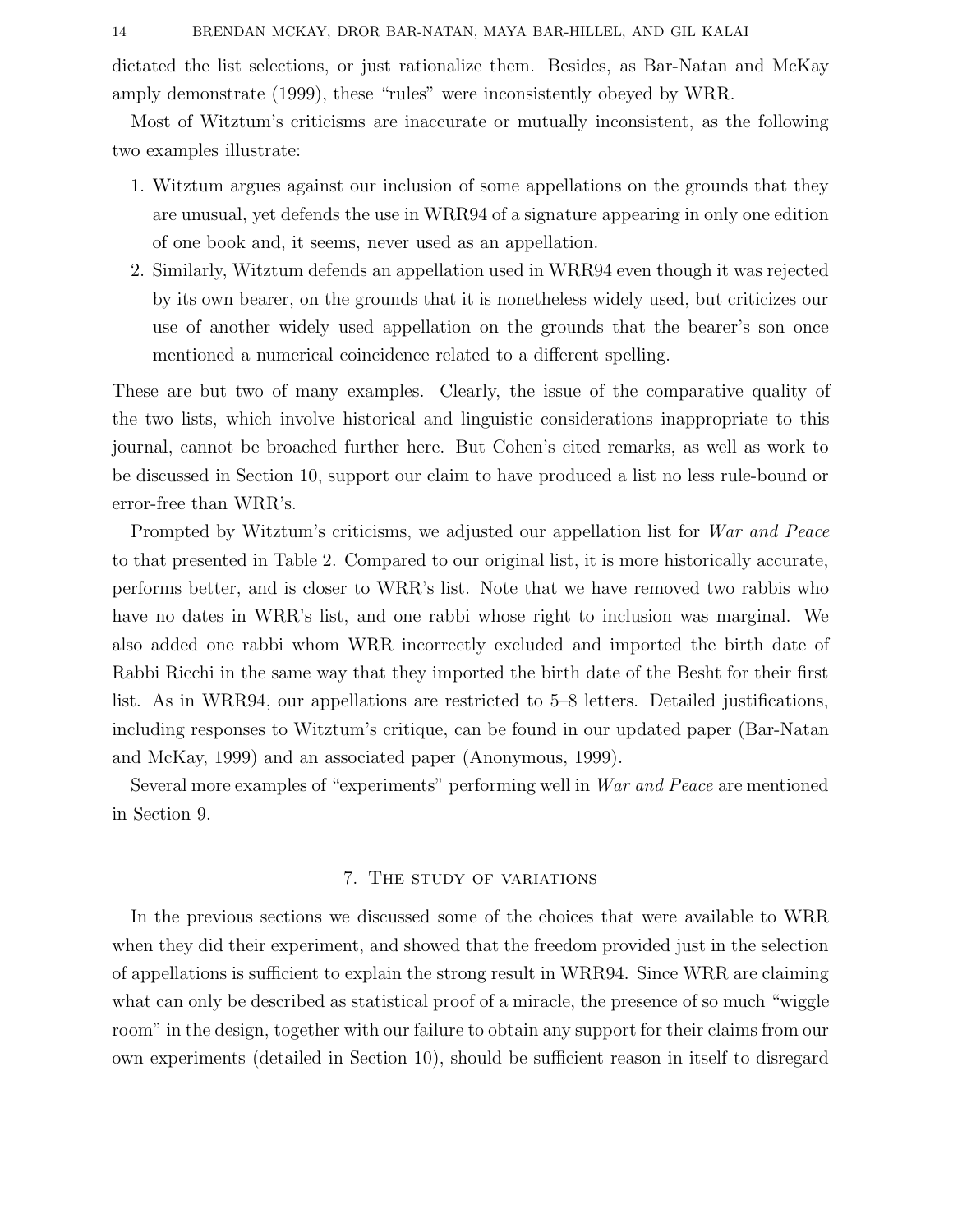| Personality                    | Appellations                                                                   |
|--------------------------------|--------------------------------------------------------------------------------|
| Rabbi Avraham Av-Beit-Din      | רבי אברהם, הראב"י, הרב אב"ד, הראב"ד, האשכול                                    |
| Rabbi Avraham Yitzhaki         | רבי אברהם, יצחקי, זרע אברהם                                                    |
| Rabbi Avraham Ha-Malakh        | רבי אברהם                                                                      |
| Rabbi Aaron of Karlin          | רבי אהרן                                                                       |
| Rabbi Eliezer Ashkenazi        | מעשי השם, מעשי י/ה/ו/ה, מעשי ה׳, בעל מעשי ה׳                                   |
| Rabbi David Oppenheim          | רבי דוד, אופנהים                                                               |
| Rabbi David Nieto              | רבי דוד, דוד ניטו                                                              |
| Rabbi Chaim Abulafia           | רבי חיים, המהרח״א, מהרח״א                                                      |
| Rabbi Chaim Benbenest          | רבי חיים, בנבנשתי, הרב חבי״ב, הרב החבי״ב, רב חבי״ב                             |
| Rabbi Chaim Capusi             | רבי חיים, כאפוסי                                                               |
| Rabbi Chaim Shabtai            | רבי חיים, חיים שבתי, מהרח <i>יש</i> , המהרח <i>יש</i>                          |
| Rabbi Yair Chaim Bacharach     | חות יאיר                                                                       |
| Rabbi Yehudah Chasid           | רבי יהודה, יהודה סג״ל, הר״י חסיד                                               |
| Rabbi Yehudah Ayash            | רבי יהודה, מהר"י עיאש, עאיאש                                                   |
| Rabbi Yehosef Ha-Nagid         | רבי יהוסף                                                                      |
| Rabbi Yehoshua of Cracow       | רבי יהושע, מגני שלמה                                                           |
| The Maharit                    | רבי יוסף, מטרני, יוסף טרני, טראני, מטראני, מהרימ״ט, המהרימ״ט                   |
|                                | מהרי״ט, המהרי״ט, הר״י טרני, הר״י טראני, ר״י טרני, ר״י טראני                    |
| Rabbi Yaacov Beirav            | רבי יעקב, יעקב בירב, מהר״י בירב, הריב״ר                                        |
| Rabbi Israel Yaacov Chagiz     | בעל הלק"ט, מהר"י חגיז, ר"י חגיז                                                |
| The Maharil                    | רבי יעקב, מולין, יעקב סג"ל, יעקב הלוי, מהר"י סג"ל, מהר"י הלוי, מהרי"ל, המהרי"ל |
| The Yaabez                     | היעב״ץ, הריעב״ץ, עמדין, הר״י עמדין, ר״י עמדין                                  |
| Rabbi Yitzhak Ha-Levi Horowitz | רבי יצחק, הורוביץ, יצחק הלוי                                                   |
| Rabbi Menachem Mendel Krochmal | רבי מנחם, קרוכמאל, רבי מענדל, צמח צדק                                          |
| Rabbi Moshe Zacut              | רבי משה, משה זכות, מהר״ם זכות, מהרמ״ז, המהרמ״ז, המזל״ן, קול הרמ״ז              |
| Rabbi Moshe Margalith          | רבי משה, מרגלית, פני משה, מרגליות                                              |
| Rabbi Azariah Figo             | רבי עזריה                                                                      |
| Rabbi Immanuel Chai Ricchi     | הון עשיר, העשי"ר, אוהב ור"ע                                                    |
| Rabbi Shalom Sharabi           | רבי שלום, שרעבי                                                                |
| Rabbi Shlomo of Chelm          | רבי שלמה, שלמה חלמא, חעלמא                                                     |
| Rabbi Meir Eisenstat           | רבי מאיר, איזנשטט, איזנשטאט, מהר״ם א״ש                                         |

TABLE 2. Appellations for War and Peace

WRR's findings. However, one can do more: there is significant circumstantial evidence that WRR's data is indeed selectively biased towards a positive result. We will present this evidence without speculating here about the nature of the process which lead to this biasing. Since we have to call this unknown process something, we will call it tuning.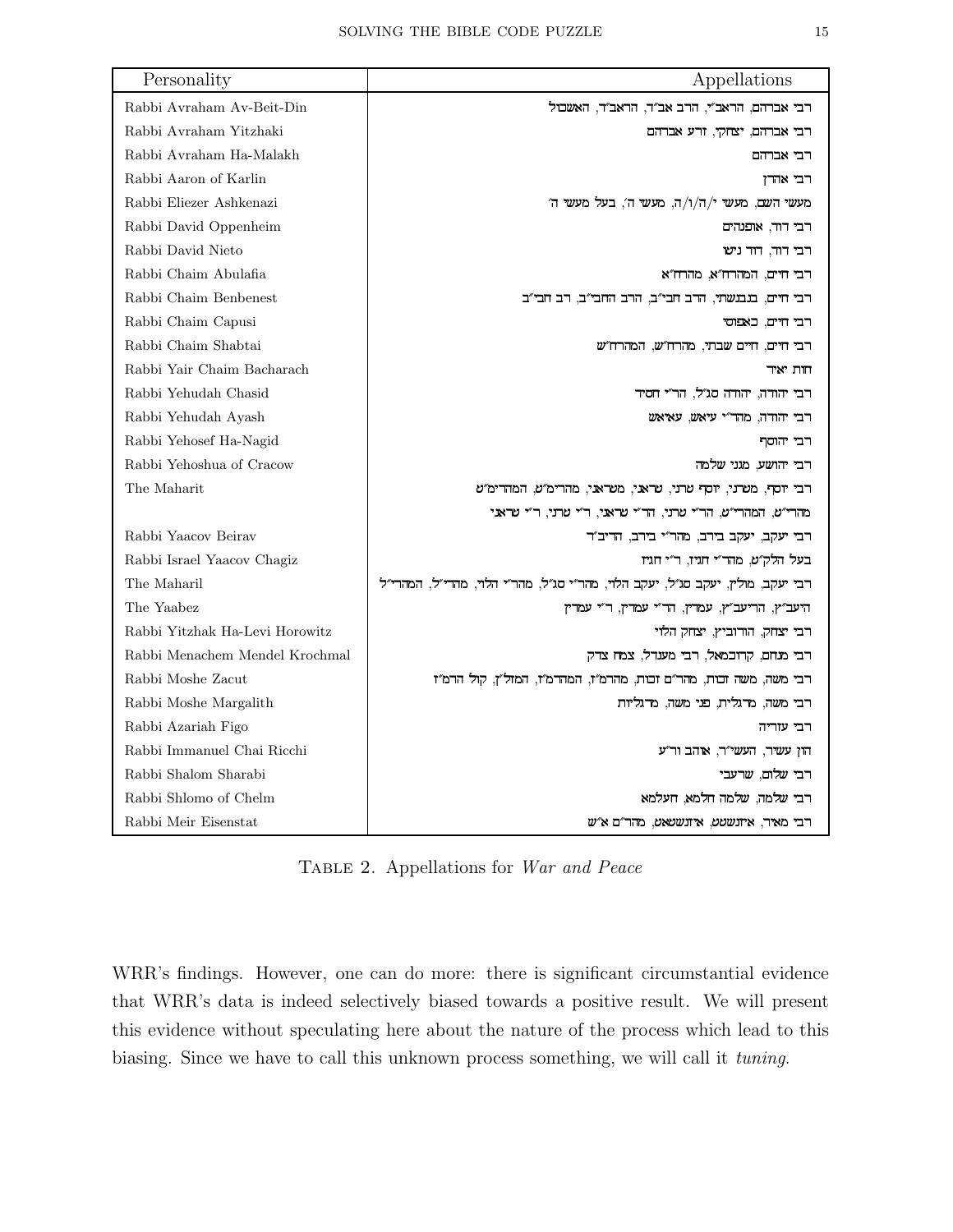Our method is to study variations on WRR's experiment. We consider many choices made by WRR when they did their experiment, most of them seemingly arbitrary (by which we mean that there was no clear reason under WRR's research hypothesis that they should be made in the particular way they chose to) and see how often these decisions turned out to be favourable to WRR.

### **Direct versus indirect tuning.**

We hasten to add that we are not claiming that WRR tested all our variations and thereby tuned their experiment. This naturally raises the question of what insight we could possibly gain by testing the effect of variations which WRR did not actually try. There are two answers. First, if these variations turn out to be overwhelmingly unfavourable to WRR, in the sense that they make WRR's result weaker, the robustness of WRR's conclusions is put into question whether or not we are able to discover the mechanism by which this imbalance arose. Second, and more interestingly, the apparent tuning of one experimental parameter may in fact be a side-effect of the active tuning of another parameter or parameters.

For example, the sets of available appellations performing well for two different proximity measures  $A$  and  $B$  will not generally be the same. Suppose we adopt measure  $A$  and select only appellations optimal for that measure. It is likely that some of the appellations thus chosen will be less good for measure  $B$ , so if we now hold the appellations fixed and change the measure from  $A$  to  $B$  we can expect the result to get weaker. A suspicious observer might suggest we tuned the measure by trying both A and B and selecting measure  $A$ because it worked best, when in truth we may never have even considered measure B. The point is that a parameter of the experiment might be tuned directly, or may come to be optimized as a side-effect of the tuning of some other parameters. Fortunately for our analysis, we do not need to distinguish which possibility holds in each case. (However, we note that for the first list practically all aspects of the experiment were available for tuning, while for the second list many features had been fixed by the first list. The primary possibility for tuning of the second list was in appellation selection, but some aspects of the test method were free too.)

### **The space of possible variations.**

Our approach will be to consider only minimal changes to the experiment. An inexact but useful model is to consider the space of variations to be a direct product  $X = X_1 \times \cdots \times X_n$ , where each  $X_i$  is the set of available choices for one parameter of the experiment. The model supposes that the choices could be applied in arbitrary combination, which will be close to the truth in our case. Call two elements of X neighbours if they differ in only one coordinate. Instead of trying to explore the whole (enormous) direct product  $X$ , we will consider only neighbours of WRR's experiment in each of the coordinate directions.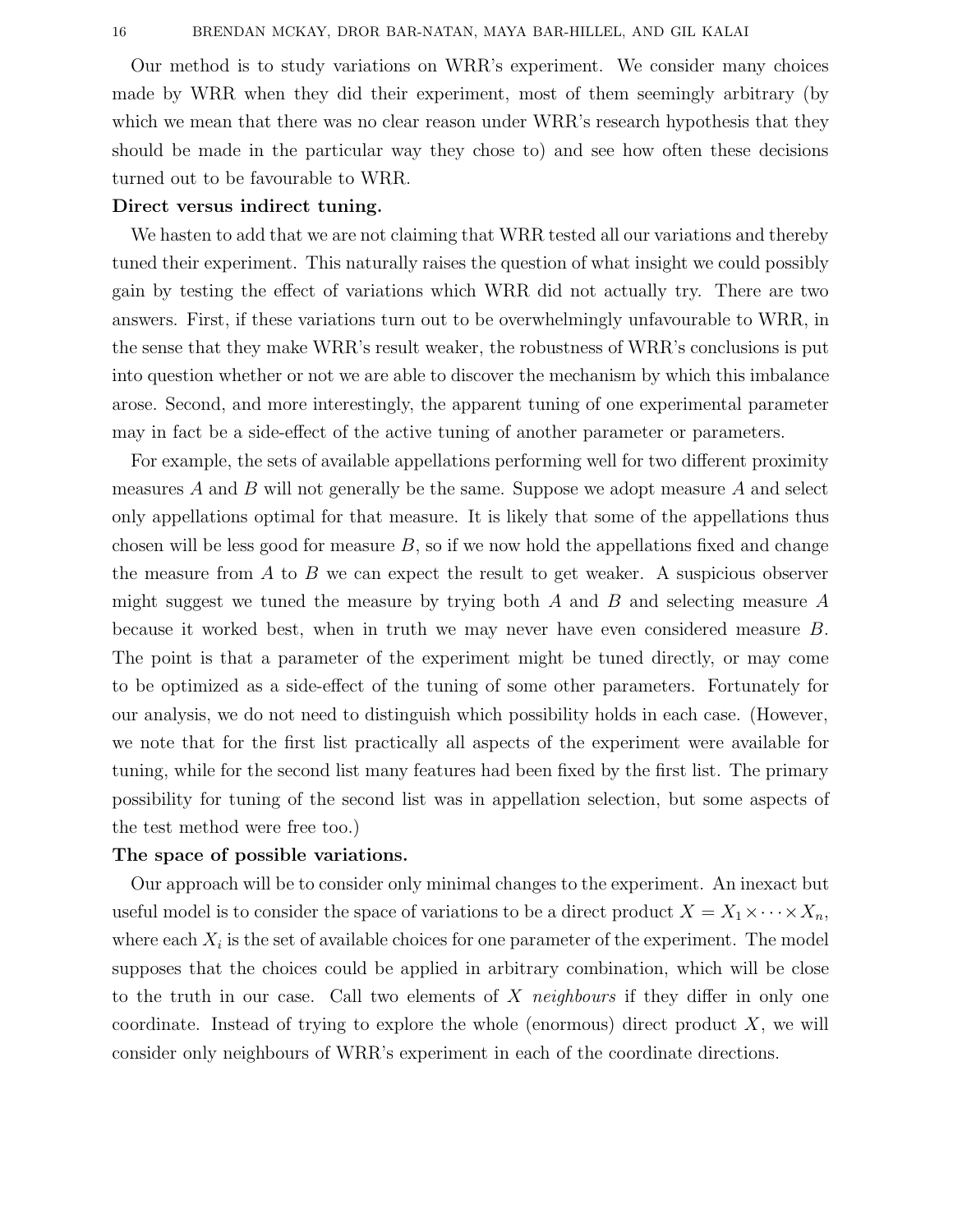To see the value of this approach, we give a tentative analysis in the case where each parameter can only take two values. For each variation  $x = (x_1, \ldots, x_n) \in X$ , define  $f(x)$ to be a measure of the result (with a smaller value representing a stronger result). For example,  $f(x)$  might be the permutation rank of  $P_4$ . A natural measure of optimality of x within X is the number  $d(x)$  of neighbours y of x for which  $f(y) > f(x)$ . Since the parameters of the experiment have complicated interactions, it is difficult to say exactly how the values  $d(x)$  are distributed across X. However, since almost all the variations we try amount to only small changes in WRR's experiment, we can expect the following property to hold almost always: if changing each of two parameters makes the result worse, changing them both together also makes the result worse. Such functions f are called completely unimodal (Ziegler, 1995, p. 283). In this case, it can be shown that, for the uniform distribution on X,  $d(x)$  has the binomial distribution Binom $(n, 1/2)$  and is thus highly concentrated near  $n/2$  for large n (Williamson Hoke, 1988).

Of course, this analogy only serves as a rough guide. In reality, some of the variations involve parameters that can take multiple values or even arbitrary integer values. A few pairs of parameter values are incompatible. And so on. In addition, one can construct arguments (of mixed quality) that some of the variations are not truly "arbitrary". For these reasons, and because we cannot quantify the extent to which WRR's success measures are completely unimodal, we are not going to attempt a quantitative assessment of our evidence. We merely state our case that the evidence is strong and leave it for the reader to judge.

## **Regression to the mean?**

"In virtually all test-retest situations, the bottom group on the first test will on average show some improvement on the second test – and the top group will on average fall back. This is the regression effect." (Freedman, Pisani and Purves, 1978). Variations on WRR's experiments, which constitute retest situations, are a case in point. Does this, then, mean that they should show weaker results? If one adopts WRR's null hypothesis, the answer is "yes". In that case, the very low permutation rank they observed is an extreme point in the true (uniform) distribution, and so variations should raise it more often than not. However, under WRR's (implicit) alternative hypothesis, the low permutation rank is not an outlier but a true reflection of some genuine phenomenon. In that case, there is no a priori reason to expect the variations to raise the permutation rank more often than it lowers it. This is especially obvious if the variation holds fixed those aspects of the experiment which are alleged to contain the phenomenon (the text of Genesis, the concept underlying the list of word pairs and the informal notion of ELS proximity). Most of our variations will indeed be of that form.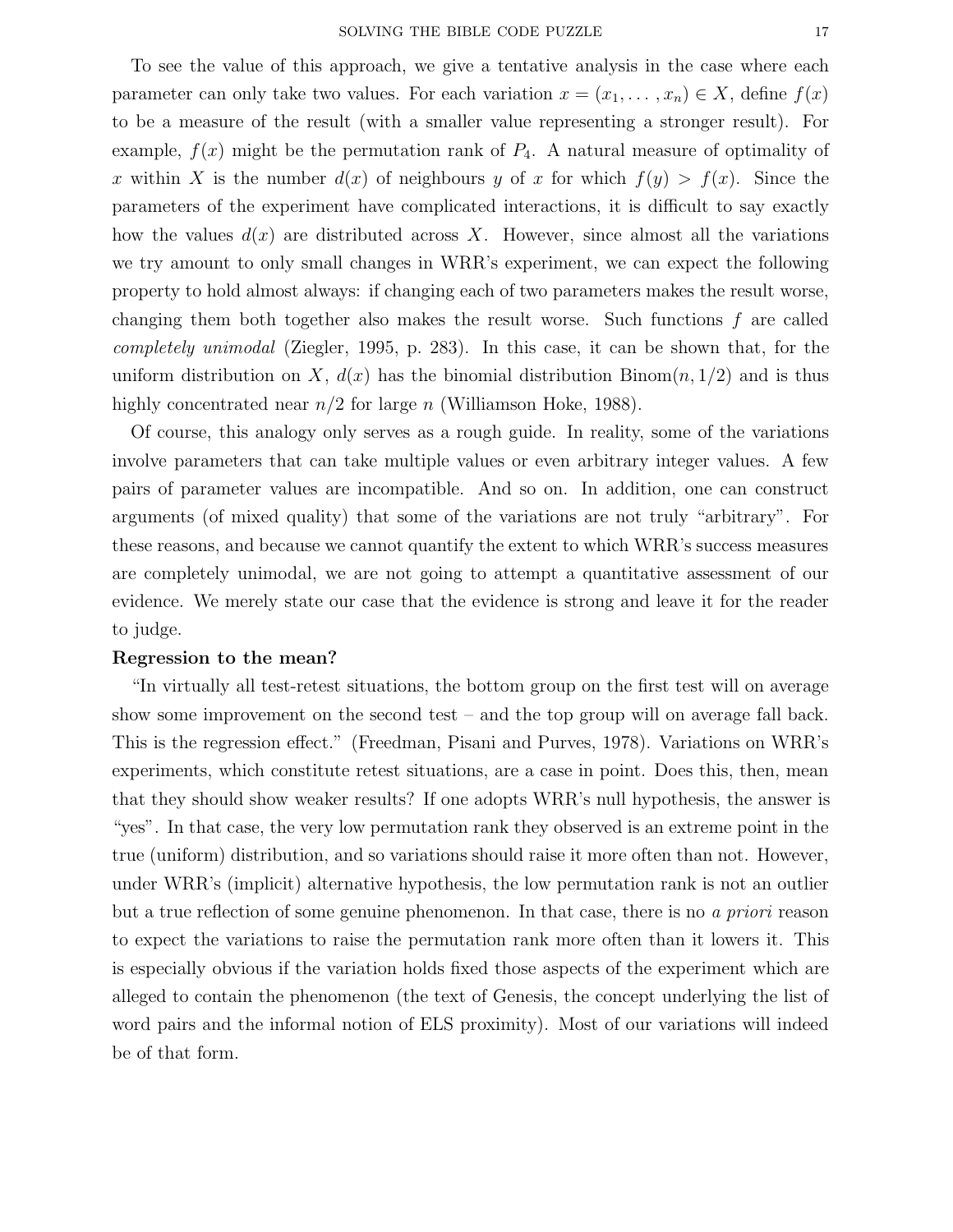### **Computer programs.**

A technical problem that gave us some difficulty is that WRR have been unable to provide us with their original computer programs. Neither the two programs distributed by WRR (Rosenberg, undated), nor our own independent implementations of the algorithm as described in WRR's papers (1986, 1987, 1994), consistently produce the exact distances listed in those preprints or the histograms that appear there and in WRR94. Consequently, we have taken as our baseline a program identical to the earliest program available from WRR, including its half-dozen or so programming errors. As evidence of the relevance of this program, we note that it produces the exact histograms given in WRR94 for the randomized text R, for both lists of rabbis. (The histograms for Genesis that appear in WRR94 are, according to Witztum, the results of a program, presumably lost, that preceded the one used for the permutation tests in WRR94.)

#### **What measures should we compare?**

Another technical problem concerns the comparison of two variations. Should we use the success measures employed by WRR at the time they compiled the data, or those later adopted for publication? As noted in Section 3, WRR's success measures varied over time and, until WRR94, consisted of more than one quantity. We will restrict ourselves to four success measures, chosen for their likely sensitivity to direct and indirect tuning, from the small number that WRR used in their publications.

In the case of the first list, the only overall measures of success used by WRR were  $P_2$ and their  $P_1$ -precursor (see Section 3). The relative behaviour of  $P_1$  on slightly different metrics depends only on a handful of  $c(w, w')$  values close to 0.2, and thus only on a handful of appellations. By contrast,  $P_2$  depends continuously on all of the  $c(w, w')$  values, so it should make a more sensitive indicator of tuning. Thus, we will use  $P_2$  for the first list.

For the second list,  $P_3$  is ruled out for the same lack of sensitivity as  $P_1$ , leaving us to choose between  $P_2$  and  $P_4$ . These two measures differ only in whether appellations of the form "Rabbi X" are included  $(P_2)$  or not  $(P_4)$ . However, experimental parameters not subject to choice cannot be involved in tuning, and because the "Rabbi X" appellations were forced on WRR by their prior use in the first list, we can expect  $P_4$  to be a more sensitive indicator of tuning than  $P_2$ . Thus, we will use  $P_4$ . Our choice notwithstanding, we feel that  $P_4$  imperfectly captures WRR's probable intentions. For their experiment on the second list to have been as successful as first reported (WRR, 1986), WRR needed more than just a small value for  $P_2$  or  $P_4$ . They also needed the distances for a cyclic shift of the dates to show a flat histogram and yield a *large* value of  $P_2$  or  $P_4$ .

In addition to  $P_2$  for the first list and  $P_4$  for the second, we will show the effect of experiment variations on the least of the permutation ranks of  $P_{1-4}$ . This is not only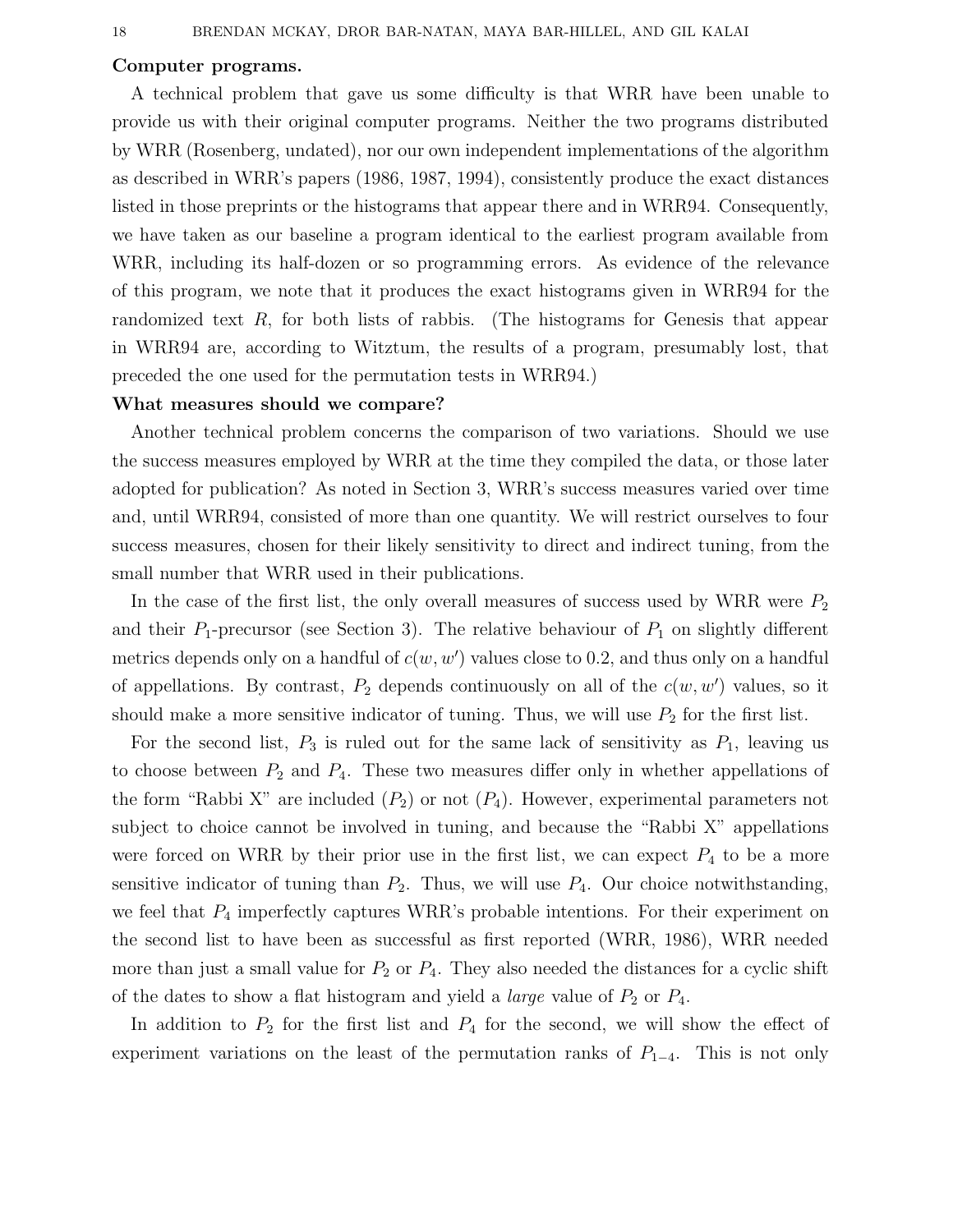the sole success measure presented in WRR94, but there are other good reasons. The permutation rank of  $P_4$ , for example, is a version of  $P_4$  which has been "normalized" in a way that makes sense in the case of experimental variations that change the number of distances, or variations that tend to uniformly move distances in the same direction. For this reason, the permutation rank of  $P_4$  should often be a more reliable indicator of tuning than  $P_4$  itself. The permutation rank also to some extent measures  $P_{1-4}$  for both the identity permutation and one or more cyclic shifts, so it might tend to capture tuning towards the objectives mentioned in the previous paragraph. (Recall from Section 3 that WRR had been asked to investigate a "randomly chosen" cyclic shift.)

In summary, we will restrict our reporting to four quantities: the value of  $P_2$  for the first list, the value of  $P_4$  for the second list, and the least permutation rank of  $P_{1-4}$  for both lists. In the great majority of cases, the least rank will occur for  $P_2$  in the first list and  $P_4$ in the second.

#### **The results.**

Values for each of these four measures of success will be given as ratios relative to WRR's values. A value of 1.0 means "less than 5% change". Values greater than 1 mean that our variation gave a less significant result than WRR's original method gave, and values less than 1 mean that our variation gave a more significant result. Since we used the same set of 200 million random permutations in each case, the ratios should be accurate to within 10%. To save space with large numbers, we use scientific notation; for example  $3e7$  means  $3 \times 10^7$ . The score given to each variation has the form  $[p_1, r_1; p_2, r_2]$ , where

- $p_1$  = The value of  $P_2$  for the first list, divided by 1.76 × 10<sup>-9</sup>;
- $r_1$  = The least permutation rank for the first list, divided by  $4.0 \times 10^{-5}$ ;
- $p_2$  = The value of  $P_4$  for the second list, divided by  $7.9 \times 10^{-9}$ ;
- $r_2$  = The least permutation rank for the second list, divided by  $6.8 \times 10^{-7}$ .

These four normalization constants are such that the score for the original metric of WRR is [**1**, **1**; **1**, **1**]. A bold "**1**" indicates that the variation does not apply to this case so there is necessarily no effect.

Two general types of variation were tried. The first type involves the many choices that exist regarding the dates and the forms in which they can be written. A much larger class of variations concerns the metric used by WRR, especially the complicated definition of the function  $c(w, w')$ . In both cases the details are quite technical, so we have presented them in Appendix B and Appendix C, respectively. Our selection of variations was in all cases as objective as we could manage; we did not select variations according to how they behaved.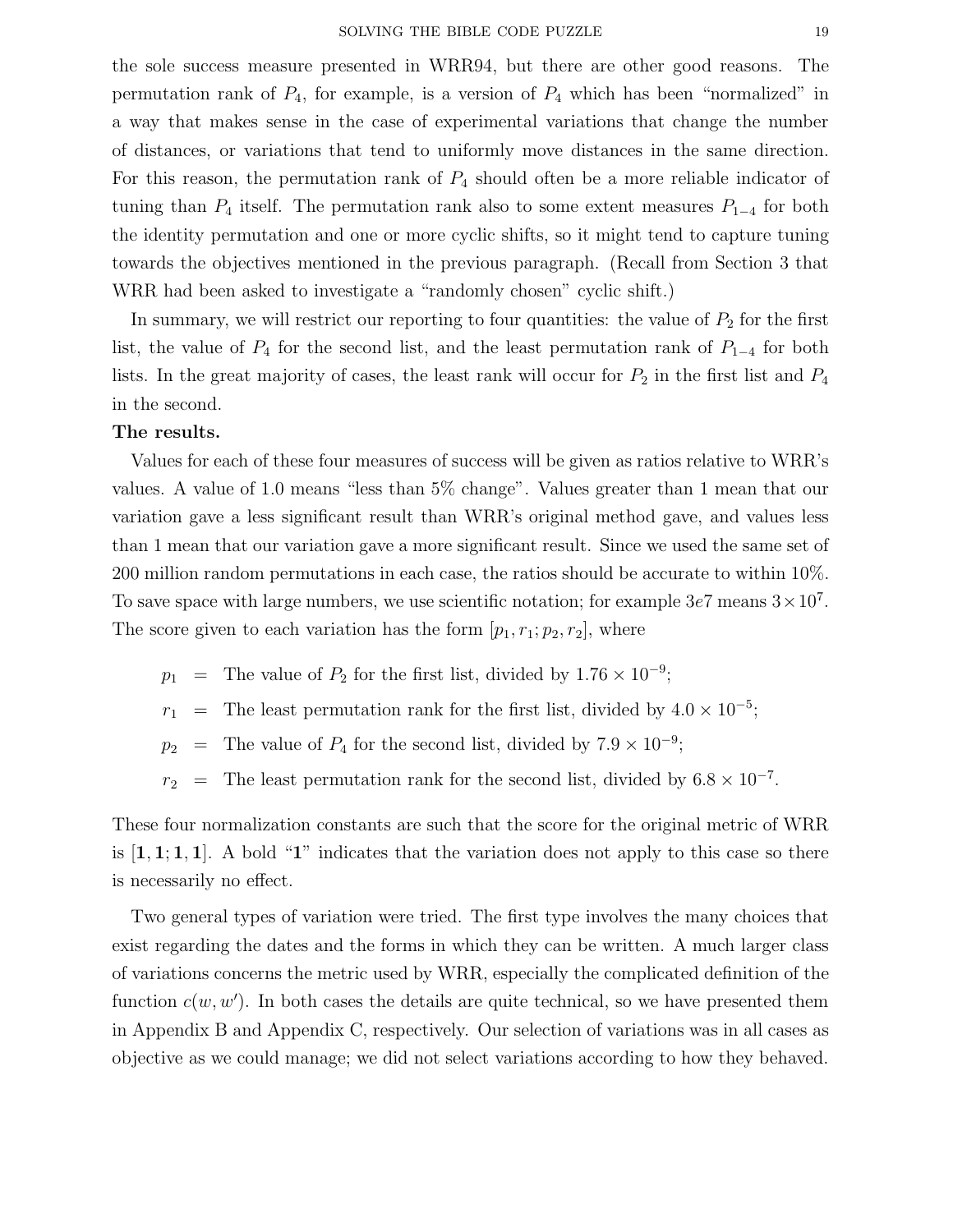We believe that in fact we have provided a fairly good coverage of natural minor variations to the experiment and that most qualified persons deeply familiar with the material would choose a similar set. We are happy to test any additional natural minor variation that is brought to our attention.

### **Conclusions.**

As can be seen from the Appendices, the results are remarkably consistent: only a small fraction of variations made WRR's result stronger and then usually by only a small amount. This trend is most extreme for the permutation test in the second list, the only success measure presented in WRR94. At the very least, this trend shows WRR's result to be not robust against variations. Moreover, as explained at the beginning of this section, we believe that these observations are strong evidence for tuning, but will not attempt a quantitative evaluation.

### 8. Traces of naive statistical expectations

There are some cases in the history of science where the integrity of an empirical result was challenged on the grounds that it was "too good to be true" (Dorfmann, 1978; Fisher, 1965, for example); that is, that the researchers' expectations were fulfilled to an extent which is statistically improbable. Some examples of such improbabilities in the work of WRR and Gans (Gans, 1995, described in Section 9) were examined by three of the present authors (Kalai, McKay and Bar-Hillel, 1998). Here we will summarize this work briefly. It is worthy of note that these observations are surprising even if we adopt WRR's hypothesis that the codes are real.

Our interest was roused when we noticed that the  $P_2$  value (not the permutation rank, which did not yet exist) first given by WRR for the second list of rabbis (WRR, 1987),  $1.15 \times 10^{-9}$ , was quite close to that of the first,  $1.29 \times 10^{-9}$ . To see whether this was as statistically surprising as it seemed, we conducted a Monte Carlo simulation of the sampling distribution of the ratio of two such  $P_2$  values. This we did by randomly partitioning the total of 66 rabbis from the two lists into sets of size 34 and 32—corresponding to the size of WRR's two lists—and computing the ratio of the larger to the smaller  $P_2$  value for each partition. Although such a random partition is likely to yield two lists that have more variance within and less variance between than in the original partition (in which the first list consisted of rabbis generally more famous than those in the second list), our simulation showed that a ratio as small as 1.12 occurred in less than one partition in a hundred. (The median ratio was about 700.)

Even under WRR's research hypothesis, which predicts that both lists will perform very well, there is no reason that they should perform equally well. This ratio is not surprising,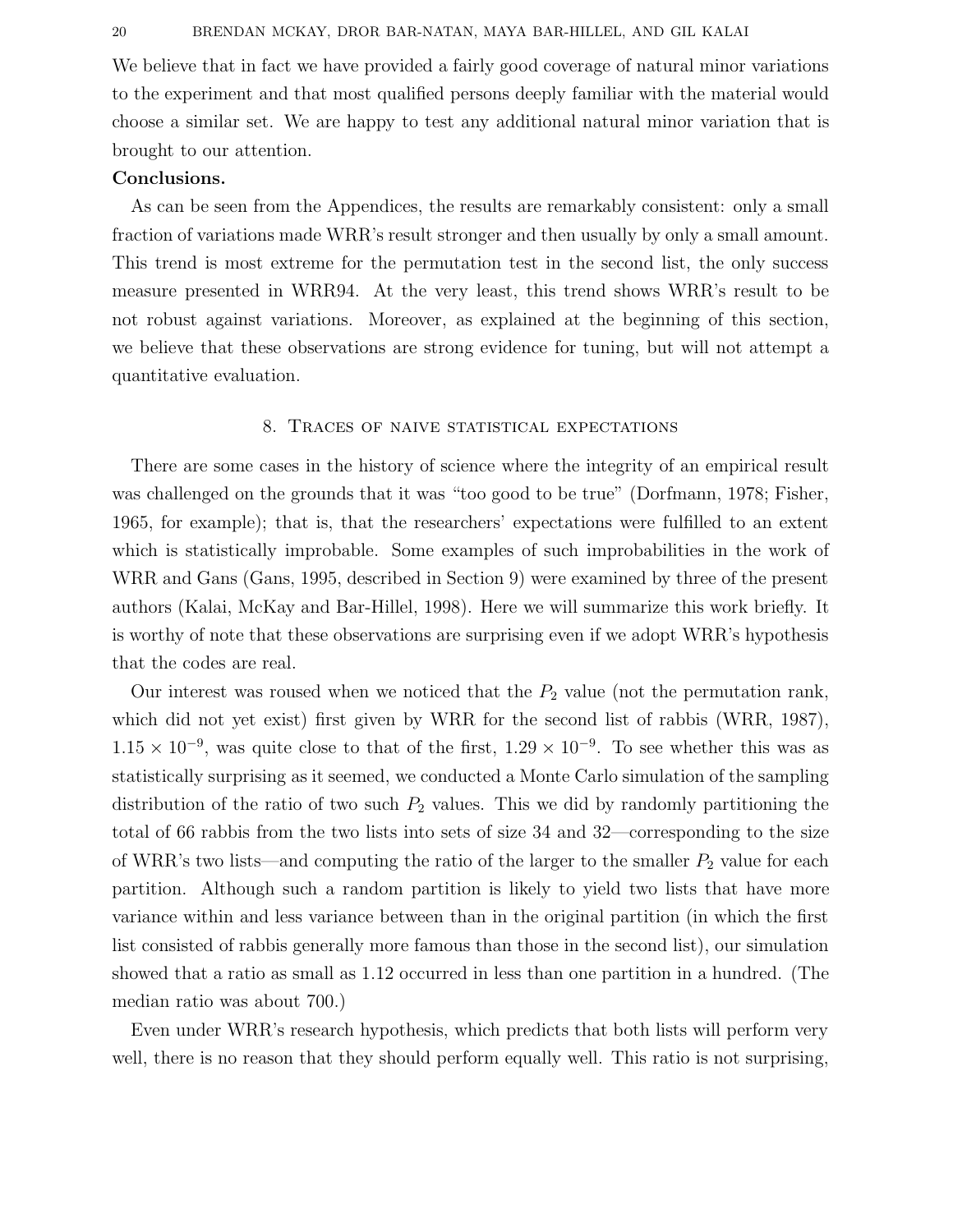though, if it is the result of an iterative tuning process on the second list that aims for a "significance level" (which  $P_2$  was believed to be at that time) which matches that of the first list. Nevertheless, our observation was a posteriori so we are careful not to conclude too much from it.

An opportunity to further test our hypothesis was provided by another experiment that claimed to find "codes" associated with the same two lists of famous rabbis. The experiment of Gans (1995) used names of cities instead of dates, but only reported the results for both lists combined. Using Gans' own success measure (the permutation rank of  $P_4$ ), but computed using WRR's method, we ran a Monte Carlo simulation as before. The two lists gave a ratio of  $P_4$  permutation ranks as close or closer than the original partition's in less than 0.002 of all random 34-32 partitions of the 66 rabbis.

Previous research by psychologists (Tversky and Kahneman, 1971; Kahneman and Tversky, 1972) has shown that when scientists replicate an experiment, they expect the replication to resemble the original more closely than is statistically warranted, and when scientists hypothesize a certain theoretical distribution (e.g., normal, or uniform), they expect their observed data to be distributed closer to the theoretical expectation than is statistically warranted. In other words, they do not allow sufficiently for the noise introduced by sampling error, even when conditioned on a correct research hypothesis or theory. Whereas real data may confound the expectations of scientists even when their hypotheses are correct, those whose experiments are systematically biased towards their expectations are less often disappointed (Rosenthal, 1976).

In this light, other aspects of WRR's results which are statistically surprising become less so. For example, the two distributions of  $c(w, w')$  values reported by WRR for their two lists (WRR, 1987; WRR94) are closer (using the Kolmogorov-Smirnoff distance measure) than 97% of distance distributions, in a Monte Carlo simulation as before.

As a final example, when testing the rabbis lists on texts other than Genesis, WRR were hoping for the distances to display a flat histogram. Some of the histograms of distances they presented (WRR, 1987) were not only gratifyingly flat, they were surprisingly flat: two out of the three histograms presented in that preprint are flatter than at least 98% of genuine samples of the same size from the uniform distribution. A similar story can be told about the distances for the cyclic shift of the dates (see Section 3). The details can be found in Kalai, McKay and Bar-Hillel (1998).

It is clear that some of these coincidences might have happened by chance, as their individual probabilities are not extremely small. However, it is much less likely that chance explains the appearance of all of them at once. As a whole, the findings described in this section are surprising even under WRR's research hypothesis and give support to the theory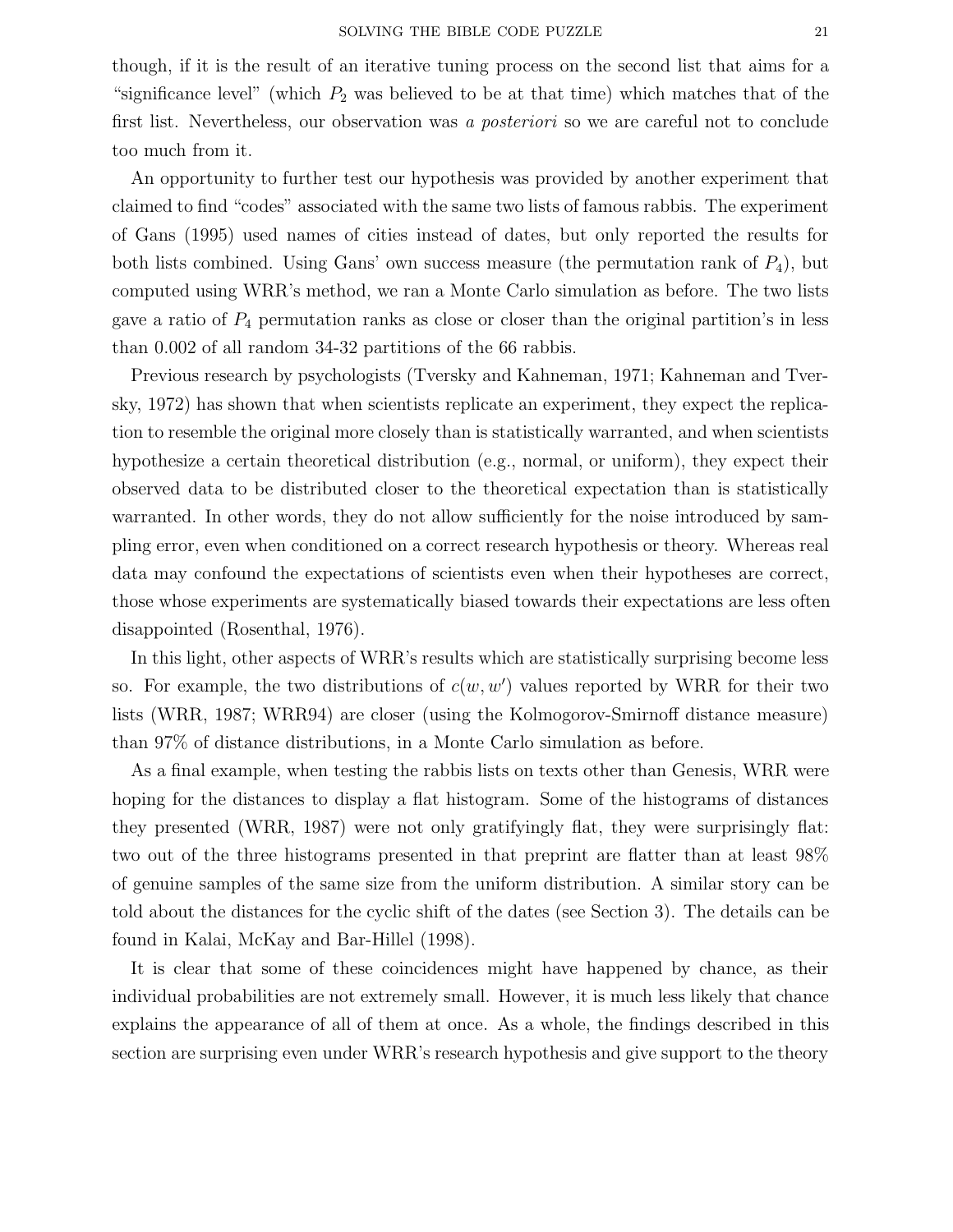that WRR's experiments were tuned towards an overly idealized result consistent with the common expectations of statistically naive researchers.

## 9. Additional claims of ELS phenomena

The truth about controversial claims in science is seldom resolved merely by close inspection of the experiments which lead to them. Much more important is whether the phenomenon persists under replication. In this section we discuss other experiments that claim to provide support for WRR's theory. In the next section, we describe some of the many experiments we have performed ourselves.

Two further (unpublished) papers of WRR exist (WRR, 1995; WRR, 1996) describing seven experiments altogether and reporting a positive result for all but one of them. The single negative result (an experiment on female names which mimiced another on male names) is the only experiment reported by WRR which had no freedom of movement in its design.

#### **The 70 nations experiment.**

Even by their own account, the most impressive experiment of WRR other than that in WRR94 is the "70 nations" experiment (WRR, 1995), which concerns the list of nations of the world in Chapter 10 of Genesis. The word pairs are of two types.

One type of word pair consists of the name of a nation and that same name with one of four attributes attached. For example, there is the pair  $\langle$  "Gomer," "language of Gomer"). The four attributes used are alleged to have been derived a priori from the writings of the Vilna Gaon (a great rabbi of the eighteenth century). However, two of the four attributes do not appear there. Instead, the Vilna Gaon uses other words, including a different Hebrew word for "language of", that do not perform well at all.

To illustrate the great freedom available in producing "experiments" of this nature, Bar-Natan, McKay and Sternberg (1998) present a different set of four attributes, found in the writings of the Ramban (Nachmanides, a great rabbi of the thirteenth century), which produce a result in War and Peace 100 times better than WRR's attributes produce in Genesis (using the same method of analysis). This time, however, all four attributes appear in the source. Several other examples that illustrate the same point are presented by Bar-Natan, McKay and Sternberg as well, even a natural set of five attributes that gives a strong "significance level" in both Genesis and War and Peace.

The other type of word pair in the 70 nations experiment consists of the name of a nation and another associated word. We will not go into the details here; suffice it to say that the associated words were chosen in an unsystematic manner from a larger set, with very many arbitrary decisions invariably made in the favourable direction.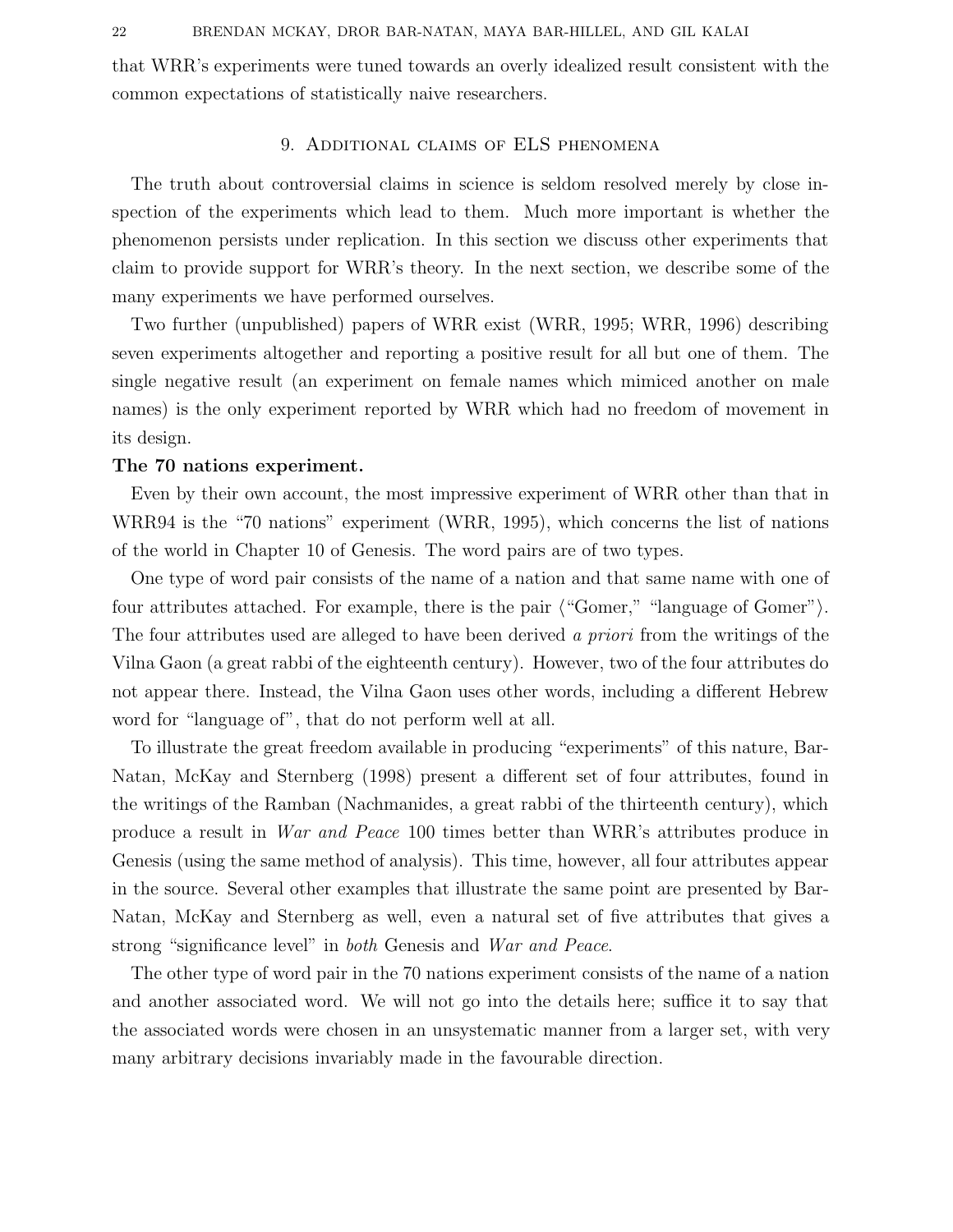#### **Header samples.**

Another class of experiment presented by WRR is the "header sample," where one word is matched against a small collection of related words. A number of examples appear in a preprint of WRR (1996) and are characterized by inconsistent application of ad hoc rules. A more recent example (relying on an invalid method of randomization) appears in an Internet article of Witztum (1998b). We have found that constructing convincing examples of this type of "experiment" in any text is easy (Em Piqchit, 1998; McKay *et al.*, 1998), and see no reason to take them seriously. A discussion of how such experiments can be constructed is given by McKay (1998).

### **The cities experiment of Gans.**

The only other significant claim for a positive result is the preprint of Gans (1995), which analyzes data given to him by an associate of Witztum. Gans uses the names of the cities of birth or death of the famous rabbis in place of their dates. It was later withdrawn (Gans, 1998), but Gans recently announced a new edition which we have not yet seen. The original edition raises our concerns regarding the objectivity of the cities data, as many choices were available. We also note that the variations of the metric that we describe in Appendix C cause deterioration of Gans' result (1995) just as regularly as for WRR's experiment. Also see the following section for a similar experiment of ours that failed to find any phenomenon.

## 10. Independent ELS experiments

We have, of course, conducted many real experiments of our own on the Bible. These were sincere attempts at replication and are not to be confused with the demonstrations of data manipulation we mentioned in Sections 6 and 9. In designing our experiments, we strove for specifications which were as simple and complete as possible, allowing a bare minimum of "wiggle room" in the collection of the data. In some cases it was impossible to avoid an amount of arbitrary, though a priori, choice.

Despite our concerns with WRR's experimental method, we felt obligated to use it ourselves, even in our own experiments. The reason is simply that this is the method by which WRR claim "codes" to be detectable. Our failure to detect them by the same method is a negative result directly bearing on WRR's claims without regard to the problems that the method has. However, since WRR's null hypothesis is not true conditional on the list of word pairs, we must always bear in mind the possibility that to some extent we are measuring some subtle mundane correlations in the data. For example, in the cities experiment mentioned in the previous section, how do we account for the obvious correlation between names and places of birth? WRR and Gans are silent on these issues.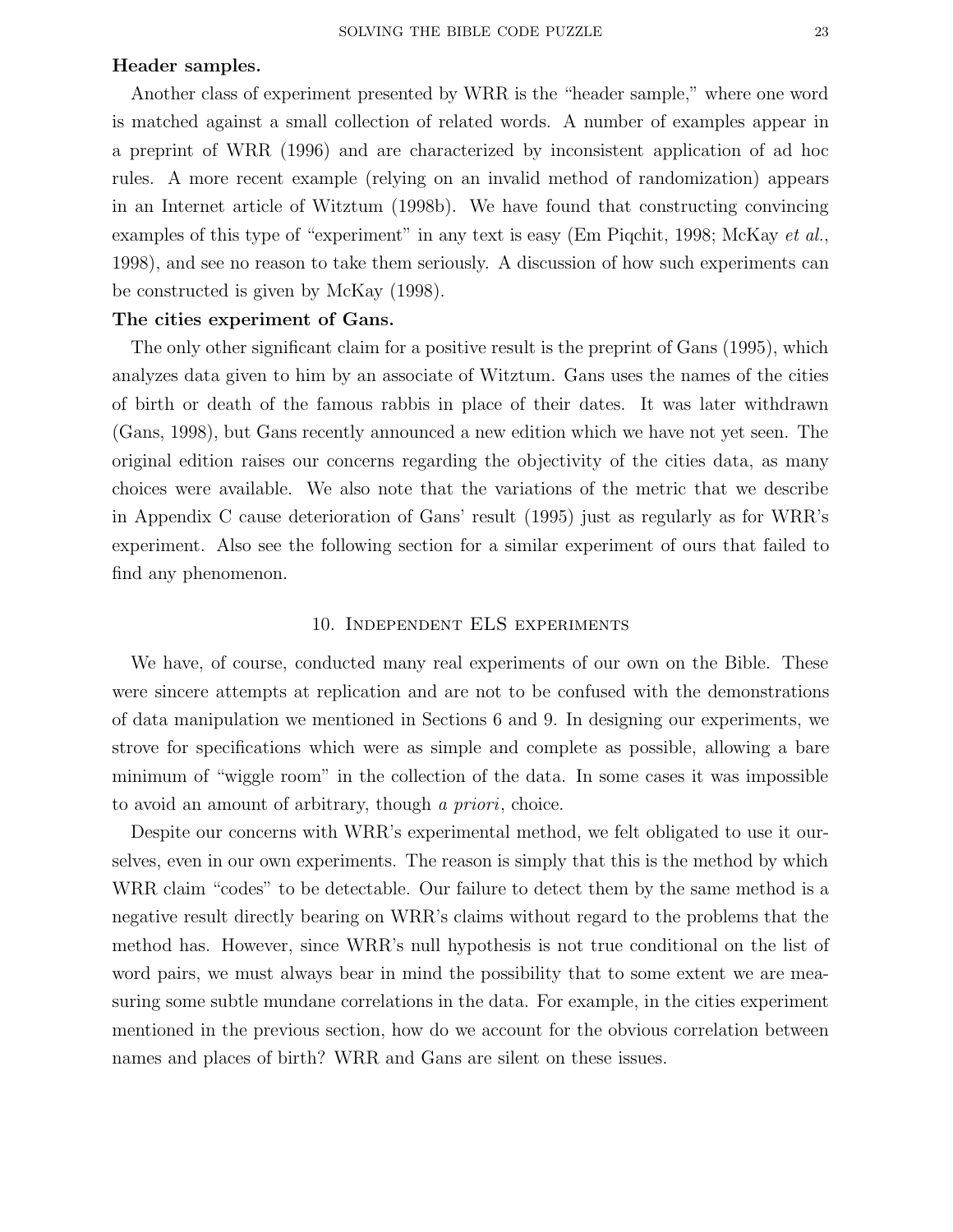#### **Our own rabbis experiments.**

Perhaps the most important class of experiments we have conducted are repetitions of the famous rabbis experiment. For this purpose, we engaged Simcha Emanuel, a specialist in rabbinical history at Tel-Aviv University, as an independent consultant.

For the first experiment, Emanuel was informed which 32 rabbis appeared on WRR's second list and asked to prepare names and appellations for each of them. He had not seen WRR's lists and was asked not to consult them, nor was he given any explicit guidance concerning which types of appellations to include and how to spell them. Rather, he was asked to use his own professional judgement to settle all issues. During his work he consulted a second historian, David Assaf of Tel-Aviv University. As well as writing names and appellations, Emanuel and Assaf commented on the accuracy of the dates given by Margaliot (1962) and corrected some of them (as had WRR).

The result of this experiment was a list of names and appellations which appears quite different from that of WRR. The least permutation rank of  $P_{1-4}$  was 0.233.

The same exercise was then carried out with a list of rabbis that had not been used before, namely those whose entries in Margaliot's encyclopedia occupy from 1 to 1.5 columns and for whom there is a date of birth or death mentioned (except for those incorrectly included by WRR in their second list). For these 26 rabbis, the least permutation rank of  $P_{1-4}$ was 0.404.

After the above two experiments were completed, we carried out the following re-enactment of WRR's second experiment.

- 1. A list of rabbis was drawn from Margaliot's encyclopedia by applying WRR's criteria for their second list, while correcting the errors they made. Our list differed from WRR's in dropping two rabbis and including three others. One rabbi who fits the selection criteria could not be included because he appears incorrectly in WRR's first list.
- 2. Emanuel was shown the spelling rules and table of appellations for WRR's first list as they first appeared in WRR (1986). He then compiled a parallel table of appellations for our list of 33 rabbis, attempting to follow the rules and practices of WRR's first list.
- 3. To mimic WRR's processing of dates for their first list, we used the dates given by Margaliot except in the cases where Emanuel either found an error or found an additional date. In some cases Emanuel regarded a date as uncertain, in which case we followed WRR's practice of leaving the date out. Overall, Emanuel changed more of Margaliot's dates than WRR did.
- 4. The resulting list of word pairs was processed using WRR's permutation test.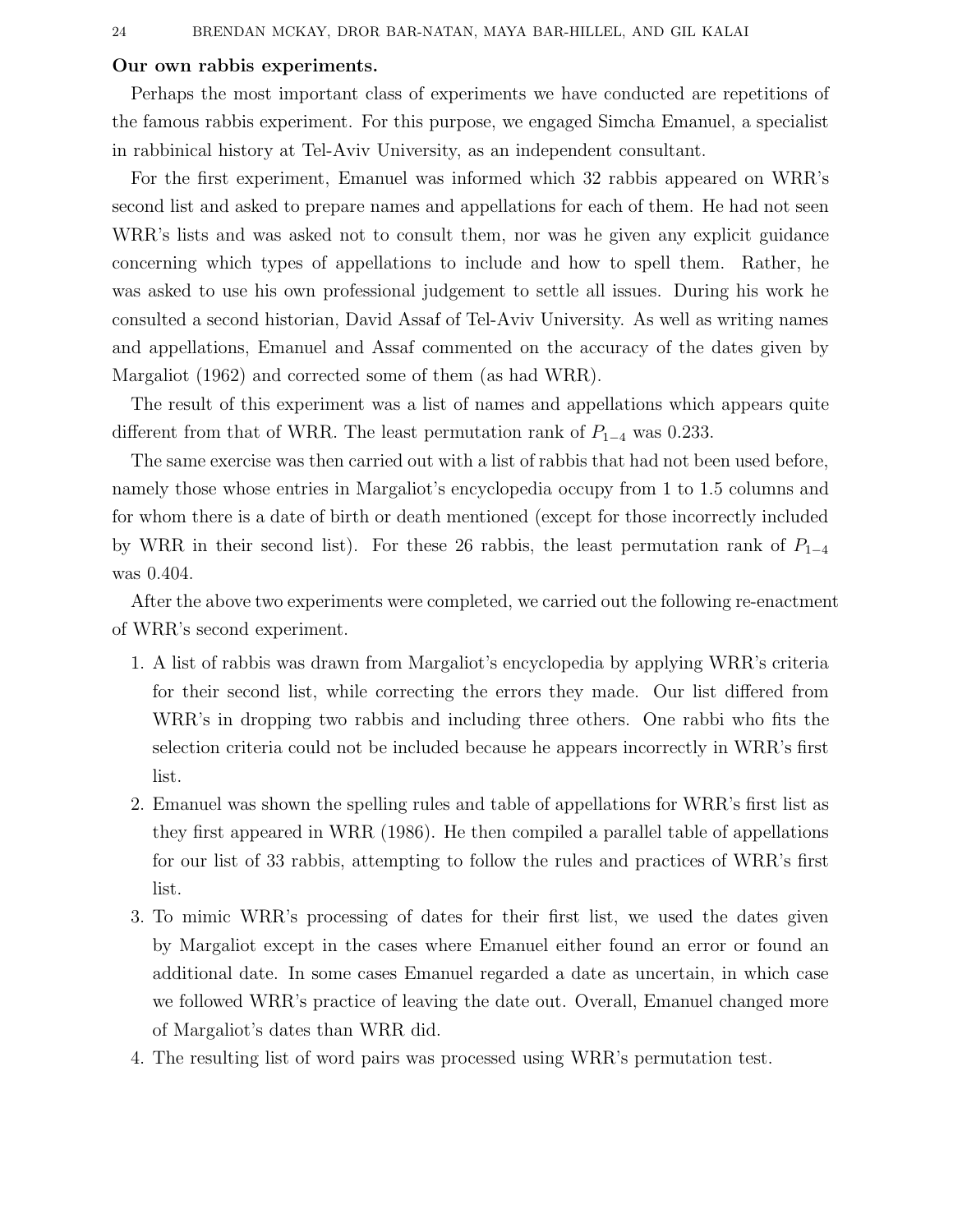The result of applying WRR's permutation test was that the least permutation rank of  $P_{1-4}$  was an uninteresting 0.254.

There are some syntactic differences between Emanuel's list and WRR's first list, namely that Emanuel was sparing in use of articles and sometimes used a one-letter abbreviation for "Rabbi". We pointed out these differences to Emanuel, who then made some changes to his list. Because of our intervention, the new list cannot be said to be as a priori as the original, but it is arguably closer to the practices of WRR's first list. The new list gives permutation ranks of 0.154, 0.054, 0.089, and 0.017 for  $P_{1-4}$ , respectively. Applying the Bonferroni inequality as in WRR94, we have an overall significance level of 0.066.

This negative result is all the more conclusive if we realize that our experiment had some clear biases towards WRR's experiment. The definition of the set of rabbis, the introduction of  $P_3$  and  $P_4$  (only  $P_1$  and  $P_2$  appeared with the first list) and, most importantly, the definition of the permutation test, were under WRR's control when they ran their second experiment and were merely copied by us. Thus, we were vulnerable to any systematic bias that existed in those decisions, as well as to the possibility that WRR knew some examples from their second list earlier than acknowledged. We can only partly compensate for these biases. Using only  $P_1$  and  $P_2$  changes the overall result to 0.108. Using the permutation test of Diaconis (discussed in Sections 3 and 4) rather than the test invented by WRR, the results are even worse: 0.647 using the average and 0.743 using the minimum.

We believe that these experiments clearly establish that the success of WRR's experiment was primarily due to the choices made in compiling their lists and not to any genuine ELS phenomenon in Genesis. The data for the above three experiments can be found at McKay's web site (1999b).

## **Replication of Gans' experiment.**

The experiment of Gans (1995), which used the cities of birth and death of the famous rabbis in place of the dates, prompted Barry Simon of Caltech to design the following more objective variant (Simon, 1998): use the names of all the cities mentioned in each rabbi's entry in Margaliot's encyclopedia as places of birth, death, living, working or studying, without any modification of spelling or addition of prefixes. This data was matched against WRR's appellations. The least permutation rank out of  $P_{1-4}$  was 0.133 for the first list and 0.324 for the second. The same experiment using *Encyclopedia Hebraica* (1988) in place of Margaliot (these were the two sources used by Gans, 1995) produced 0.324 and 0.052, respectively. Then we adopted the following procedures of Gans: use only cities of birth and death, combine the two lists, use only  $P_4$  and allow two prefixes meaning "community" of". This version also failed: 0.550 for Margaliot's encyclopedia and 0.117 for the Hebraica.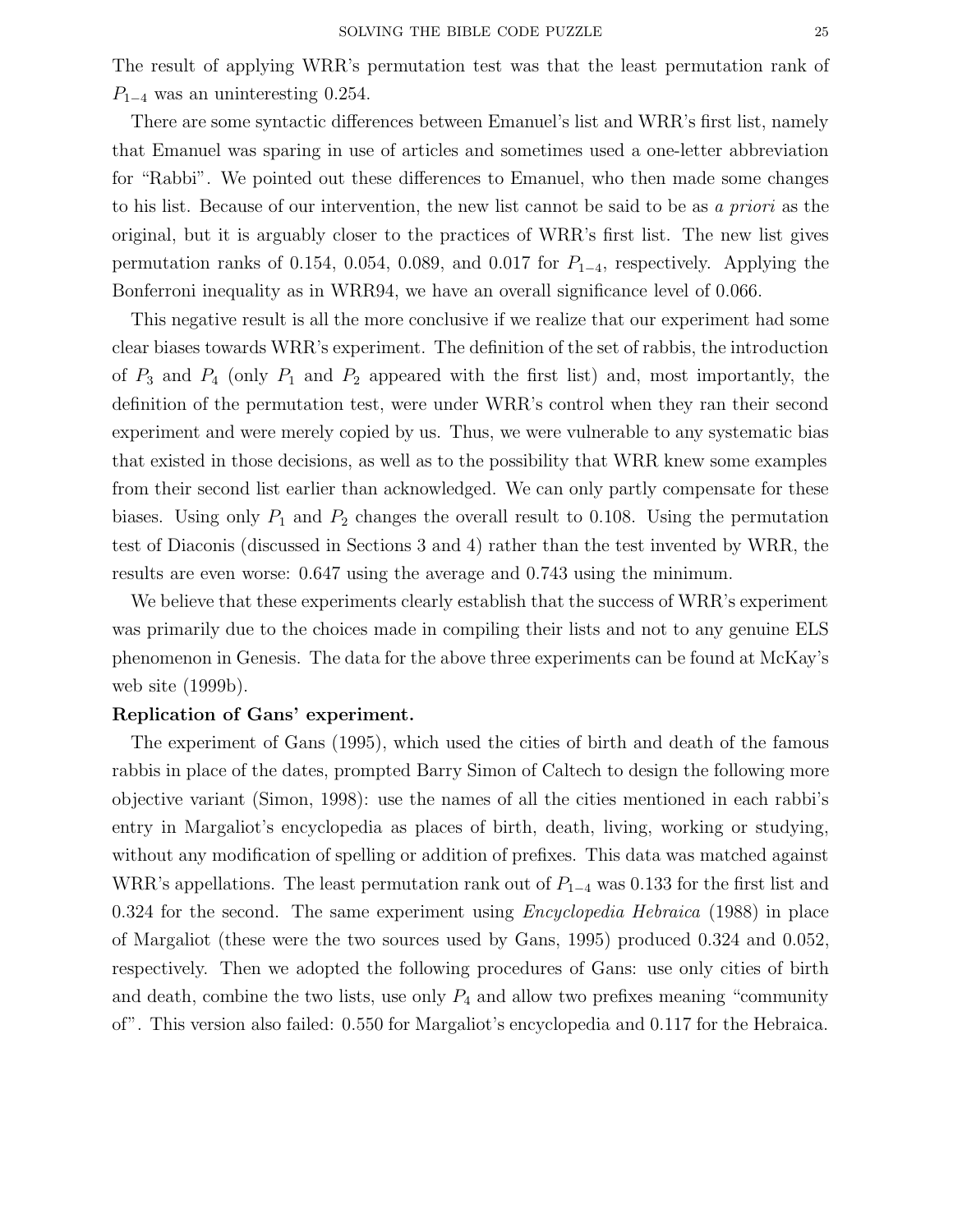It is difficult to escape the conclusion that the result of Gans (1995) also reflects more on the data than on any phenomenon inherent in Genesis.

### **Other replications.**

As mentioned in Section 5, WRR used only some of the possible ways to write dates. The additional ways can be considered to be independent replications which are exceptionally tight in their design. The results were all negative, as we showed in Table 1.

Another obvious example of a replication was inspired by the fact that WRR only used the day and month of birth and death, not the year. Bar-Natan, Gindis and McKay (1999) performed an experiment using the year instead, as well as one using the names of famous books written by each rabbi, in place of his dates. The lists of years and books were extracted from the above-mentioned two encyclopedias according to simple mechanical rules publicized in advance. For the years of birth and death, there were three ways of writing the years and two ways of analysing them (permutation ranks of  $P_1$  and  $P_2$ ). Thus, there were six "significance levels" for each list of rabbis, the smallest being 0.050 and 0.053, respectively. For the books, there were two "significance levels" for each list, of which the smallest were 0.981 and 0.228, respectively.

In another experiment, we verified that the other four books of the Torah (Pentateuch), relative to which Genesis holds no special privilege in Jewish tradition, show no "encoding" of WRR's lists of rabbis. The details appear in Table 3. Note that there is a dependency between these permutation ranks and the permutation ranks for Genesis, due to the fact that the distribution of permutation ranks conditioned on the word list is not uniform (see Section 4). It may be that a low permutation rank in Genesis enhances the probability of a low permutation rank in other books.

| Book           | List <sub>1</sub> | List 2 |
|----------------|-------------------|--------|
| Exodus         | 0.0212            | 0.1010 |
| Leviticus      | 0.6950            | 0.8467 |
| <b>Numbers</b> | 0.0046            | 0.6628 |
| Deuteronomy    | 0.0664            | 0.7282 |

TABLE 3. Other books of the Torah. (Least of  $P_{1-4}$  permutation ranks)

Another experiment was suggested by Rips' observation that the name of Theodor Herzl (a famous Zionist) appears close to his birth date. The names (family names and full names) of all presidents, prime ministers, and Knesset speakers of the State of Israel from 1948 to the present were matched against the dates of their birth, their first inauguration into office, and (if known) their death. A complete definition of the data was made in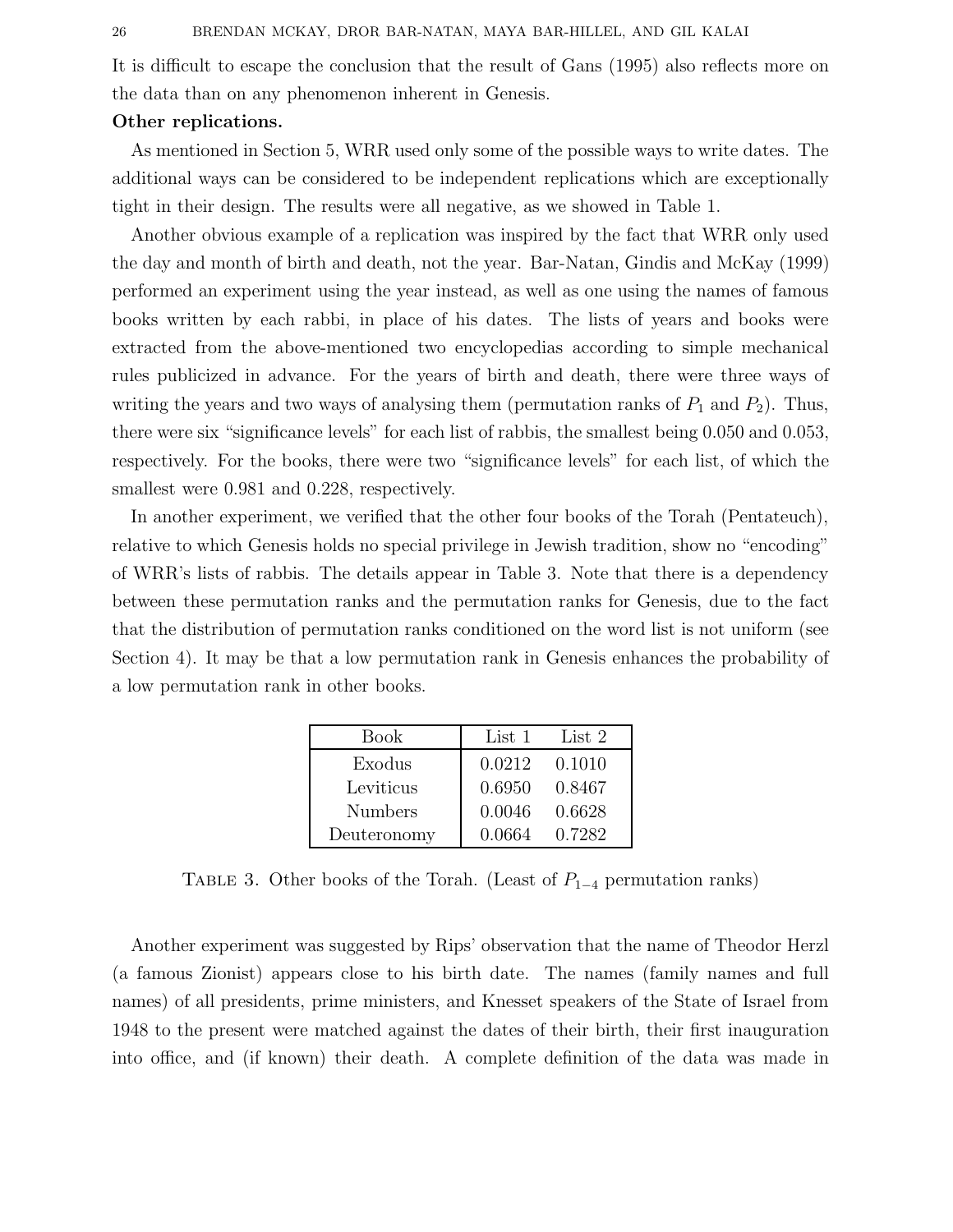advance by James Price of Temple Baptist Seminary. Dates (day, month, and year) were written according to instructions provided by the Academy for the Hebrew Language. The resulting data (see McKay, 1999b) gave a permutation rank of 0.512 for  $P_1$  and 0.768 for  $P_2$ . Using only the day and month written using WRR's rules, the permutation ranks were 0.155 for  $P_1$  and 0.044 for  $P_2$ . In other words, the experiment was another failure.

In addition, we have performed many other ELS experiments, all of which failed to detect anything unusual. Here we mention a few more examples.

- 1. The experiment of Gans (1995) excluded the appellations with the form "Rabbi X". We tried it with *only* those appellations. The least permutation rank was 0.079.
- 2. An experiment was constructed to test whether the various appellations for the same rabbi tend to appear close to each other (cf. Figure 1 in WRR94). In order to be able to apply WRR's method, we randomly divided the set of appellations for each rabbi into two subsets, and measured the distances between the appellations in one subset and the appellations in the other. Ten such random partitions were tried, of which the smallest permutation rank observed was 0.179 for the first list and 0.129 for the second list. We also tried simply replacing each set of dates by duplicates of the set of appellations, with  $c(w, w')$  being treated as undefined if  $w = w'$ . The result was a least permutation rank of 0.872 for the first list and 0.573 for the second list.
- 3. As part of our investigation of the 70 nations experiment (see Section 9), we made an a priori list of 132 additional attributes of nations, and tried them all in Genesis. Both the overall distribution of the 132 permutation ranks, and the magnitude of the extreme values, were consistent with what we observed for War and Peace and for randomized texts.

In summary, despite a considerable amount of effort, we have been unable to detect the "codes". This is in stark contrast to the near-perfect reported success rate of WRR.

### 11. THE MATTER OF THE TEXT

Popular accounts of the "Bible code" almost inevitably speak of ELS-encoded information in the "original text" of the Bible, often with a claim that the "original text" is the one used in WRR94. However, WRR94 used an edition based on several differing sources, that was published in 1962 by Koren Publishers. Due to the importance of this issue, we will briefly summarize what is known about the history of the text and what the consequences of this history are.

One of the characteristics of written Hebrew is its inconsistency in the use of vowel letters (known as matres lectionis). Words can be spelt without vowel letters ("defective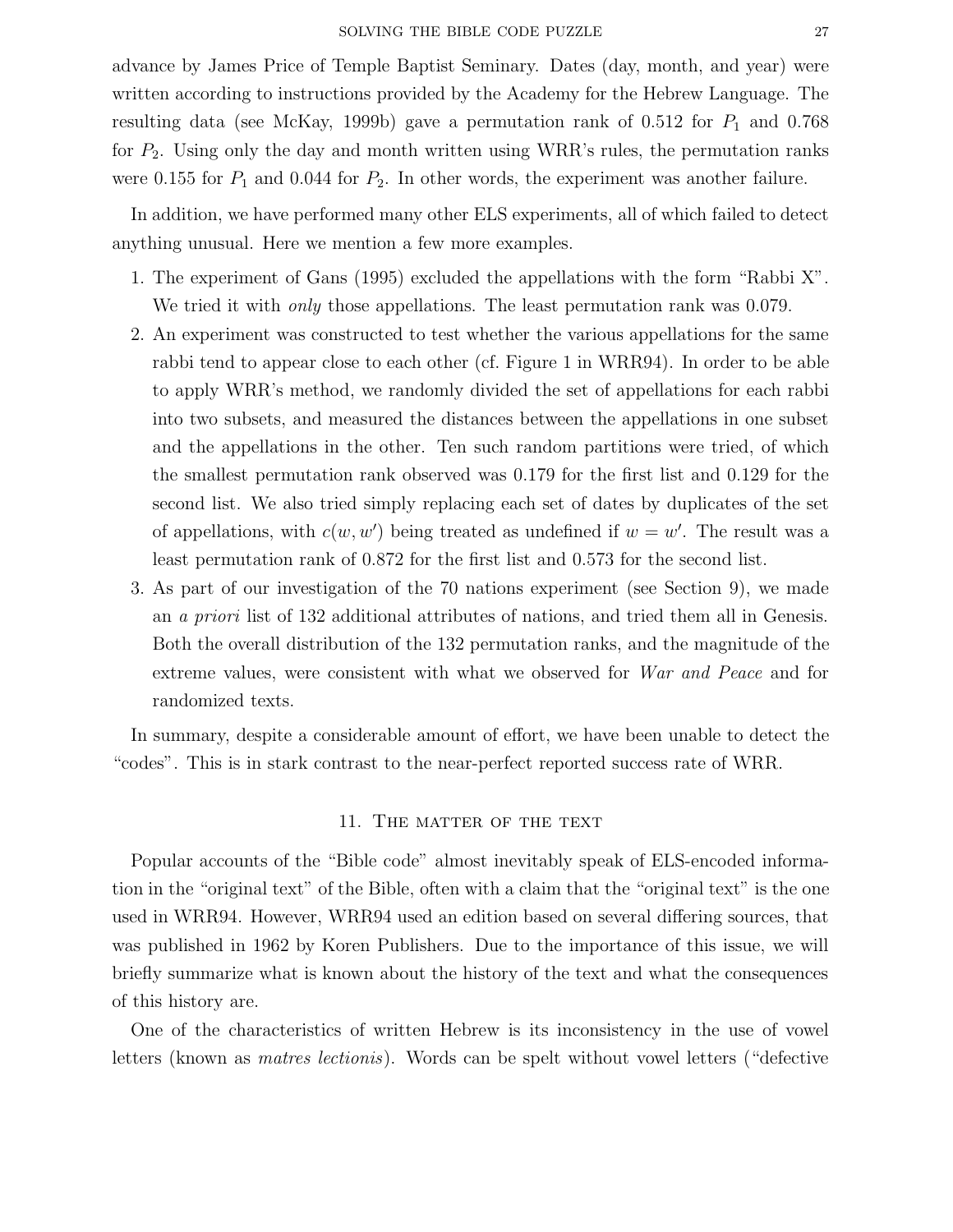spelling"), with them ("full spelling"), or in some mixture thereof. The earliest known Hebrew inscriptions, dating from the tenth century BC, use defective spelling almost exclusively. However, all versions of all books of the Hebrew Bible known to us today employ a complex mixture of full and defective spelling, not even consistently for the same words. The Babylonian Talmud (Kiddushin 30a), written around the fourth century AD, reports that full knowledge of the original spellings had by that time been lost. This evidence, and much other evidence, has led most scholars to believe that either one or more major revisions, or a long gradual process of slow revision, produced major changes in the letterby-letter text between the original and the first historic editions (Cross and Freedman, 1952; Naveh, 1987; Zevit, 1980).

The Dead Sea Scrolls date from the third century BC to the first century AD. There are many scrolls of Genesis amongst them, but they have survived only in small fragments. The rate of variation between the surviving fragments and the present text varies from about 1 letter in 1200 to about 1 letter in 20 (Tov, 1998; Ulrich *et al.*, 1994). Because of the wide range of textual variants, and for other reasons, the general consensus amongst experts is that the scrolls are representative of the textual situation throughout Palestine at the time (Cohen, 1998; Tov, 1992). The amount of variation that had already occurred during the many preceding centuries since Genesis was written is a matter of scholarly speculation, though the considerations of the previous paragraph suggest it was very great.

Around the eight to tenth centuries, there was a major process of standardization leading to the so-called Masoretic text, which displaced most other extant editions within the next few hundred years. Still, despite the exercise of very great care, the difficulty of exact copying by hand is so great that we do not have two identical scrolls from before the advent of printed editions in the sixteenth century. Differences between scrolls could amount to anything from a few letters to thousands of letters.

For extensive information on this subject, see Breuer (1976), Cohen (1998), Tigay (1998) and Tov (1998).

In summary, there is hardly any chance that the Koren edition is close in letter-by-letter detail to the original text. In fact, if the text of Genesis were to be consistently spelled in the style of the inscriptions dated closest to the traditional year when Genesis was written, the differences would number in the thousands (even without any change of meaning). This conclusion has catastrophic consequences for any theory that "codes" in the original text have survived until today. Clearly an ELS is destroyed if any letter is inserted or deleted within its overall span. The ELSs giving the strongest contribution to the WRR94 result together span most of the text. Our experiments show that deletion of 10 letters in random places is enough to degrade the result by an average factor of 4000, and deleting 50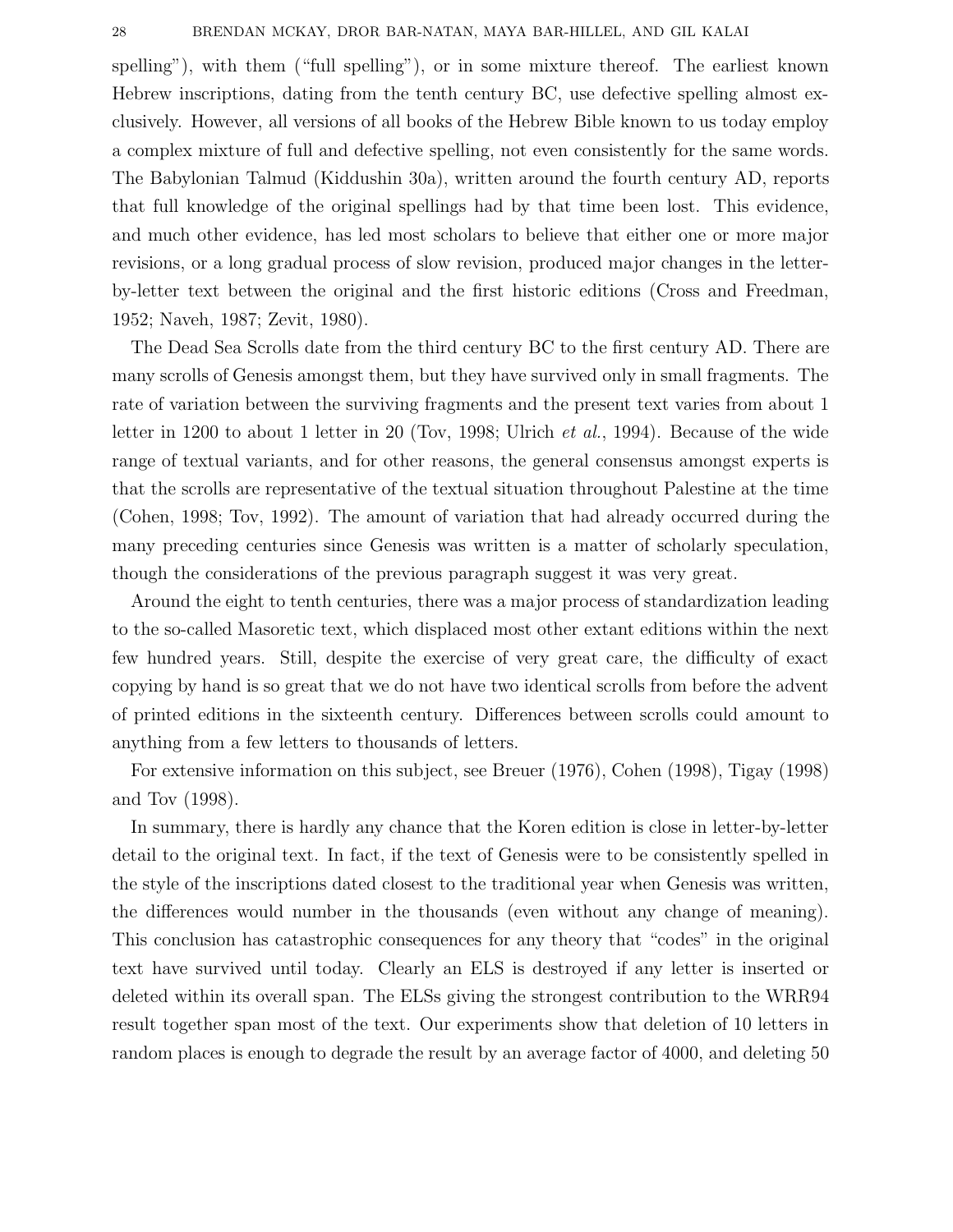letters is enough to eliminate it completely. Of course, the effect has a very large variance, as it depends on which of a comparatively small number of important ELSs are "hit" by a deletion. The first list is even more sensitive to the effects of such corruption, as its important ELSs have greater skip. Ten letters deleted in random places are on average enough to eliminate its significance altogether.

To further explore the effect of textual corruption, we performed WRR's experiment on a number of other exemplary Genesis texts, prepared for us by Jeffrey Tigay (Professor of Hebrew and Semitic Languages and Literatures at the University of Pennsylvania) using information provided by Menachem Cohen. These include the Yemenite edition, which is probably the best single representative we have today of the Masoretic text of Genesis, and the Leningrad Codex, which is the oldest complete text of the Hebrew Bible still in existence. For each text, Table 4 gives the number of letters by which it differs from the Koren edition (see Cohen, 1997a, for details) and the best permutation rank out of  $P_{1-4}$ . Because it is believed by experts (Breuer, 1976; Cohen, 1997b) that the Yemenite edition is more likely to be correct than the Koren edition in each of the three places where they differ, we also show the effect of each of those differences separately. The rows labelled Koren-1 to Koren-3 show the Koren text with each of the three single changes applied.

| Editions               | Differences      | List 1   | List 2    |
|------------------------|------------------|----------|-----------|
| Koren (WRR)            | $\left( \right)$ | 0.000038 | 0.0000006 |
| Koren-1                |                  | 0.000317 | 0.0000022 |
| Koren-2                |                  | 0.000106 | 0.0000008 |
| Koren-3                |                  | 0.000146 | 0.0000030 |
| Yemenite               | 3                | 0.001421 | 0.0000019 |
| Sassoon                | 11               | 0.428413 | 0.000231  |
| Venice Mikraot Gedolot | 15               | 0.029184 | 0.001661  |
| Leningrad Codex        | 22               | 0.007574 | 0.001253  |
| Jerusalem              | 35               | 0.008234 | 0.001907  |
| Hilleli                | 43               | 0.002124 | 0.000641  |

TABLE 4. Other editions of Genesis. (Least of  $P_{1-4}$  permutation ranks)

We can see that the Koren edition, the one used by WRR, is a clear winner for both lists. It is even true that each of the probable three errors in the Koren edition contribute to WRR's advantage in both lists.

It may be noticed that the values in Table 4 appear to contradict the experiments we did on random corruption. The explanation is partly that the variance of the effect is large (as the table shows clearly), and partly that our experiments used random deletions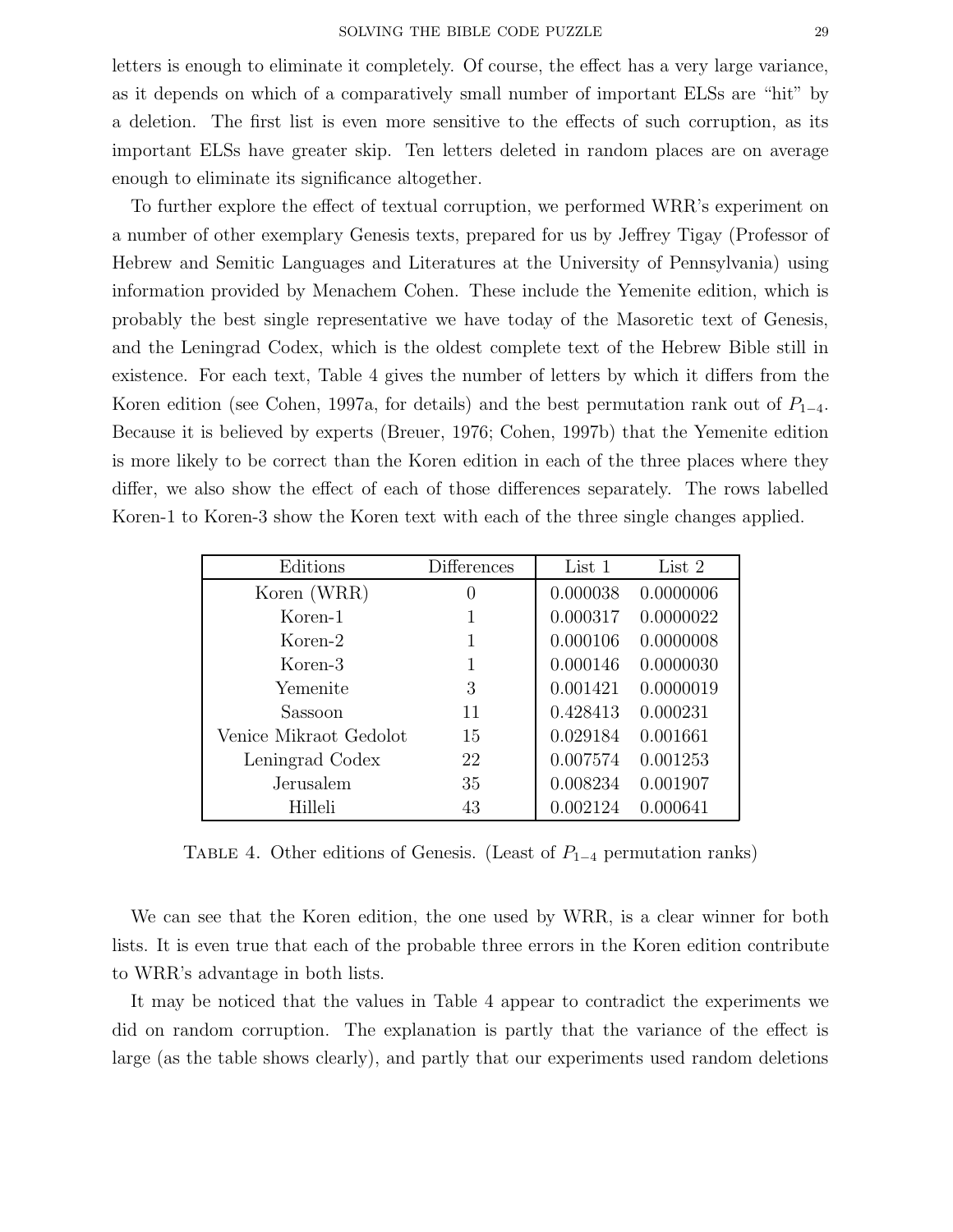(because that is the reverse of the general historic trend). The differences counted in the table comprise a mixture of deletions and insertions, and these tend to cancel each other out somewhat.

One rather ingenious argument that has been advanced to handle the problem of textual corruption runs as follows: the "codes" that we see today are merely a remnant of a much more perfect phenomenon that existed in the original text. The major problem with this argument is that the total amount of divergence from the original text has probably been enough to obliterate any perfect pattern several times over, not merely to dilute it. Moreover, there is a way to test the argument experimentally. If textual corruption occurred more or less in random places, it would have preferentially destroyed large-span ELSs more than short-span ELSs. However, this does not match the evidence. This is especially clear for the first list of rabbis: if the experiment of WRR is preserved in every way except that ELSs spanning more than 2000 letters (from the first to the last letters of the ELS) are ignored, the permutation ranks of  $P_{1-4}$  are all greater than 0.15. In other words, the "phenomenon" is based in large part on ELSs that present easy targets to the process of textual corruption. Similarly, for the same list without a span limit, there is no detectable correlation between  $c(w, w')$  and  $\max(s(w), s(w'))$ , where  $s(w)$  is the least span of an ELS of w. The Spearman rank correlation statistic is only 0.015. Thus, there is good evidence against the conjecture that the present "codes" are the remnants of earlier more perfect "codes".

#### 12. Conclusions

In the words of editor Robert Kass, the paper of WRR was presented in this journal as a "challenging puzzle". The single most baffling part of the puzzle was the fact that WRR, "[i]n order to avoid any conceivable appearance of having fitted the tests to the data," produced a "fresh sample, without changing anything else" (WRR94), but nevertheless obtained a remarkable result.

The solution to the puzzle lies in considering, not fitting of the tests to the data, but fitting of the data to the tests. Not only did we identify the unacknowledged source of the flexibility (primarily the fact that the available set of appellations for the famous rabbis is more than twice as large as the set actually used), but we proved that this flexibility is enough to allow a similar result in a secular text. We supported this claim by observing that, when the many arbitrary parameters of WRR's experiment are varied, the result is usually weakened, and also by demonstrating traces of naive statistical expectations in WRR's experiment.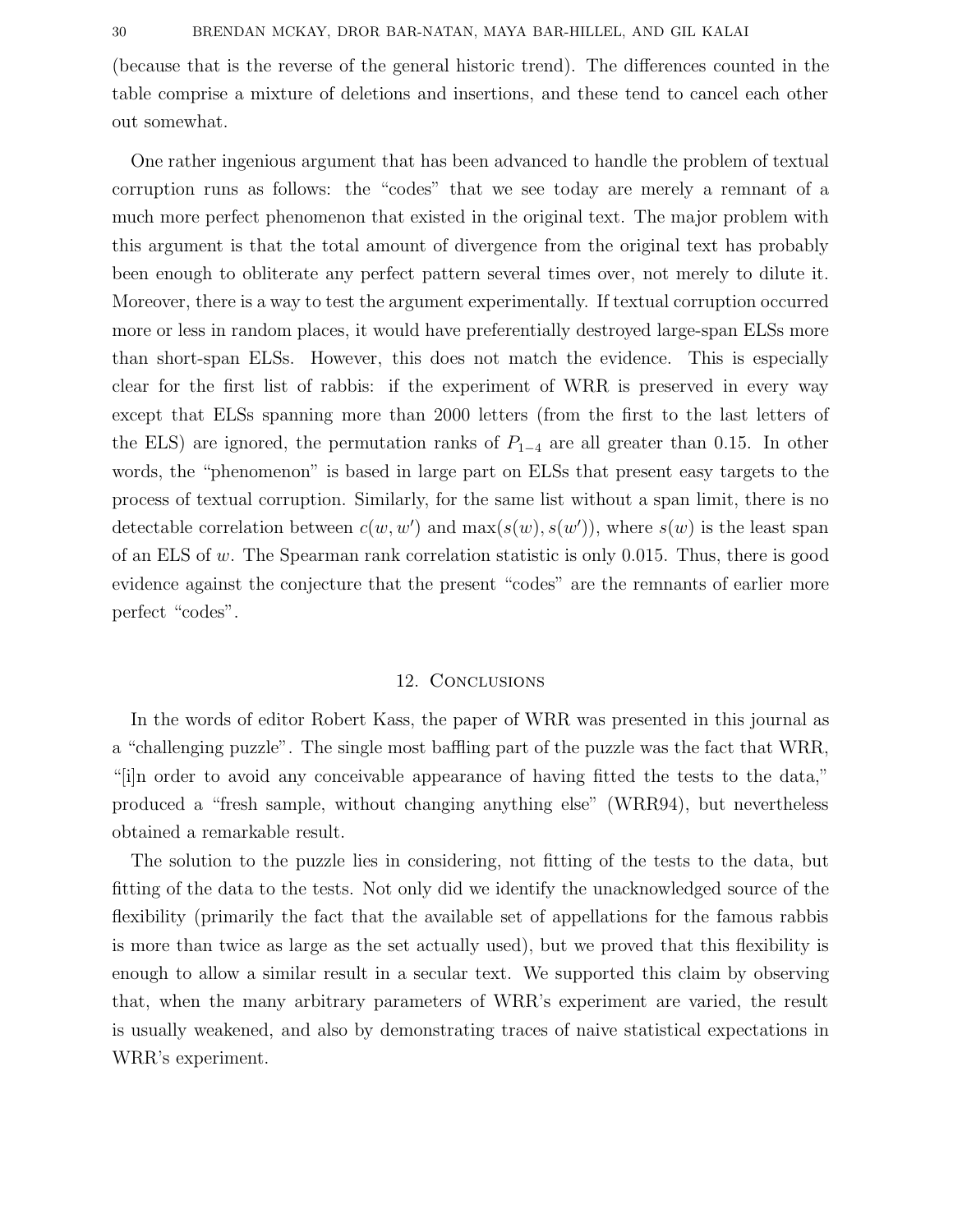Be that as it may, our most telling evidence against the "codes" is that we cannot find them. All of our many earnest experiments produced results in line with random chance. These included a re-enactment of the famous rabbis experiment with the help of independent experts, Emanuel and Assaf.

In light of these findings, we believe that Kass' "challenging puzzle" has been solved.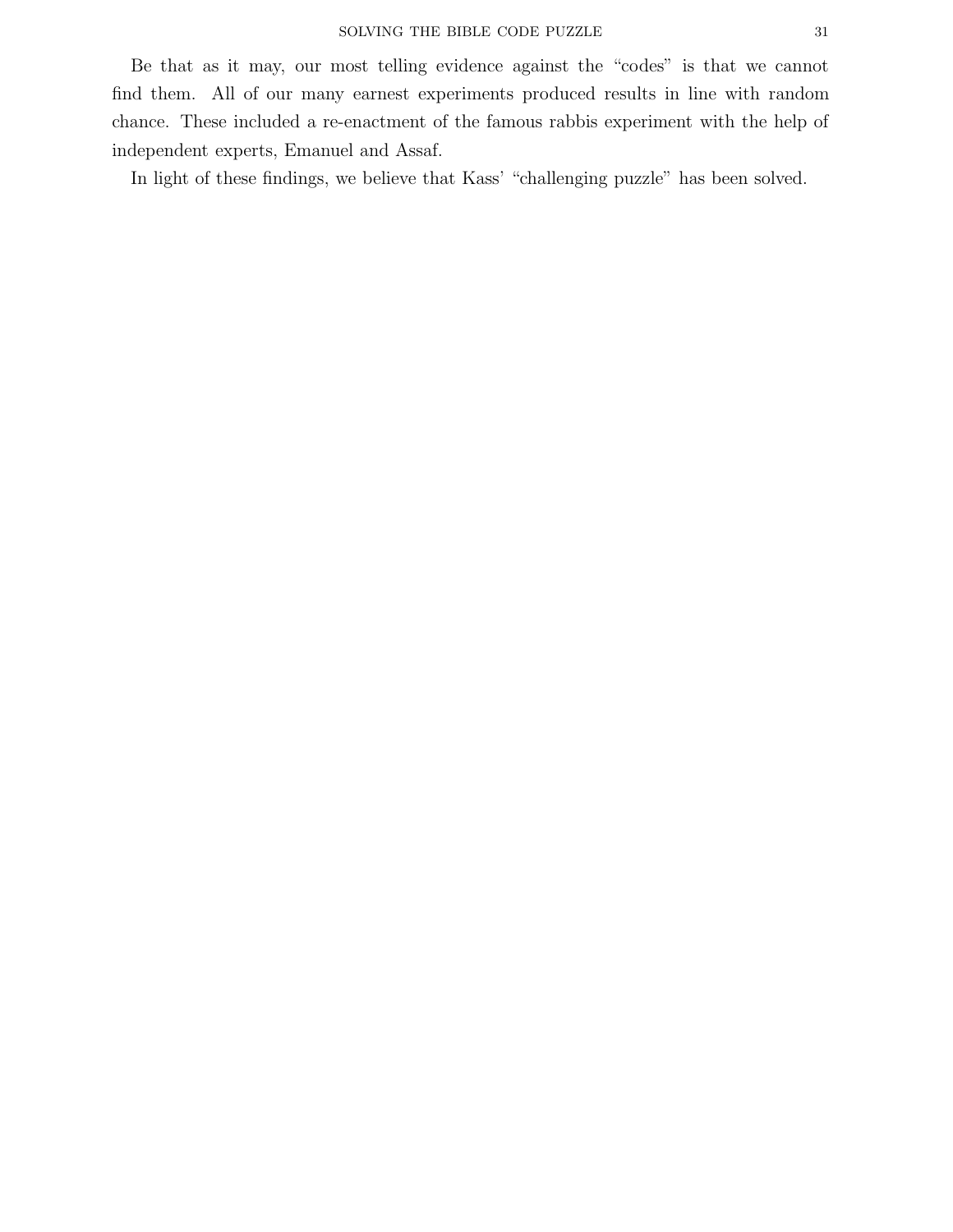### Appendix A. THE METRIC DEFINED BY WRR

In order to understand some of the technical parts of this paper, especially Appendix C, it is necessary to know the details of WRR's method of calculating distances. In this Appendix we give a concise definition of the metric  $c(w, w')$ . We will always consider a fixed text  $G = g_1 g_2 \cdots g_L$  of length L.

WRR's basic method for assessing how a word appears with equal spacing in the text (i.e., as an ELS) is to seek it also with slightly unequal spacing. These perturbed ELSs have all their spacings equal except that the last three spacings may be larger or smaller by up to 2. Formally, consider a word  $w = w_1w_2\cdots w_k$  of length  $k \geq 5$  and a triple of integers  $(x, y, z)$  such that  $-2 \le x, y, z \le 2$ . An  $(x, y, z)$ -perturbed ELS of w, or  $(x, y, z)$ -ELS for short, is a triple  $(n, d, k)$  such that  $g_{n+(i-1)d} = w_i$  for  $1 \le i \le k-3$ ,  $g_{n+(k-3)d+x} = w_{k-2}$ ,  $g_{n+(k-2)d+x+y} = w_{k-1}$  and  $g_{n+(k-1)d+x+y+z} = w_k$ .

It is seen that a  $(0, 0, 0)$ -ELS is merely a substring of equally spaced letters in the text that form w; that is, an ELS as we previously defined it. Other values of  $(x, y, z)$  represent nonzero perturbations of the last three letters from their natural positions. Including  $(0, 0, 0)$ , there are 125 such perturbations.

In measuring the properties of an  $(x, y, z)$ -ELS, there is a choice of using the perturbed or unperturbed letter positions. For example, the last letter has perturbed position  $n +$  $(k-1)d+x+y+z$  and unperturbed position  $n+(k-1)d$ . The paper WRR94 is unclear on this point, but we know from WRR's programs (Rosenberg, undated) that the unperturbed positions were used. Thus, we require that  $g_{n+(k-1)d+x+y+z} = w_k$ , according to the definition of  $(x, y, z)$ -ELS, but when we measure distances we assume the letter is really in position  $n + (k-1)d$ .

To continue to the next step, we define the *cylindrical distance*  $\Delta(t, h)$ . Roughly speaking, it is the shortest distance, along the surface of a cylinder of circumference h, between two letters that are t positions apart in the text, when the text is written around the cylinder. However, this is only approximately correct. The definition of  $\Delta(t, h)$  given in WRR94 is not exactly what they used, so we give the definition WRR gave earlier (1986) and in their programs (Rosenberg, undated). Define the integers  $\Delta_1$  and  $\Delta_2$  to be the quotient and remainder, respectively, when t is divided by h. (Thus,  $t = \Delta_1 h + \Delta_2$  and  $0 \leq \Delta_2 \leq h-1$ .) Then

$$
\Delta(t, h)^2 = \begin{cases} \Delta_1^2 + \Delta_2^2, & \text{if } 2\Delta_1 \leq h; \\ (\Delta_1 + 1)^2 + (\Delta_2 - h)^2, & \text{otherwise.} \end{cases}
$$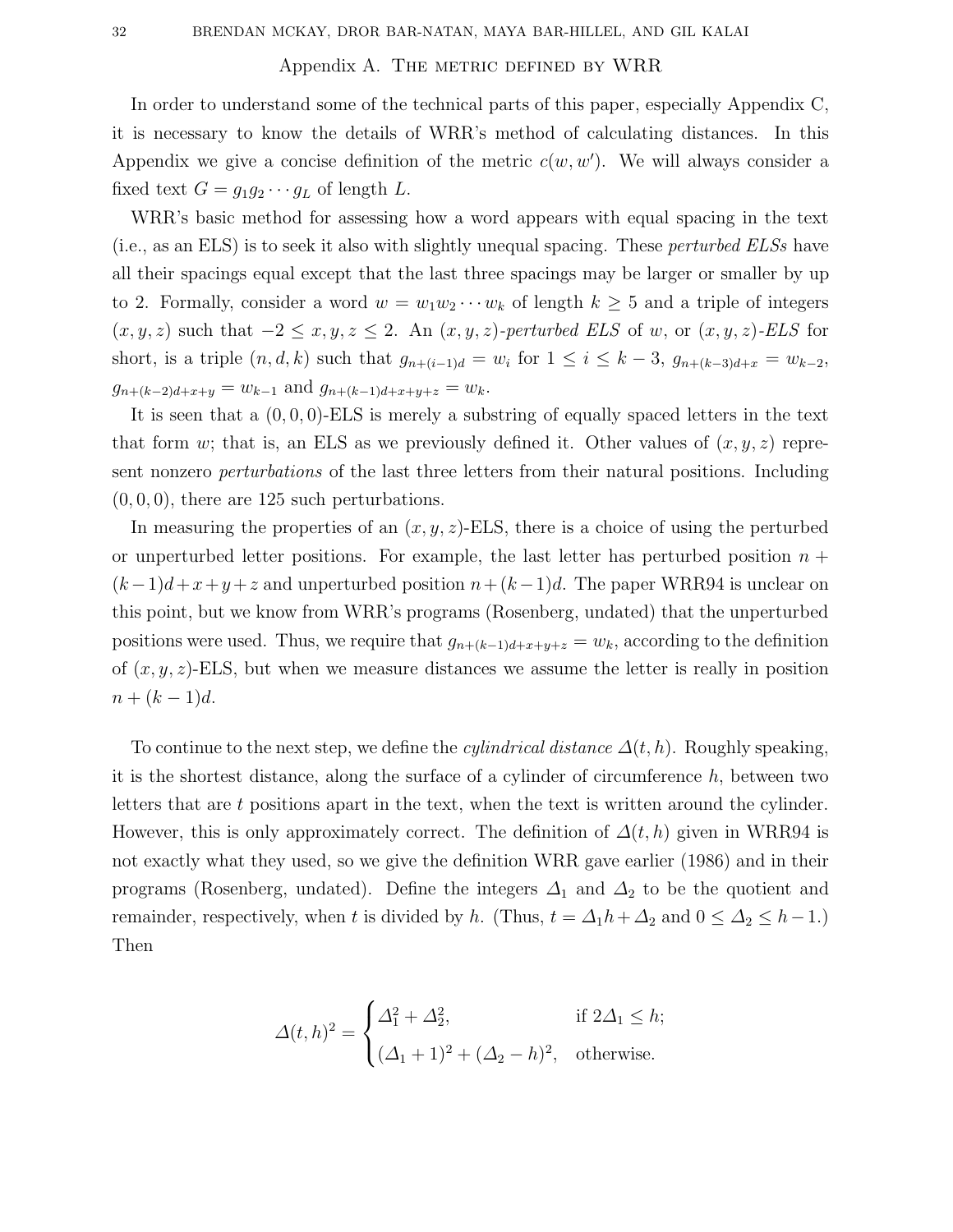Now consider two  $(x, y, z)$ -ELSs,  $e = (n, d, k)$  and  $e' = (n', d', k')$ . For any particular cylinder circumference h, define

$$
\delta_h(e, e') = \Delta(d, h)^2 + \Delta(d', h)^2 + \min_{0 \le i \le k-1, 0 \le i' \le k'-1} \Delta(|n + di - n' - d'i'|, h)^2
$$
  

$$
\mu_h(e, e') = 1/\delta_h(e, e').
$$

The third term of the definition of  $\delta_h(e, e')$  is the closest approach of a letter of e to a letter of  $e'$ .

The next step is to define a multiset  $H(d, d')$  of values of h. For  $1 \leq i \leq 10$ , the nearest integers to  $d/i$  and  $d'/i$  ( $\frac{1}{2}$  rounded upwards) are in  $H(d, d')$  if they are at least 2. Note that  $H(d, d')$  is a multiset; some of its elements may be equal. Given  $H(d, d')$ , we define

$$
\sigma(e, e') = \sum_{h \in H(d,d')} \mu_h(e, e').
$$

For any  $(x, y, z)$ -ELS e, consider the intervals I of the text with this property: I contains e, but does not contain any other  $(x, y, z)$ -ELS of w with a skip smaller than d in absolute value. If any such I exists, there is a unique longest I; denote it by  $T_e$ . If there is no such I, define  $T_e = \emptyset$ . In either case,  $T_e$  is called the *domain of minimality* of e. Similarly, we can define  $T_{e'}$ . The intersection  $T_e \cap T_{e'}$  is the domain of simultaneous minimality of e and e'. Define  $\omega(e, e') = |T_e \cap T_{e'}|/L$ .

Next define a set  $E^{(x,y,z)}(w)$  of  $(x, y, z)$ -ELSs of w. Let D be the least integer such that the expected number of ELSs of w with absolute skip distance in  $[2, D]$  is at least 10, for a random text with letter probabilities equal to the relative letter frequencies in G, or  $\infty$ if there is no such integer. Then  $E(w) = E^{(x,y,z)}(w)$  contains all those  $(x, y, z)$ -ELSs of w with absolute skip distance in [2, D]. Note that the formula  $(D-1)(2L - (k-1)(D+2))$ in WRR94 for the number of potential ELSs for that range of skips is correct, but WRR's programs (Rosenberg, undated) use  $(D-1)(2L - (k-1)D)$ . We will do the same. Next define

$$
\Omega^{(x,y,z)}(w,w') = \sum_{e \in E(w), e' \in E(w')} \omega(e,e')\sigma(e,e'),
$$

provided  $E(w)$  and  $E(w')$  are both non-empty. If either is empty,  $\Omega^{(x,y,z)}(w,w')$  is undefined.

Now, finally, we can define  $c(w, w')$ . If there are less than 10 values of  $(x, y, z)$  for which  $\Omega^{(x,y,z)}(w, w')$  is defined, or if  $\Omega^{(0,0,0)}(w, w')$  is undefined, then  $c(w, w')$  is undefined. Otherwise,  $c(w, w')$  is the fraction of the defined values  $\Omega^{(x,y,z)}(w, w')$  that are greater than or equal to  $\Omega^{(0,0,0)}(w,w')$ .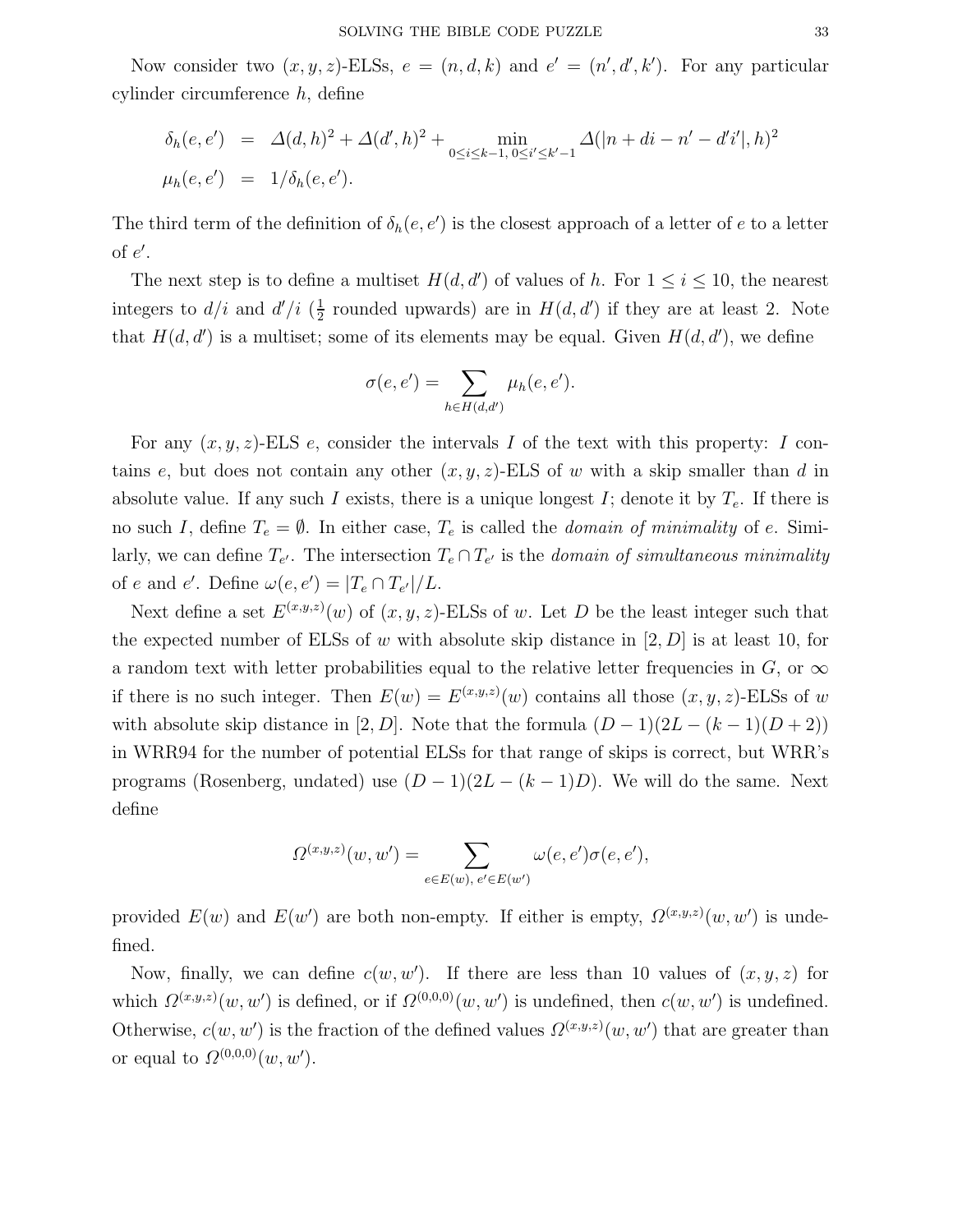In summary, by a tortuous process involving many arbitrary decisions, a function  $c(w, w')$ was defined for any two words  $w$  and  $w'$ . Its value may be either undefined or a fraction between  $1/125$  and 1. A small value is regarded as indicating that w and w' are "close".

### Appendix B. VARIATIONS OF THE DATES AND DATE FORMS

This Appendix gives the technical details for the first collection of variations we tried on the experiment of WRR, namely those involving the dates and the ways that dates can be written.

We begin with some choices directly concerning the date selection. WRR had the option of ignoring the obsolete ways of writing 15 and 16. This variation gets a score of [8.7, 2.7; 33, 5.2] (in other words, omitting those forms would have made the four measures weaker by those factors). They could have written the name of the month Cheshvan in its full form Marcheshvan, [6.4, 1.8; 96, 51], or used both forms, [1.0, 1.0; 1.0, 1.0]. They could have spelt the month Iyyar with two yods on the basis of a firm rabbinical opinion (*Ency*clopedia Talmudica, 1992),  $[7.2, 1.9; 3.7, 4.0]$ , or used both spellings,  $[0.3, 1.1; 5.5, 5.6]$ . (We will underline all values less than 1 to help the reader appreciate how few they are.) They could have written the two leap-year months Adar 1 and Adar 2 as Adar First and Adar Second instead (as their source, Margaliot, usually does), [9.2, 6.1; 1.0, 1.0], or used both forms,  $[0.8, 0.9; 1.0, 1.0]$ . Note that each of these variations only applies to a few rabbis.

A more drastic variation available to WRR was to use the names of months that appear in the Bible, which are sometimes different from the names used now. Those names are: Ethanim, Bul, Kislev, Tevet, Shevat, Adar, Nisan, Aviv (another name for Nisan), Ziv, Sivan, Tammuz and Elul. The month of Av is not named at all. This variation gives a score of [220, 24; 3400, 2800] if the Biblical names are used alone (with two names for Nisan and none for Av) and  $[1.7, 10.5, 67, 450]$  if both types of name are used together. This variation is consistent with WRR's frequently stated preference for Biblical constructions.

As an aside, a universal truth in our investigation is that whenever we use data completely disjoint from WRR's data the phenomenon disappears completely. For example, we ran the experiment using only month names (including the Biblical ones) that were not used by WRR, and found that none of the permutation ranks were less than 0.11 for any of  $P_{1-4}$ , for either list.

WRR were inconsistent in that for their first list they introduced a date not given (even incorrectly) by Margaliot, whereas for their second list they did not. They could have acted for the first list as they did for the second (i.e., not introduce the birth date of the Besht), [8.2, 4.9; **1**, **1**]. Alternatively, they could have imported other available dates into the second list. For example, Rabbi Emdin was born on 15 Sivan (Bik, 1974; Schacter,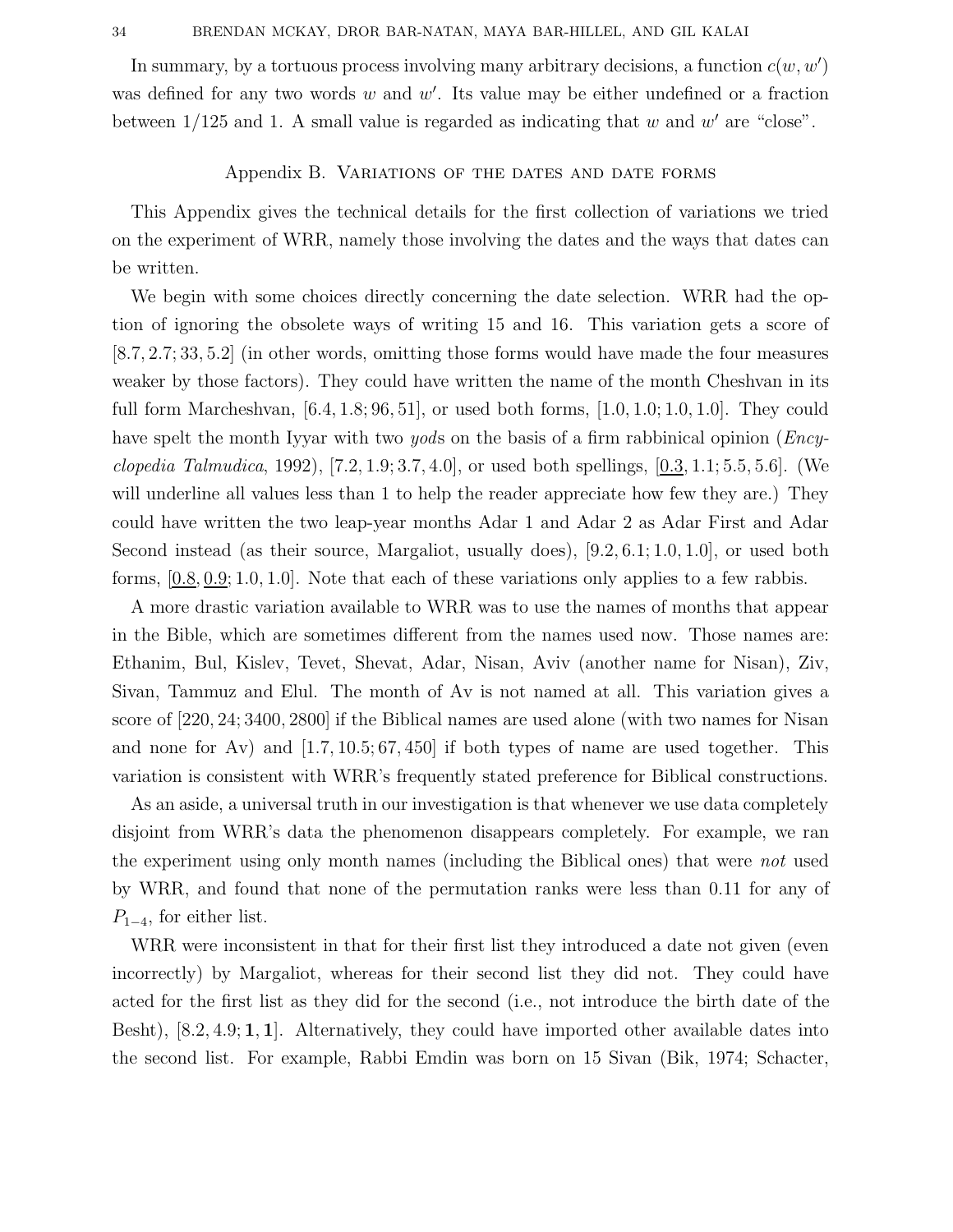1988), [**1**, **1**; 0.3, 0.3], Rabbi Ricchi on 15 Tammuz (Vilenski, 1949), [**1**, **1**; 0.3, 2.6], and Rabbi Yehosef Ha-Nagid on 11 Tishri (Ha-Nagid, 1926), [**1**, **1**; 1.0, 3.9]. They could have used the doubt about the death date of Rabbenu Tam (discussed at length by Reiner, 1997, p. 7) to remove it, as they did with other disputed dates,  $[1.6, 0.7; 1, 1]$ , or similarly for Rabbi Chasid (Gedaliah, 1963), [**1**, **1**; 1.0, 1.5]. They could have used the correct death date of Rabbi Beirav (1 Iyyar; see Mabit), [**1**, **1**; 1.3, 0.8] or the correct death date of Rabbi Teomim (10 Iyyar; Teomim, 1993), [**1**, **1**; 0.9, 1.2].

They could also have written all the dates in alternative valid ways. The most obvious variation would have been to add the form akin to "on 1st of May". It gives the score  $[1.2, 2.2; \underline{0.6}, 16.4].$ 

The eight regular date forms in Table 1 can be used in  $2^8 - 1 = 255$  non-empty combinations of which WRR used one combination (i.e., the first three). We tried all 255 combinations, and found that WRR's choice was uniquely the best for the first and fourth of our four success measures. In the case of our second measure (least permutation rank of  $P_{1-4}$  for the first list), WRR's choice is sixth best. (The best is a subset of their three forms.) For our third measure  $(P_4$  for the second list), WRR's choice is third best. Since the various date forms are not equal in their frequency of use, it would be unwise to form a quantitative conclusion from these observations.

### Appendix C. VARIATIONS OF THE METRIC

This Appendix gives the technical details for the variations we tried on WRR's method of analysis. In all cases presented here, the text of Genesis and the list of word pairs was held fixed. A deep understanding of the metric is needed for this Appendix, for which we refer the reader to Appendix A.

First consider the function  $\delta_h(e, e')$  that lies at the heart of the WRR metric. Define these quantities:

$$
f = \Delta(d, h),
$$
  
\n
$$
f' = \Delta(d', h),
$$
  
\n
$$
l = \min \Delta(|n + di - n' - d'i'|, h),
$$
  
\n
$$
\mu = \text{mean } \Delta(|n + di - n' - d'i'|, h),
$$
  
\n
$$
m = \Delta(|2n + d(k - 1) - 2n' - d'(k' - 1)|/2, h),
$$
  
\n
$$
L = \max \Delta(|n + di - n' - d'i'|, h),
$$

 $x, y =$  dimensions of smallest enclosing rectangle,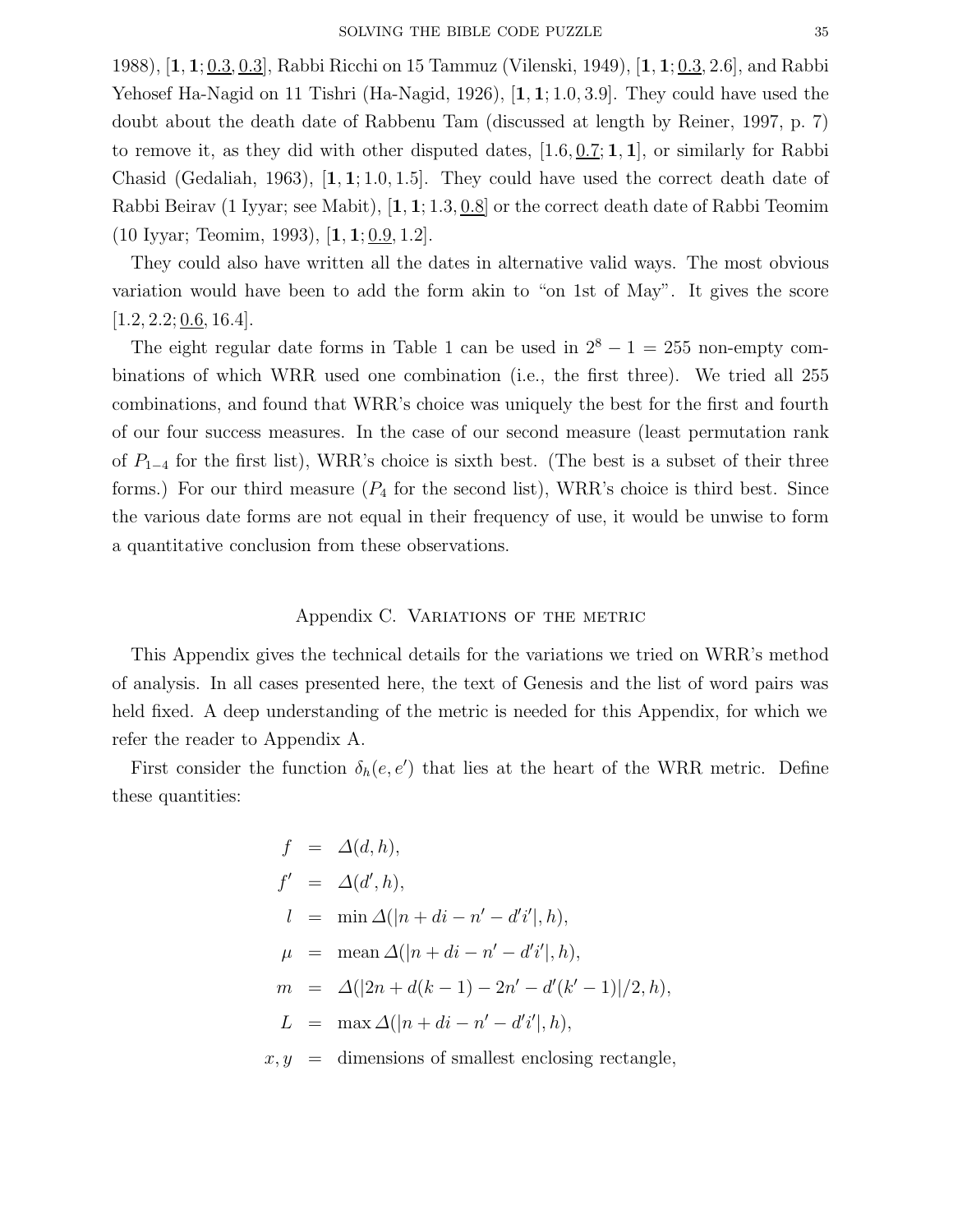where the min, mean, and max are taken over  $0 \leq i \leq k-1$  and  $0 \leq i' \leq k'-1$ . The quantity  $m$  is the cylindrical distance between the midpoints of the two ELSs.

| $\phi(e,e')$             | $\delta(e, e') = \phi(e, e')$        | $\delta(e,e') = \sqrt{\phi(e,e')}$                       |
|--------------------------|--------------------------------------|----------------------------------------------------------|
| $f^2 + f'^2 + l^2$       | $[1, 1; 1, 1]$ (WRR)                 | [154, 120; 10.1, 99]                                     |
| $f^2 + f'^2 + m^2$       | [1.5, 3.7; 66, 92]                   | [65, 83; 101, 650]                                       |
| $f^2 + f'^2 + \mu^2$     | $[1.3, 5.1; \underline{0.6}, 2.3]$   | [168, 230; 25, 410]                                      |
| $f^2 + f'^2 + L^2$       | [2.4, 4.1; 1.0, 11.4]                | [220, 340; 40, 1000]                                     |
| $f^2 + f'^2 + 2l^2$      | [2.5, 1.6; 2.8, 1.1]                 | [210, 88; 12.1, 66]                                      |
| $2f^2+2f^{\prime 2}+l^2$ | [1.4, 1.3; 0.6, 1.8]                 | [61, 82; 11.7, 220]                                      |
| $(f + f' + l)^2$         | $[1.8, 1.9; \underline{0.5}, 1.0]$   | [190, 137; 10.1, 154]                                    |
| $(f + f' + m)^2$         | [0.6, 1.9; 17.5, 57]                 | [98, 120; 130, 1200]                                     |
| $(f + f' + \mu)^2$       | $[3.6, 8.3; \underline{0.4}, 3.7]$   | [220, 290; 20, 550]                                      |
| $(f + f' + L)^2$         | $[7.1, 15.1; \underline{0.5}, 11.6]$ | [430, 460; 34, 1100]                                     |
| $\max(f, f', l)^2$       | [2.4, 1.3; 2.7, 1.9]                 | [86, 76; 6.8, 69]                                        |
| $\max(f, f', m)^2$       | [3.9, 6.8; 240, 230]                 | [40, 58; 74, 400]                                        |
| $\max(f, f', \mu)^2$     | [2.9, 9.8; 1.2, 3.0]                 | [220, 280; 25, 310]                                      |
| $\max(f, f', L)^2$       | [2.5, 13.3; 1.1, 12.1]               | [380, 500; 39, 810]                                      |
| $\mu^2$                  | [5.7, 18.6; 2.2, 4.2]                | [340, 360; 49, 420]                                      |
| $L^2$                    | [2.8, 13.6; 1.3, 12.3]               | [420, 530; 35, 740]                                      |
| $(L+l)^2$                | [4.0, 13.8; 2.1, 7.0]                | [360, 380; 73, 570]                                      |
| $L^2 + l^2$              | $[2.7, 13.4; \underline{0.9}, 5.5]$  | [330, 450; 38, 600]                                      |
| $(x+y)^2$                | $[30, 44; \underline{0.5}, 16.8]$    | [640, 550; 15.5, 630]                                    |
| $x^2 + y^2$              | [15.1, 33; 0.4, 9.7]                 | [500, 610; 18.5, 620]                                    |
| $\max(x, y)^2$           | $[9.9, 31; \underline{0.2}, 5.9]$    | [190, 340; 31, 840]                                      |
| xy                       | $[680, 140; \underline{0.5}, 71]$    | [1.1e4, 720; 97, 3900]                                   |
| $x^2 + y^2 + l^2$        | $[8.9, 26; \underline{0.4}, 4.7]$    | [180, 320; 24, 740]                                      |
| $x^2 + y^2 + m^2$        | [1.5, 13.2; 2.3, 14.4]               | [150, 340; 26, 830]                                      |
| $x^2 + y^2 + \mu^2$      | [7.4, 24; 0.5, 5.4]                  | [183, 310; 23, 680]                                      |
| $x^2 + y^2 + L^2$        | $[14.7, 38; \underline{0.7}, 8.2]$   | [430, 560; 27, 720]                                      |
| $(x+y+l)^2$              | $[7.1, 17.4; \underline{0.1}, 1.1]$  | [250, 290; 21, 440]                                      |
| $(x+y+m)^2$              | [2.0, 13.7; 1.9, 13.5]               | [230, 380; 28, 705]                                      |
| $(x + y + \mu)^2$        | $[22, 22; \underline{0.3}, 4.3]$     | [430, 500; 22, 650]                                      |
| $(x + y + L)^2$          |                                      | $[10.4, 26; \underline{0.8}, 12.6]$ [610, 630; 37, 1100] |
| $xy+l^2$                 | [42, 28; 0.3, 1.4]                   | [3900, 600; 46, 211]                                     |
| $xy + m^2$               | [4.0, 17.3; 3.8, 26]                 | [670, 440; 74, 830]                                      |
| $xy + \mu^2$             | [11.6, 27; 0.4, 3.2]                 | [740, 560; 49, 650]                                      |
| $xy + L^2$               | $[9.4, 26; \underline{0.9}, 15.0]$   | [810, 710; 43, 1050]                                     |

TABLE 5. The effect of changing  $\delta_h(e, e')$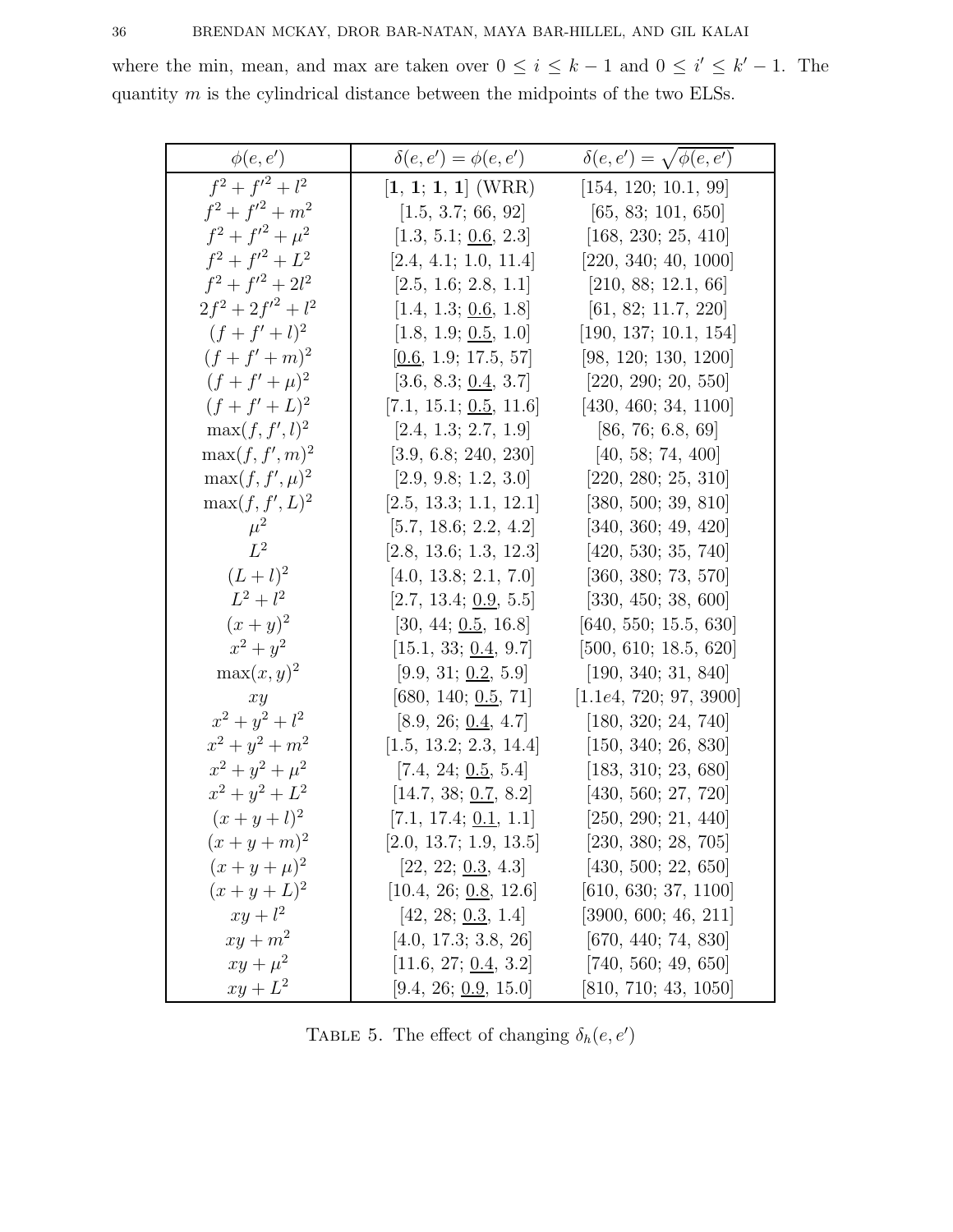WRR define  $\delta_h(e, e') = f^2 + f'^2 + l^2$ , which is a square of a distance. In Table 5 we show the effects of making other choices. We have restricted ourselves to distances and squares of distances, and to functions which measure the same type of compactness that WRR's function measures. The latter condition is enforced in a strong sense: for bounded word length, each function in Table 5 is bounded above and below by moderate constant multiples of the first. For example,  $f^2 + f'^2 + l^2 \le (f + f' + l)^2 \le 3(f^2 + f'^2 + l^2)$ .

The paucity of values less than 1 in the table and their blandness is remarkable. We did not find a single variation that improved the result of the permutation test for either list. In the case of the first list, only one variation improved  $P_2$ , and then only by a little. Only the  $P_4$  value for the second list shows a significant number of improvements (19 out of 67), which is not too surprising in light of the fact that  $P_4$  was not the only criterion of success. In this regard, we mention that only 6 of the 67 variations in the table increase the value of  $P_4$  for the distances after the cyclic shift of the dates (another of WRR's success measures, but one they wanted to be large; see Sections 3 and 7). Similarly, only 4 of the 67 variations improve the flatness of the histogram of those distances, as measured by the  $\chi^2$  statistic with 25 bins (the same bins displayed in WRR94).

Furthermore, in all 19 cases where  $P_4$  dropped, the permutation rank of  $P_4$  increased. This indicates that the observed drop in  $P_4$  values is due to an overall tendency for  $c(w, w')$ values to decrease when these variations are applied. In other words, it is an example of the inadequacy of  $P_4$  as an indirect indicator of tuning, as discussed in Section 7.

The second step is the computation of  $\mu_h(e, e')$  from  $\delta_h(e, e')$ . The mapping must have negative derivative, but WRR's choice  $\mu = 1/\delta$  is not the only possibility. Other possibilities are included in Table 6 (though the first is already in Table 5). Table 6 also shows the effect of slight changes to the definition of  $H(d, d')$ .

The practice of using the perturbed letter positions for measuring distances, introduced by WRR some time after the completion of the work reported in WRR94, has only a slight effect for both lists:  $[0.8, 0.7; 1.2, 0.9]$ . Their other major change, replacing the definition of  $\Delta(n, h)$  by one that is more geometrically correct, has a negligible effect.

The value  $\sigma(e, e')$  is defined as a sum over h, but, as mentioned by WRR (1986), it could have been the maximum instead. That gives [176, 6.3; 12.6, 3.9]. If we are looking for the best term, we could also widen the search by including the values of  $h$  on each side of those in  $H(d, d')$  [280, 7.9; 26, 17], or two values on each side [420, 11.2; 21, 15].

The definition of domain of minimality allows variation too. Instead of "smaller than d ," we could use "smaller than or equal to  $d,$ " or just take the whole text. Similarly, instead of using the size of the intersection to define the domain of simultaneous minimality, we could use the square of the intersection or other functions. Table 7 gives the scores.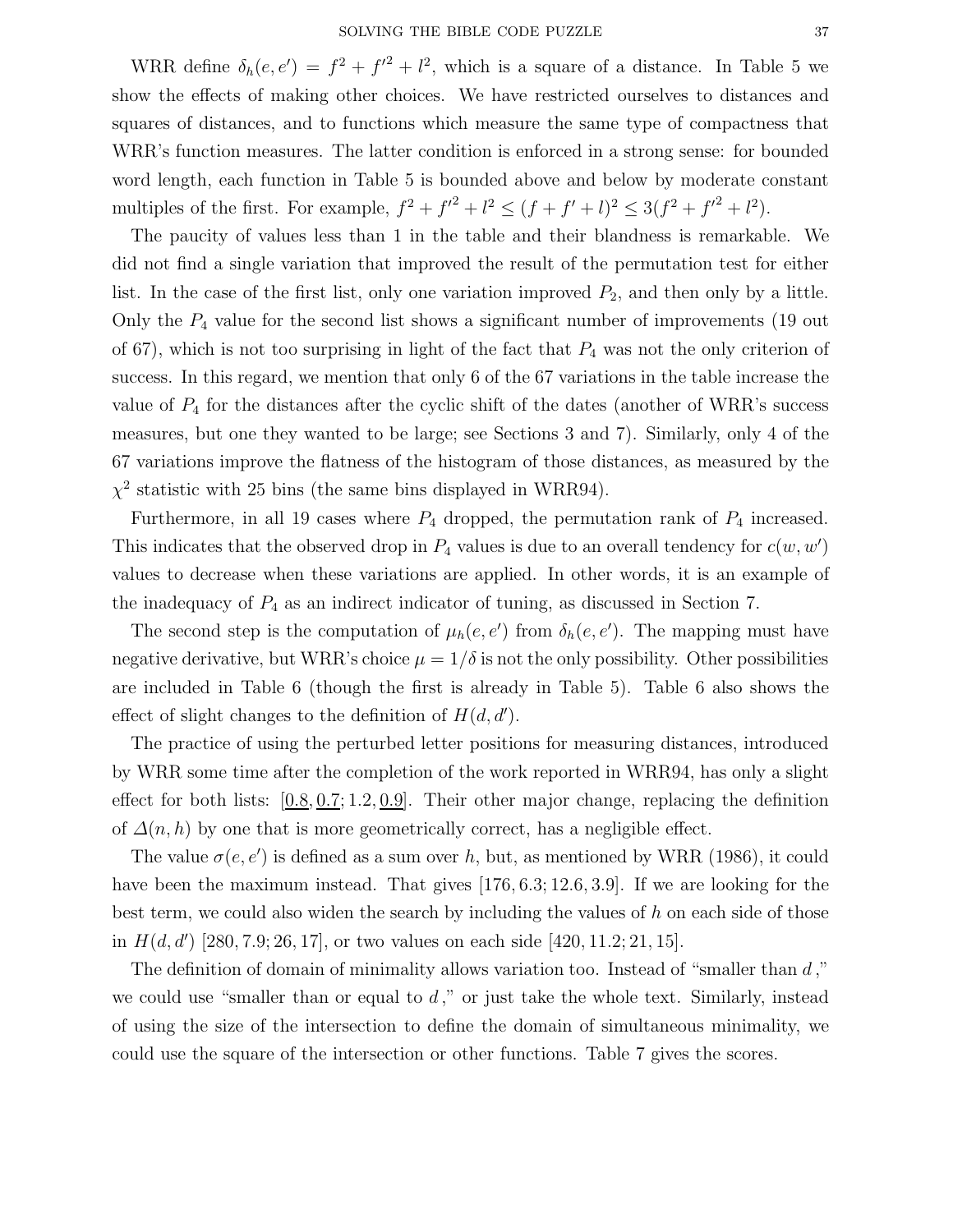| Variation                     | Scores                                         |
|-------------------------------|------------------------------------------------|
| Definition of $\mu_h(e,e')$ : |                                                |
| $1/\sqrt{\delta}$             | [154, 120; 10.1, 99]                           |
| $1/\delta^2$                  | [560, 6.0; 26, 2.5]                            |
| $-\delta$                     | [5e8, 6100; 1e8, 7e5]                          |
| $-\delta^2$                   | [5e8, 2e4; 1e8, 7e5]                           |
| $-\ln \delta$                 | [6e8, 3000; 1e8, 8e5]                          |
| $\exp(-\delta)$               | [3e6, 240; 250, 33]                            |
| Definition of $H(d, d')$ :    |                                                |
| Round $\frac{1}{2}$ down      | [1.1, 1.0; 1.4, 1.5]                           |
| Always round down             | [0.8, 0.8; 1.5, 1.6]                           |
| Always round up               | $[1.4, 1.0; \underline{0.4}, \underline{0.6}]$ |
| Remove duplicates             | [0.5, 0.7; 1.5, 1.7]                           |
| Use 1 value of $i$            | [2e5, 340; 31, 21]                             |
| or 2                          | [2e4, 210; 3.4, 4.5]                           |
| or 5                          | [3.7, 0.6; 0.3, 0.2]                           |
| or $10 \, (WRR)$              | [1, 1; 1, 1]                                   |
| or $15$                       | [3.6, 3.3; 1.4, 1.1]                           |
| or 20                         | [11.8, 5.9; 3.1, 3.8]                          |
| or 25                         | [66, 15.3; 4.8, 5.4]                           |
| or 50                         | [3600, 40; 93, 28]                             |
| Minimum row length 3          | [0.9, 1.0; 1.3, 1.2]                           |
| or 4                          | [0.9, 1.0; 1.0, 1.1]                           |
| or 5                          | [0.9, 1.0; 1.2, 1.3]                           |
| or 10                         | $[1.1, \underline{0.9}; 5.4, 5.9]$             |

TABLE 6. The effect of changing  $\mu_h(e, e')$  or  $H(d, d')$ 

Next consider the definition of the key function  $\Omega(w, w')$ . WRR defined it as a sum, but they could also have taken the best term [4700, 13.6; 64, 1.8]. If the best term is taken there, it makes sense to also take the best term in defining  $\sigma$  [2e5, 12.5; 690, 10.2], perhaps with the search expanded to more h values, as described above:  $[1e5, 23; 2200, 52]$  and [9e4, 22; 2900, 100].

Another important part of the definition of  $\Omega(w, w')$  is the definition of  $E(w)$ . WRR define it according to a skip limit with parameter 10 (an expected number of ELSs, as described before). The value 10 is not sacred; in fact, it is stated in WRR94 that a limit was only used to reduce the computational effort. However, as Table 8 shows, there is a clear optimum near 10 for both lists! (As an aside, we note that if we take WRR at their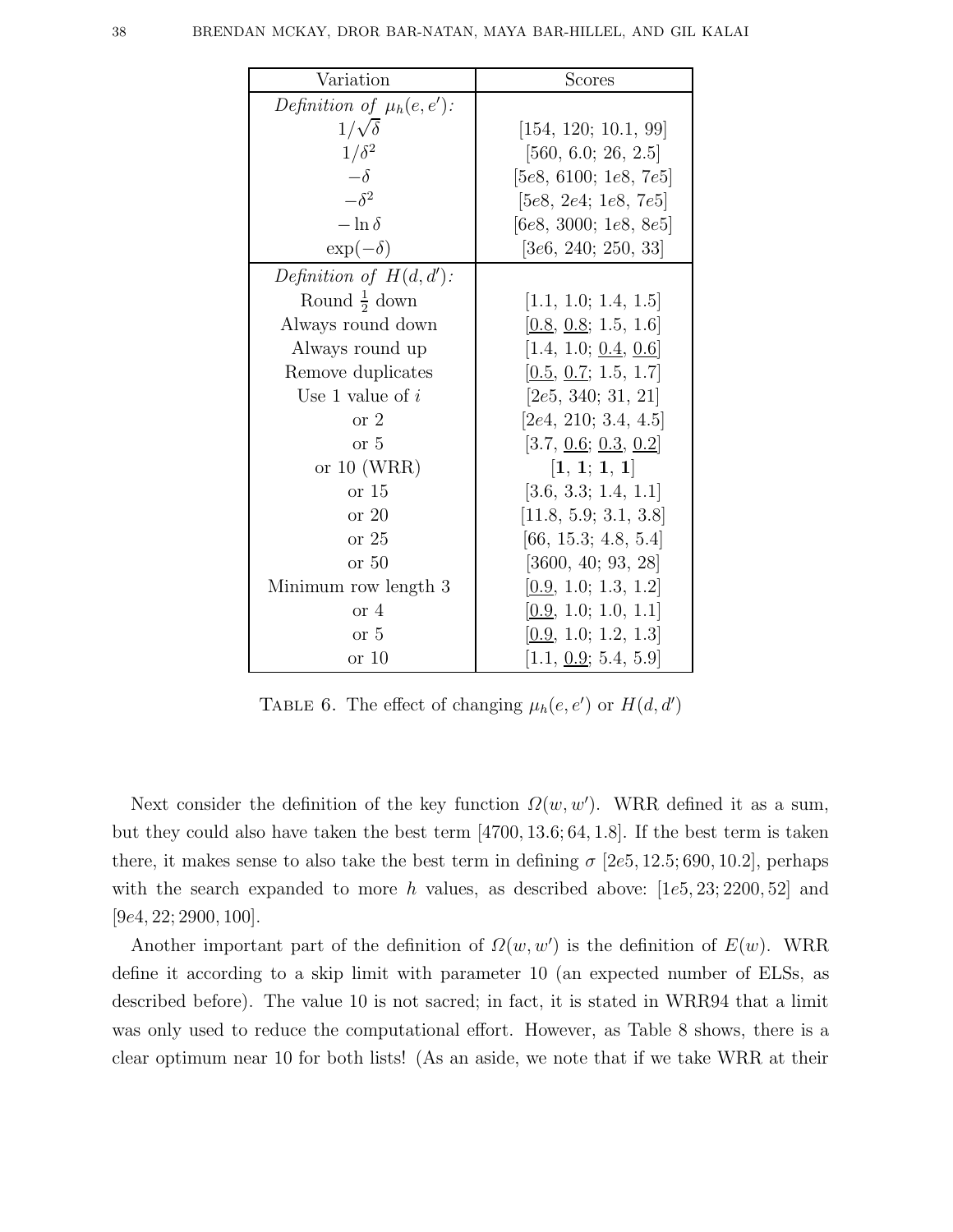| Variation                       | Scores                             |
|---------------------------------|------------------------------------|
| Definition of $T_e$ :           |                                    |
| Use $\leq$                      | [1.3, 1.1; 3.7, 2.7]               |
| Whole text                      | [27, 850; 2.0, 407]                |
| Definition of $L\omega(e,e')$ : |                                    |
| $ T_e \cap T_{e'} ^2$           | [36, 1.5; 12.1, 1.1]               |
| $ T_e \cup T_{e'} $             | [94, 580; 0.2, 29.1]               |
| but only if disjoint            | [27, 52; $0.5$ , 19.0]             |
| $ T_e   T_{e'} $                | [4.6, 1.3; 2.2, 0.8]               |
| $( T_e + T_{e'} )/2$            | $[4.8, 42; \underline{0.5}, 11.9]$ |
| $\sqrt{ T_e } T_{e'} $          | $[2.7, 5.8; \underline{0.8}, 6.3]$ |
| $\min( T_e ,  T_{e'} )$         | [1.1, 1.7; 0.9, 1.1]               |
| $\max( T_e ,  T_{e'} )$         | [109, 470; 0.4, 27]                |

TABLE 7. Various definitions of domains of minimality

word that the bound of 10 was only for computational efficiency, we must conclude that the "true" result of their experiment was one or two orders of magnitude weaker than claimed.)

| Variation               | Scores                 |
|-------------------------|------------------------|
| Expected ELS count of 2 | [7600, 7.0; 4e4, 310]  |
| or 5                    | [53, 1.6; 20, 19.5]    |
| or $10$ (WRR)           | [1, 1; 1, 1]           |
| or 15                   | [1.2, 2.9; 5.9, 2.0]   |
| or 20                   | [2.7, 8.3; 59, 7.1]    |
| or $25$                 | [0.8, 4.0; 91, 15.2]   |
| or 30                   | [6.8, 14.1; 144, 22]   |
| or 50                   | [2.2, 4.1; 550, 79]    |
| or 75                   | [3.7, 4.5; 590, 81]    |
| or 100                  | [4.0, 4.7; 560, 62]    |
| Exactly 10 ELSs         | [23, 2.2; 630, 7.7]    |
| Minimum skip of 1       | [1.5, 2.1; 0.1, 5.0]   |
| or 3                    | [0.3, 0.7; 11.1, 5.9]  |
| or $4$                  | [1.2, 1.6; 16.3, 7.9]  |
| or 5                    | [0.5, 0.8; 16.7, 11.3] |
| or 10                   | [13.7, $0.6$ ; 33, 35] |

TABLE 8. The effect of changing  $E(w)$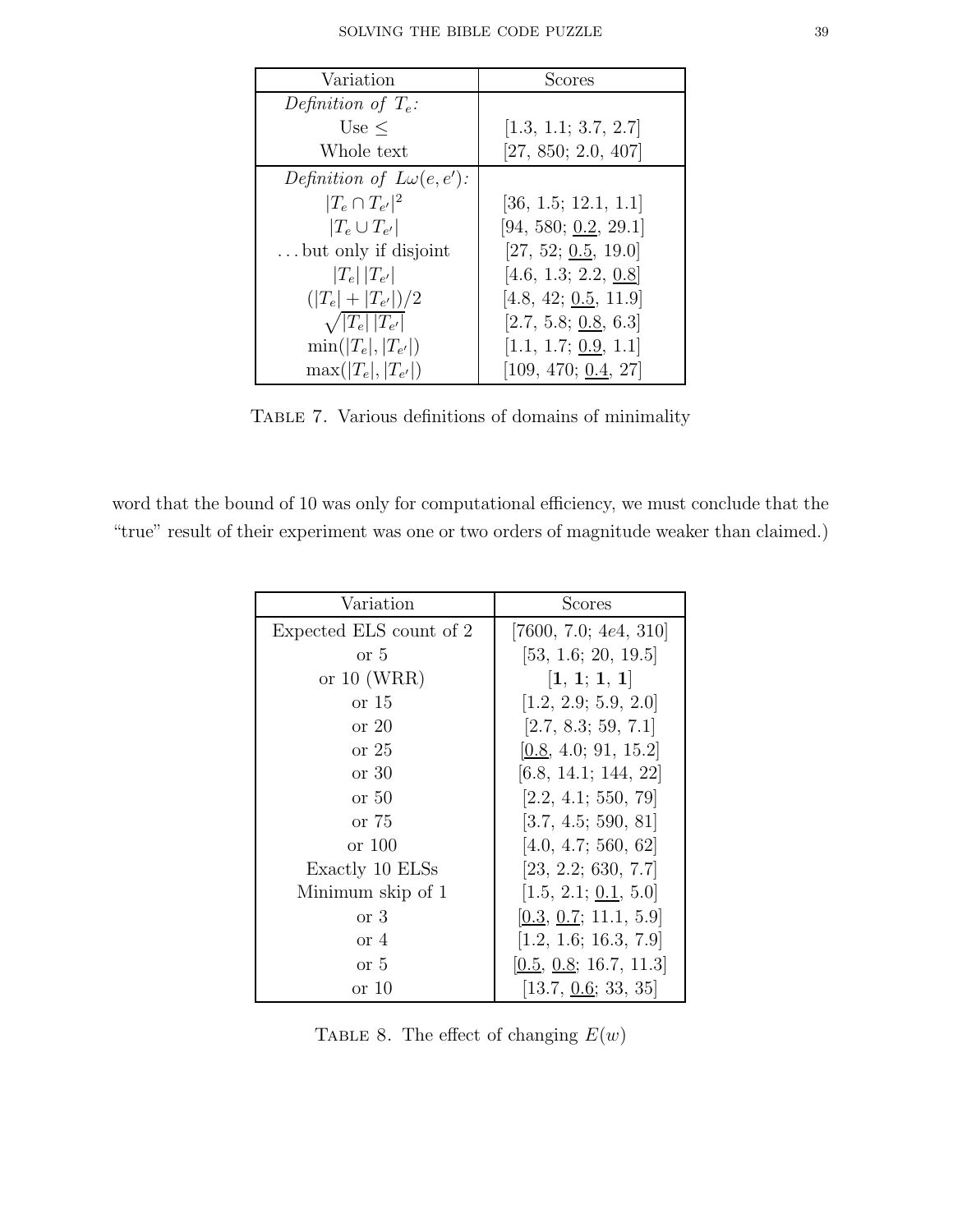The sharp cut-off at parameter 10 allows us a simple experiment which to some extent is independent of the original experiment. We did the same computation restricted to those ELS pairs which lie within the cut-off at parameter 20 but not within the cut-off at parameter 10. Out of all eight statistics  $(P_{1-4}$  for each list), there is no value less than 0.418 and no permutation rank less than 0.342.

The use of the correct formula for defining  $E(w)$  (see Section Appendix A), or whether the boundary is rounded up or down, have no effect (to the accuracy we are measuring it). However, some other variations do have an effect. Choosing the 10 ELSs with least skip, rather than all those within a boundary chosen to give 10 on average, affects the result a lot, as does using a lower bound other than 2 for the skip. These results, shown in Table 8, show that the result for the second list owes a lot to ELSs with very small skips, at which scales the strong nonrandomness of the text makes the method of perturbations nonsensical.

Next we consider the definition of the perturbations  $(x, y, z)$ . Instead of applying them to the last three letters, we could follow the diagram given originally by WRR (1986) (but apparently not used in the calculations there) and apply them always to the third, fourth, and fifth letters, or we could apply them in pattern  $x, y, z$  instead of  $x, x+y, x+y+z$ . We could also try perturbing two letters instead of three, or perturbing them by larger amounts. Another variation in the use of perturbations, suggested by Witztum, is to only perturb the ELSs for the dates and use unperturbed ELSs for the appellations. We tried it the other way round as well. The scores for all these variations appear in Table 9. Note that using perturbation amounts as large as the skip is absurd, as different letters can be sought at the same position in the text. The two very small  $P_4$  ratios (0.04 and 0.005) in the table are artifacts caused by that anomaly. Restricting the skip to be greater than the maximum perturbation increases them to 1.9 and 0.2, respectively.

Table 10 shows the effects of the lower bound 10 for the number of defined  $\Omega^{(x,y,z)}(w, w')$ values, appearing in the definition of  $c(w, w')$ . The same table shows the effect of changing the cut-off 0.2 used to compute  $P_1$  and  $P_3$ . Values greater than 0.2 have a dramatic effect on  $P_1$ , reducing it by a large factor (especially for the first list). However, the result of the permutation test on  $P_1$  does not improve so much, and for the second list it is never better than that for  $P_4$ .

In applying the permutation test, there are a few more possible variations. Some rabbis have either no dates or no appellations in WRR's lists. In one case, they selected no appellations within their self-imposed length bounds of 5–8 letters. In other cases, they eliminated dates on the grounds that they were uncertain. Removing such rabbis has a minor effect, [1.0, 1.2; 1.0, 0.9]. In addition, some of the other rabbis produce no distances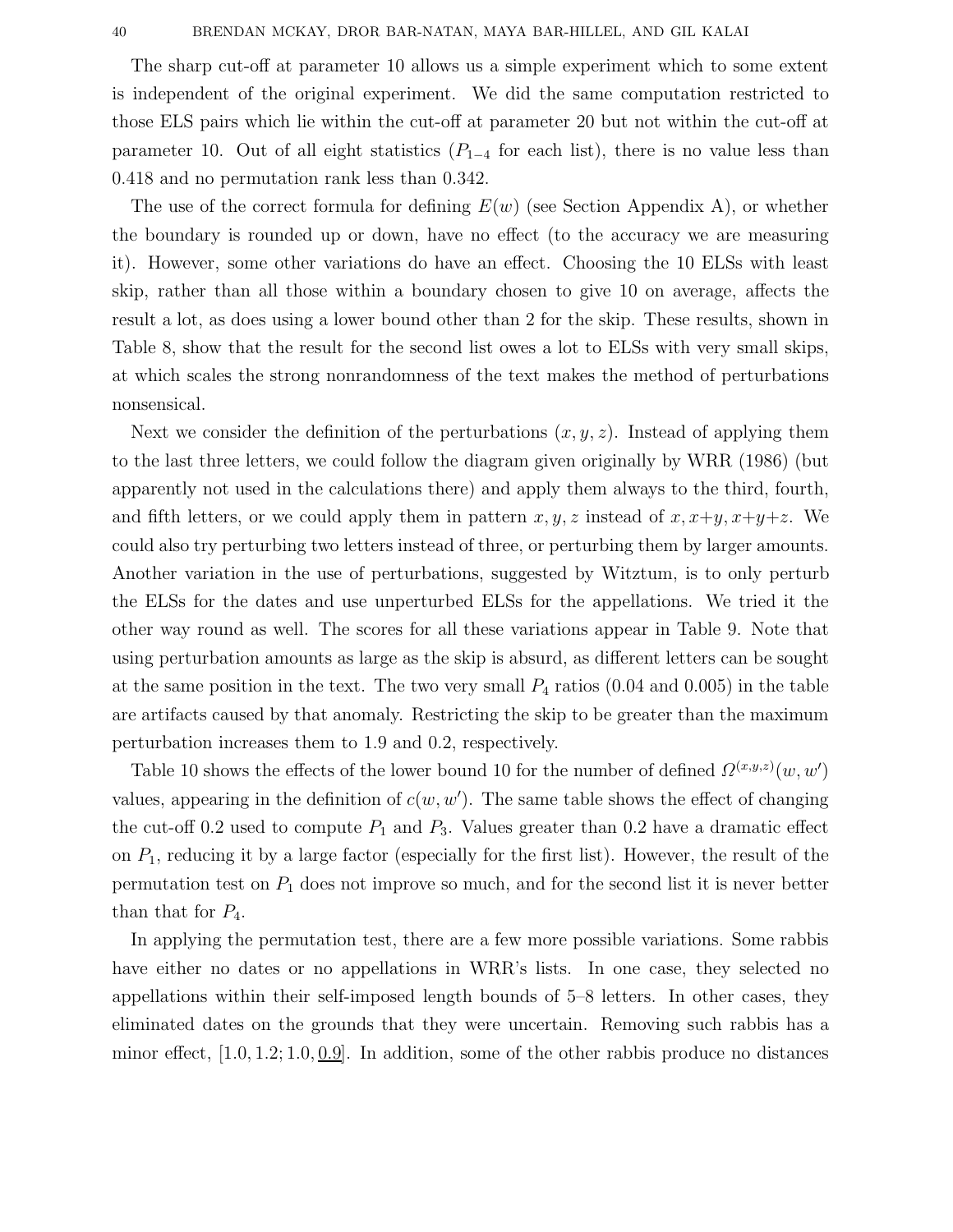| Variation                 | Scores                  |
|---------------------------|-------------------------|
| Perturb as $x, y, z$      | [0.7, 0.1; 0.8, 2.1]    |
| Perturb letters 3,4,5     | [0.4, 1.0; 1.3, 2.1]    |
| Perturb up to 3 places    | [0.2, 2.4; 0.04, 1.1]   |
| or 4 places               | [0.2, 4.2; 0.005, 0.6]  |
| Perturb last 2 letters    | [5e4, 4.5; 6700, 28]    |
| up to 3 places            | [118, 2.4; 340, 18.6]   |
| or 4 places               | [2.5, 0.6; 135, 48]     |
| Perturb only appellations | [23, 7.5; 240, 34]      |
| Perturb only dates        | [15000, 0.3; 1350, 7.3] |

Table 9. Different ways to do perturbations

| Variation                | <b>Scores</b>                             |
|--------------------------|-------------------------------------------|
| Denominator bound:       |                                           |
| 2                        | [2.9, 1.0; 1.0, 1.0]                      |
| 3                        | [2.9, 1.2; 1.0, 1.0]                      |
| 4                        | [1.8, 1.2; 1.0, 1.0]                      |
| 5                        | [1.8, 1.2; 1.0, 1.0]                      |
| 15                       | [1.0, 1.0; 1.0, 1.0]                      |
| 20                       | [1.0, 0.9; 1.1, 1.1]                      |
| 25                       | [1.0, 1.0; 1.1, 1.1]                      |
| Cut-off defining $P_1$ : |                                           |
| 0.05                     | $\left[1, 1.0; 1, 1.0\right]$             |
| 0.1                      | $\vert 1, 1.0; 1, 1.0 \vert$              |
| 0.15                     | $\left[1, 1.0; 1, 1.0\right]$             |
| 0.25                     | $\left[1, 0.8, 1, 1.0\right]$             |
| 0.33                     | $\vert 1, 1.0; 1, 1.0 \vert$              |
| 0.4                      | $\left[1, 1.0; 1, 1.0\right]$             |
| $0.5\,$                  | $\left[1, \underline{0.4}; 1, 1.0\right]$ |

TABLE 10. Different denominator bounds or  $P_1$  cut-offs

either (because of appellations or dates having no ELSs); removing all rabbis that produce no distances has the effect  $[1.0, 0.4; 1.0, 7.8]$ .

### **ACKNOWLEDGMENTS**

Many people contributed in substantial ways to this work. We particularly wish to thank David Assaf, Robert Aumann, Menachem Cohen, Persi Diaconis, Simcha Emanuel, Alec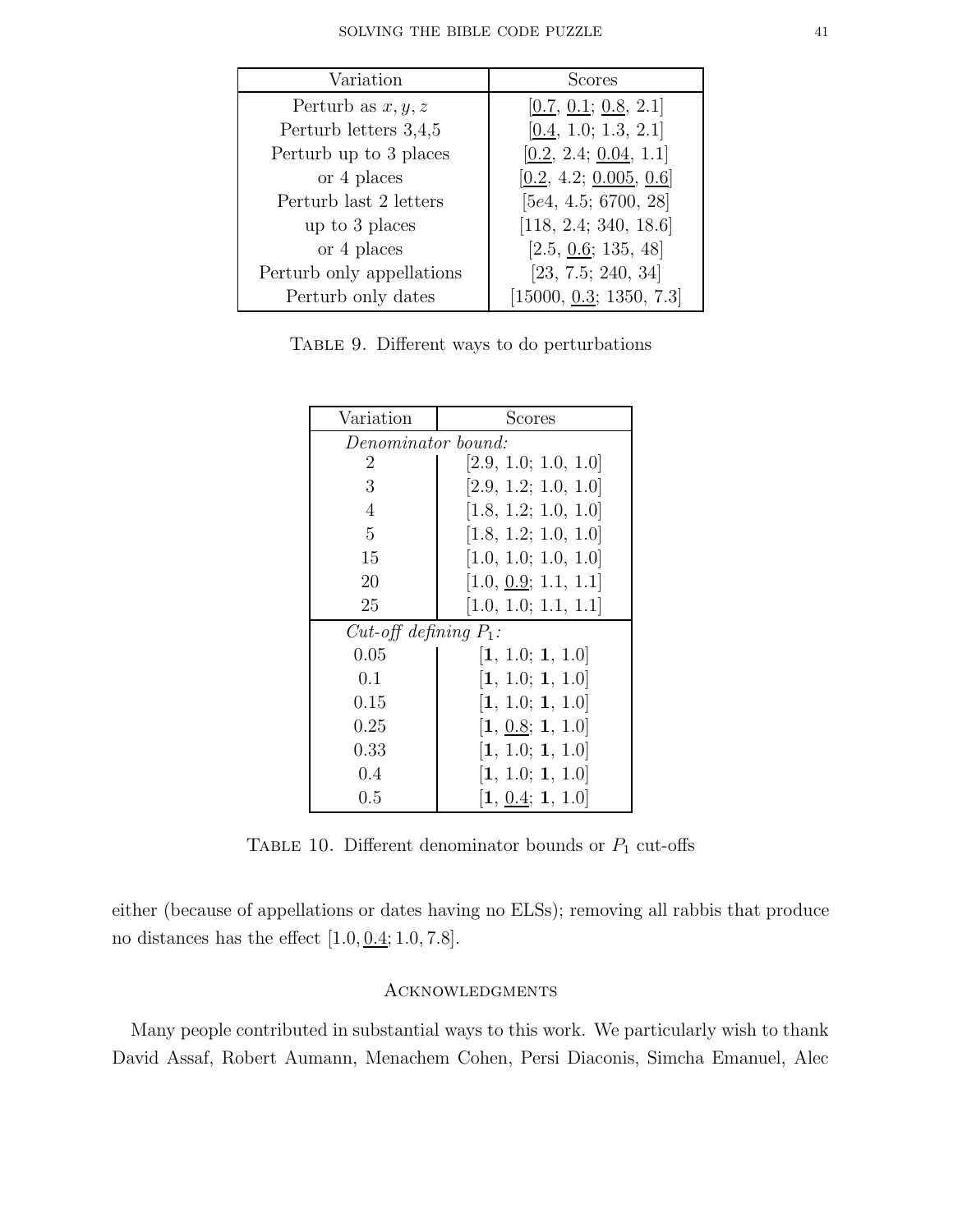Gindis, Michael Hasofer, Althea Katz, Mark Perakh, James Price, Barry Simon, Shlomo Sternberg, Jeffrey Tigay, Emanuel Tov, Ian Wanless, and the late Michael Weitzman. In addition, we owe a considerable debt to several people who donated large amounts of time and expertise but do not wish to be named.

We also thank WRR for providing us with some unpublished material.

Special thanks is due to the four referees, whose unusually thorough reports greatly improved this paper.

### **REFERENCES**

Many of the references are to documents published on the Internet. To simplify the citation, we will abbreviate two important sites as follows:

 $M = \frac{http://cs.anu.edu.au/~bdm/dilugin)}{}$ 

 $W = \frac{htp:}{/www.torahcodes.co.il}$ 

All the references listed here as Internet documents can also be obtained from the authors.

- Anonymous (1999). Equidistant letter sequences in Tolstoy's *"War and Peace"*: Witztum's "refutation" refuted. M/WNP/Rebuttal.pdf.
- Bar-Hillel, M., Bar-Natan, D., and McKay, B. D. (1997). There are codes in *War and Peace too* (in Hebrew). *Galileo* **25** Nov-Dec 52–57.

Bar-Hillel, M., Bar-Natan, D. and McKay, B. D. (1998). Torah codes: puzzle and solution. *Chance* **11** 13–19.

- BAR-NATAN, D., GINDIS, A. and MCKAY, B. D. (1999). Report on new ELS tests of Torah, revised report. M/report2.html.
- Bar-Natan, D. and McKay, B. D. (1997). Equidistant letter sequences in Tolstoy's *"War and Peace"* (draft). M/WNP/draft.
- Bar-Natan, D. and McKay, B. D. (1999). Equidistant letter sequences in Tolstoy's *"War and Peace"*. M/WNP.
- Bar-Natan, D., McKay, B. D. and Sternberg, S. (1998). On the Witztum-Rips-Rosenberg sample of nations. M/Nations.
- Bik, A. (1974). *Rabbi Yaacov Emdin* (in Hebrew). Mosad Harav Kook, Jerusalem.

Breuer, M. (1976). *The Aleppo Codex and the Accepted Text of the Bible*. Mosad Harav Kook, Jerusalem.

Cohen, M. (1997a). Two letters, M/cohen.html and M/WNP/CohenLetter2.html.

Cohen, M. (1997b). Personal communication.

- Cohen, M. (1998). The idea of the sanctity of the Biblical text and the science of textual criticism. M/CohenArt. [Translated from the Hebrew original in *The Scriptures and Us*, Uriel Simon, ed. (1979). The Center for Judaism and Contemporary Thinking and Dvir, 42–69, Tel-Aviv.]
- Cross, F. M. Jr. and Freedman, D. N. (1952). *Early Hebrew Orthography. A Study of the Epigraphic Evidence*. American Oriental Series **36**. American Oriental Society, New Haven.

Diaconis, P. (1986). Letter of December 30 to D. Kazhdan.

DIACONIS, P. (1990). Letter of September 5 to R. Aumann. Reproduced with permission at M/witztum/PDtoRA.gif.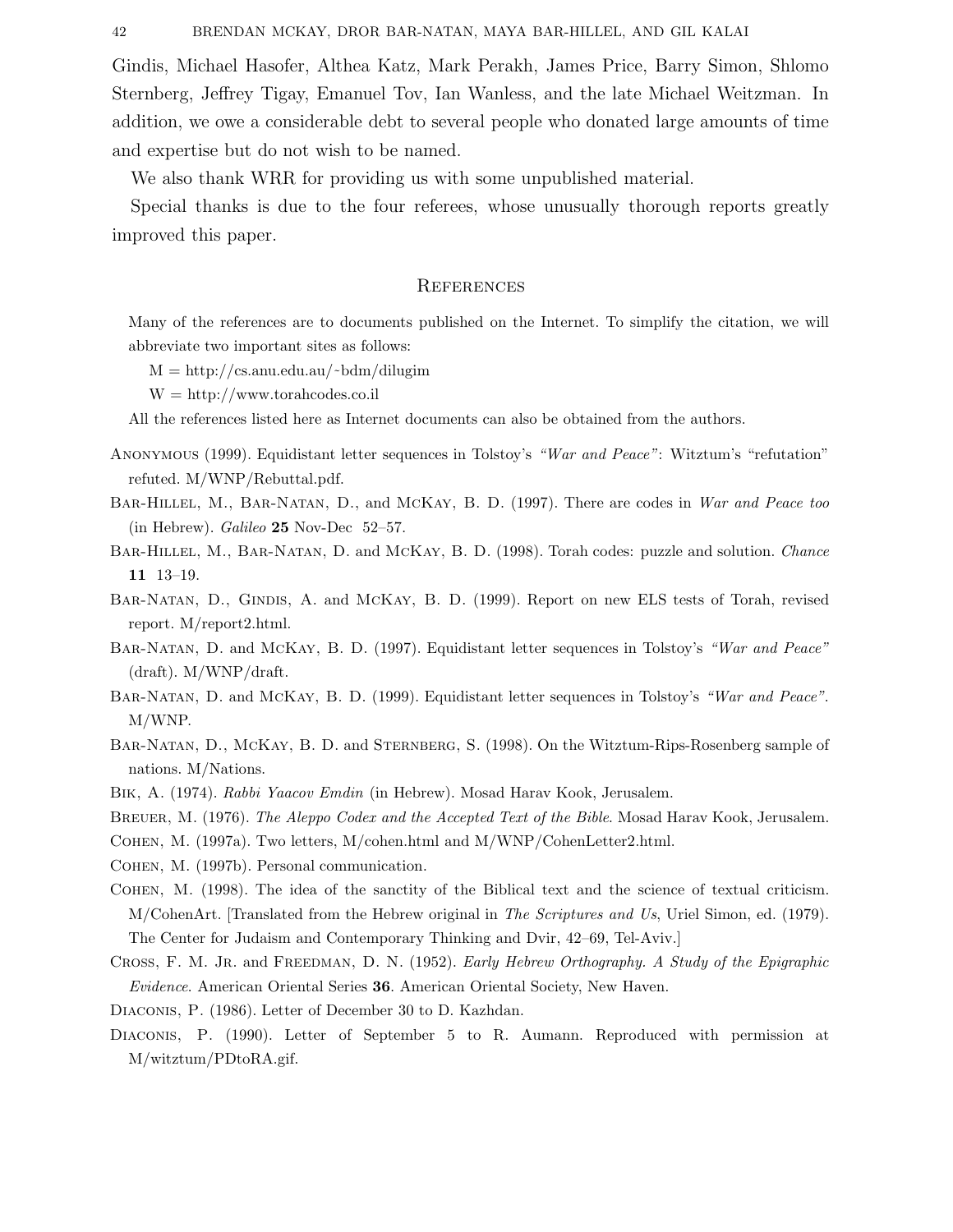DORFMANN, D. D. (1978). The Cyril Burt question: new findings. *Science* 201 1177–1186.

Drosnin, M. (1997). *The Bible Code*. Simon and Schuster, New York.

- Em Piqchit (pseudonym) (1998). Chanukah candles in *War and Peace*. M/candles.
- *Encyclopedia Hebraica* (1988). (in Hebrew) The Society for Publication of Encyclopedias, Jerusalem.
- *Encyclopedia Talmudica* (1992). Entry "Iyyar". Talmudit Publishing, Jerusalem.
- Fisher, R. A. (1965). *Experiments in Plant Hybridisation*. Oliver and Boyd, Edinburgh.
- Freedman, D., Pisani, R. and Purves, R. (1978). *Statistics*. Norton, New York.
- Gans, H. (ca. 1995). Coincidence of equidistant letter sequence pairs in the Book of Genesis. preprint.
- Gans, H. (1998). Public statement of March 24. Available at M/Gans.html.
- Gedaliah of Siemiatycze, (Rabbi) (1963). *Pray for the Peace of Jerusalem* 10–11 (in Hebrew). [This disagrees with *The Travels of Rabbi Moshe Yerushalmi*, Amsterdam 1769. Hebrew translation in A. Yaari (1946). *Travels in the Land of Israel*, 448, Tel-Aviv, Israel.]
- Ha-Nagid, S. (1926). *Anthology of Poems of Shmuel Ha-Nagid* **1**, 1 (in Hebrew). Hebrew Union College Press, Cincinnati.
- Hasofer, A. M. (1998). A statistical critique of the Witztum *et al.* paper. M/hasofer s.pdf.
- HAVLIN, S. Z. (1996) Statement of opinion. W/havlin.htm.
- Kaczynski, T. (1995) Industrial society and its future (the Unabomber Manifesto). *Washington Post*, Sept. 19. Copy available at M/unabomber.txt.
- Kahneman, D. and Tversky, A. (1972). Subjective probability: a judgment of representativeness. *Cognitive Psychology* **3** 430–454.
- KALAI, G., MCKAY, B. D. and BAR-HILLEL, M. (1998). The two famous rabbis experiments: how similar is too similar? Discussion paper 182, Center for Rationality and Interactive Decisions, The Hebrew University of Jerusalem.
- Kass, R. (1994). Editor's remarks on WRR94. *Statist. Sci.* **9** 306.
- KASS, R. (1998). Public statement at http://lib.stat.cmu.edu/~kass/biblecodes.
- Khalifa, R. (1992). *Quran, The Final Testament*. Universal Unity, Fremont.
- Mabit (16th century). *Responsa* I, 1G 103 (in Hebrew).
- Margaliot, M. (ed.) (1962). *Encyclopedia of Great Men of Israel* (in Hebrew). Joshua Chachik, Tel-Aviv.
- McCormack, R. (1923). *The Heptadic Structure of Scripture*. Marshall Brothers, London.
- McKay, B. D. (1999a). In search of mathematical miracles. M/index.html.
- McKay, B. D. (1999b). Torah codes. M/torah.html.
- McKay, B. D. *et al.* (1998). Jesus as the Son of Man. M/Jesus.
- McKay, B. D. (1998). An objective experiment of Doron Witztum. M/witztum/camps.html.
- Naveh, J. (1987). *Early History of the Alphabet: An Introduction to West Semitic Epigraphy and Palaeography*. Magnes Press, Jerusalem.
- Panin, I. (ca. 1908). *Verbal Inspiration of the Bible Scientifically Demonstrated*. Privately published.
- PERAKH, M. (1998). Various articles on Bible codes. http://www.bigfoot.com/~perakh/fcodes.
- Reiner, R. (1997). *Rabbenu Tam* (in Hebrew). Masters Thesis, The Hebrew University of Jerusalem.
- Rips, E. (ca. 1985). Transcript of lecture. M/ripslect.
- Rosenberg, Y. (undated). Two programs, els1.c and els2.c, implementing versions of the function  $c(w, w').$
- Rosenthal, R. (1976). *Experimenter Effects in Behavioral Research* (enlarged ed.). Irvington, New York.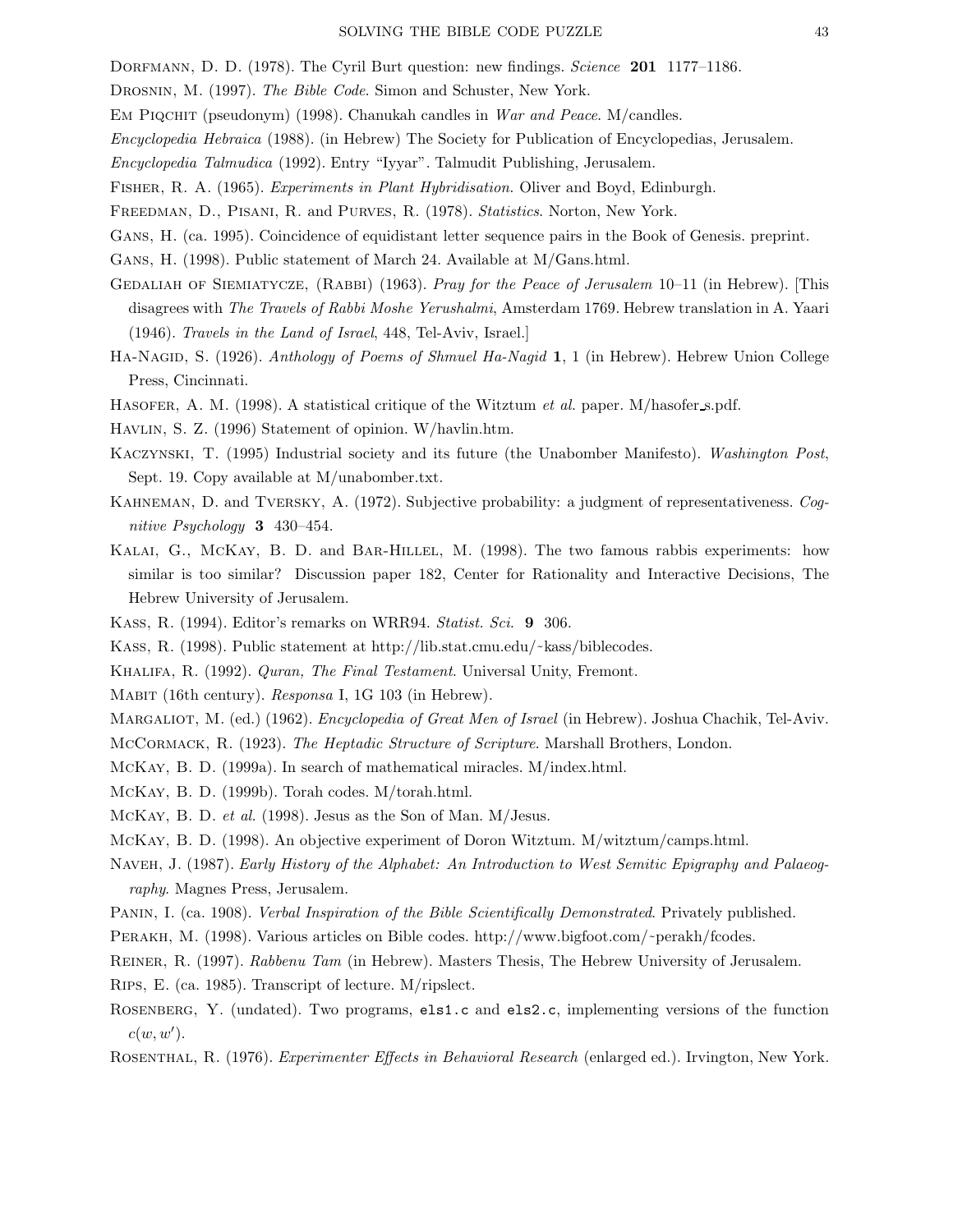Satinover, J. (1997). *Cracking the Bible Code*. Morrow, New York.

Schacter, J. J. (1988). *Rabbi Jacob Emden: Life and Major Works*. 21. PhD Thesis, Harvard Univ.

Simon, B. (1998). Various articles on Bible codes. http://wopr.com/biblecodes.

- Teomim, Y. (1993). *New Interpretations by the Author of "Peri Megadim"* (in Hebrew). 315–316. Machon Sha'ar HaMishpat, Jerusalem. [Also see *Anthology on Mosaic Law* (1988). Kollel Torat Moshe al-shem HaChatam Sofer, 64 (in Hebrew).]
- Thomas, D. E. (1997). Hidden messages and the Bible code. *The Skeptical Enquirer* **21** Nov-Dec 30–36.
- Tigay, J. (1998). The Bible "codes": A textual perspective.

http://www.sas.upenn.edu/˜jtigay/codetext.html.

- Tov, E. (1992). *Textual Criticism of the Hebrew Bible*. Fortress Press, Minneapolis.
- Tov, E. (1998). Personal communication. (Tov is Magnes Professor of Bible at The Hebrew University of Jerusalem, and the co-editor-in-chief of the official Dead Sea Scrolls project.)
- Tversky, A. and Kahneman, D. (1971). Belief in the law of small numbers. *Psychological Bull.* **2** 105–110.
- Ulrich, E., Cross, F. M., Davila, J. R., Jastram, N., Sanderson, J. E., Tov, E. and Strugnell, J. (1994). Qumran Cave 4, VII, Genesis to Numbers. *Discoveries in the Judaean Desert* **12**. Clarendon Press, Oxford.
- Vilenski, E. (1949). Biography of Rabbi Immanuel Chai Ricchi (in Hebrew). *Kiriat-Sefer* **25** 311.
- Williamson Hoke, K. (1988). Completely unimodal numberings of a simple polytope. *Discrete Appl. Math.* **20** 69–81.
- Witztum, D. (1989). *The Added Dimension* (in Hebrew). Privately published.
- WITZTUM, D. (1998a). A refutation refuted. W/ref1.htm, W/ref2.htm.
- WITZTUM. D. (1998b). The seal of G-d is truth. W/emet\_hb.htm.
- WITZTUM, D., RIPS, E. and ROSENBERG, Y. (1986). Equidistant letter sequences in the Book of Genesis. Preprint.
- WITZTUM, D., RIPS, E. and ROSENBERG, Y. (1987). Equidistant letter sequences in the Book of Genesis. Preprint.
- WITZTUM, D., RIPS, E. and ROSENBERG, Y. (1994). Equidistant letter sequences in the Book of Genesis. *Statist. Sci.* **9** 429–438.
- WITZTUM, D., RIPS, E. and ROSENBERG, Y. (ca. 1995). Equidistant letter sequences in the Book of Genesis, II. The relation to the text. Preprint. Copy at M/Nations/WRR2.
- WITZTUM, D., RIPS, E. and ROSENBERG, Y. (1996). Hidden codes in equidistant letter sequences in the Book of Genesis, The statistical significance of the phenomenon (in Hebrew). Preprint.
- Young, J. (1997). *Behold Yeshua!* For His Glory, Richardson.
- Zevit, Z. (1980). *Matres Lectionis in Ancient Hebrew Epigraphs*. American Schools of Oriental Research Monograph, Ser. 2, American Schools of Oriental Research, Cambridge.
- Ziegler, G. M. (1995). *Lectures on Polytopes*. Springer, New York.